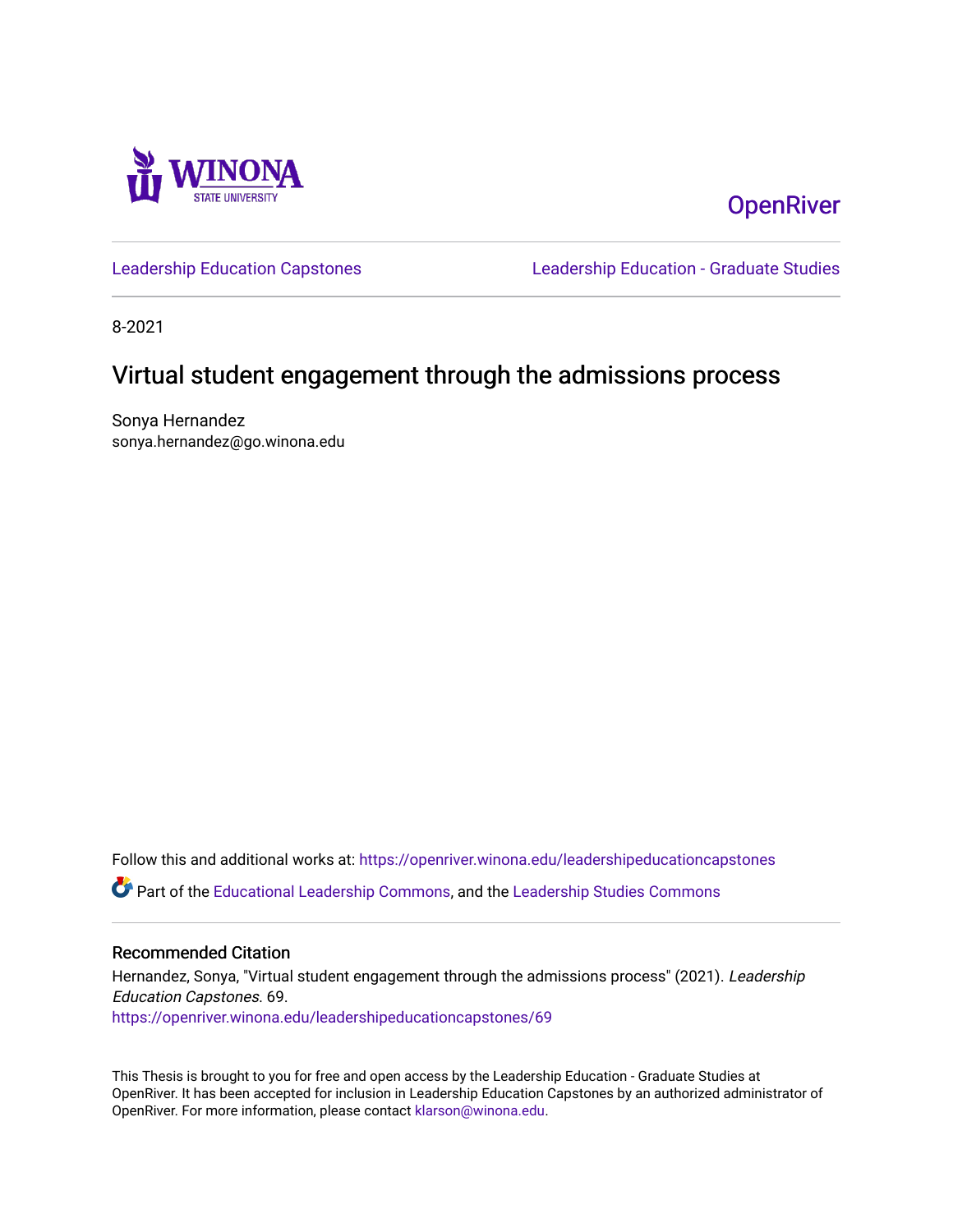Virtual student engagement through the admissions process

Submitted to the Faculty

of the Department of Leadership Education

College of Education

of Winona State University

by

Sonya Hernandez

In Partial Fulfillment of the Requirements

for the Degree of

Master of Science

Wednesday, August 4, 2021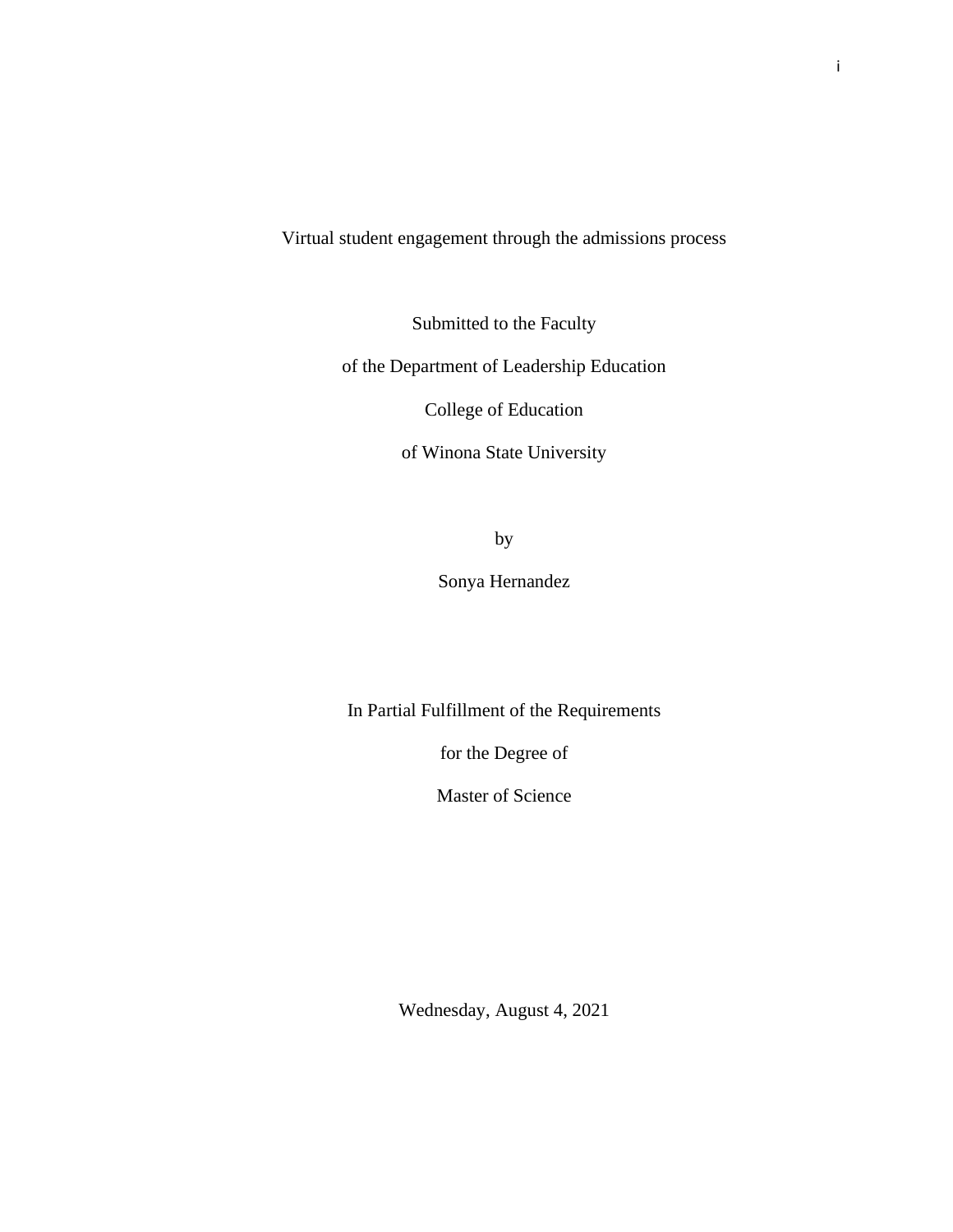# **Contents**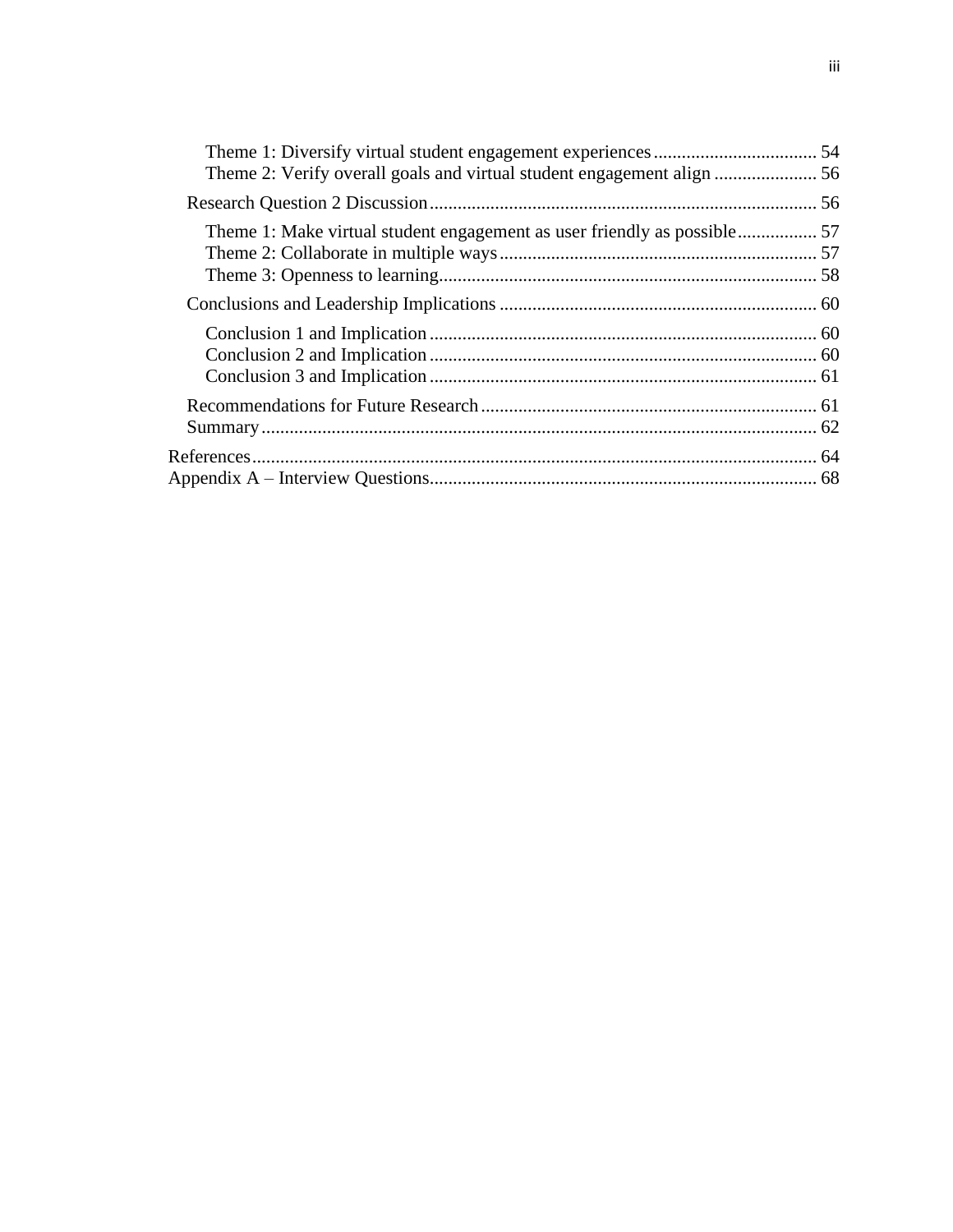#### **Abstract**

<span id="page-4-0"></span>Students pursing higher education are inundated with information meant to recruit them to the college or university. Institutions compete for a prospective student's attention through multiple mediums and platforms (Hagedorn, 2006). It is to the institutions benefit to continue to update recruitment practices to maintain a competitive advantage. The university admissions office central role is to recruit students and implement recruitment strategies. The COVID-19 global pandemic forced admissions offices to pivot efforts into increasing or relying solely on virtual student engagement to meet safety requirements. The transition highlighted the need to fill gaps in virtual student engagement initiatives and knowledge. The focus of this research examines what virtual student engagement are universities leveraging and what virtual student engagement best practices are used to assist prospective students through the admissions process.

*Keywords:* Virtual student engagement, in-person student engagement, undergraduate student, university admissions office, admissions professional, admissions process, higher education, and Connectivism Theory.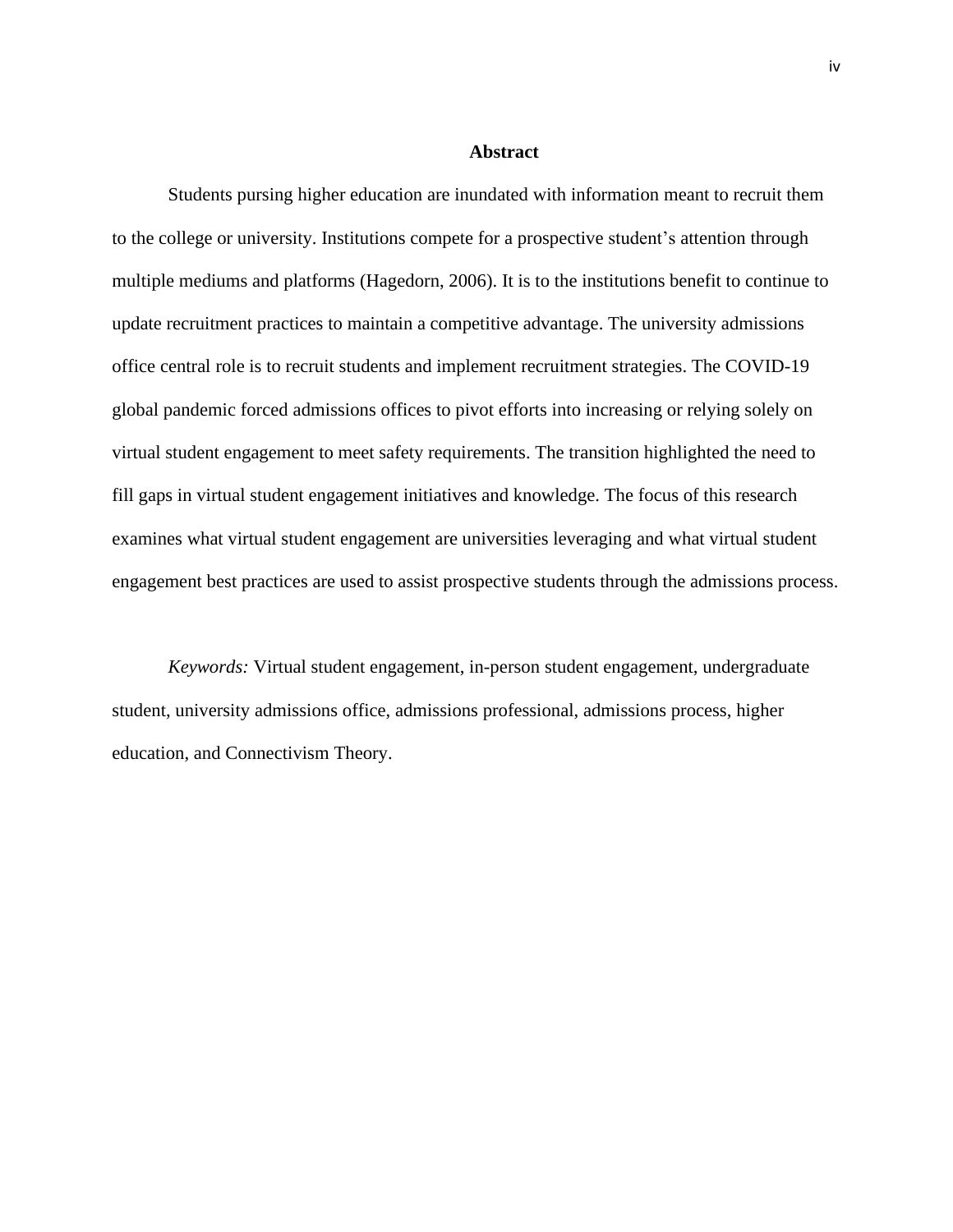#### **Chapter 1: Virtual student engagement**

<span id="page-5-0"></span>Students pursing higher education are inundated with information meant to recruit them to the university. Institutions compete for a prospective student's attention through multiple mediums and platforms (Hagedorn, 2006). It is to the institutions benefit to continue to update recruitment practices to reach prospective students. The university admissions office central role is to recruit students and implement recruitment strategies on behalf of the university. The Coronavirus Disease 2019 global pandemic forced admissions offices to pivot efforts into increasing or relying solely on virtual student engagement (VSE) to follow safety requirements implemented during the pandemic. The transition highlighted the need to fill gaps in virtual student engagement initiatives and knowledge. The focus of this research examines how universities are leveraging virtual student engagement to recruit prospective students through the admissions process.

#### <span id="page-5-1"></span>**Problem Statement**

University admissions offices typically conduct recruitment efforts through in-person meetings, in-person campus events, in-person campus tours, virtual campus tours, the university website, phone/text conversations, and social media (Hagedorn, 2006). Recruitment options changed during the global outbreak of Coronavirus Disease 2019 (COVID-19), a highly contagious virus with sever health risks including death (COVID-19, 2020). Due to the risks, stopping the spread of the virus became a top priority for the world, changing how people interact. Preventative actions requiring physical distancing, wearing face coverings and limited group gathering size challenged the world to reimagine daily life (COVID-19, 2020). Adapting during times of limited in-person interactions caused institutions like universities to rely on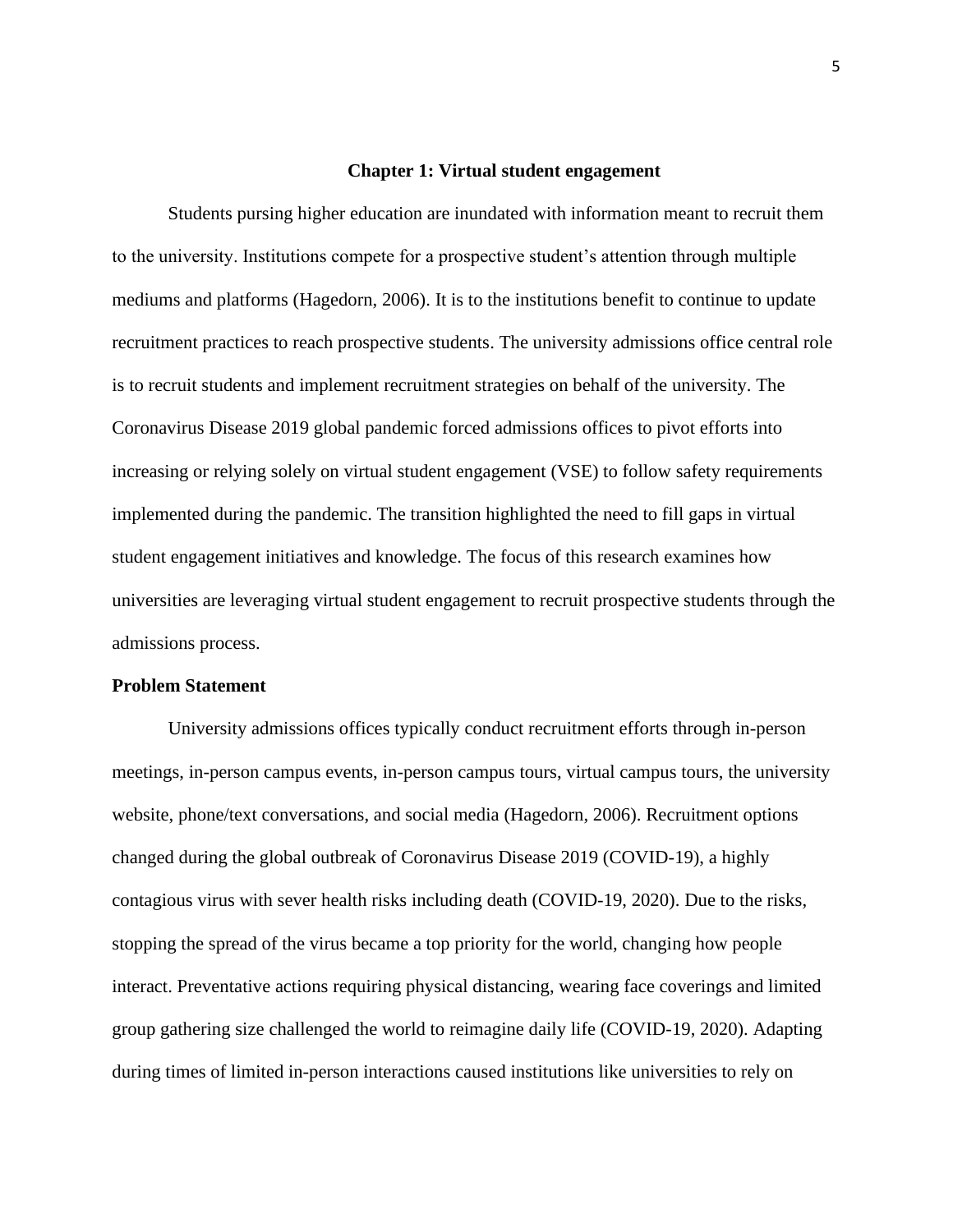finding solutions through virtual student engagement (VSE) to replace or convert in-person student engagement (ISE). The general problem is university admissions offices are further leveraging virtual student engagement when best practices are limited. The scenario creates an environment with an increased level of experimentation in VSE to create best practices, although at the speed institutions are implementing these strategies the learning has not entered the general knowledge base. Capturing the learning university admissions offices have gathered during a global pandemic further improves the prospective student experience during VSE throughout the admissions process.

#### <span id="page-6-0"></span>**Purpose of Study**

Universities heavily utilize in-person student engagement (ISE) to recruit students. Although during a global pandemic where ISE posed a risk, virtual student engagement (VSE) offered a competitive option for admissions offices to continue recruitment efforts. The purpose of this research is to investigate what virtual student engagement experiences universities are leveraging and what are virtual student engagement best practices used to assist undergraduate prospective students through the admissions process. The universities who offered expanded VSE options prior to the pandemic have presented a variety of ideas. Hanover Research compiled some of these ideas and offered recommendations for virtual student engagement. The universities point toward examples of VSE and tips on how to successfully implement the strategies (Hanover, 2020). The examples highlight how universities are learning, and how each institution is employing the strategies in ways unique to the institution. This research will build upon current findings regarding virtual student engagement throughout the admissions process by adding to the knowledge base. The goal is to further improve virtual student engagement, even after a global pandemic.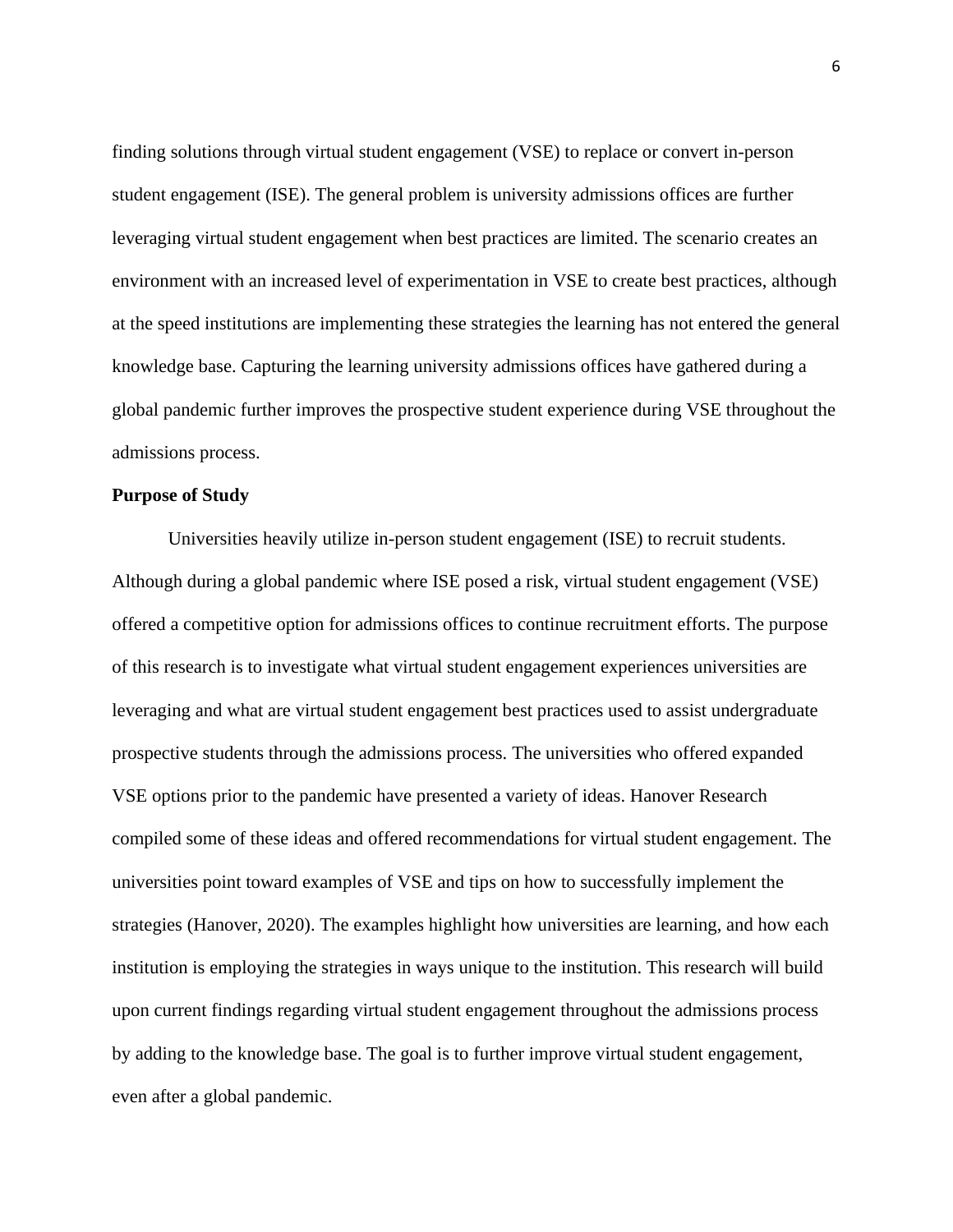#### <span id="page-7-0"></span>**Background of the Problem**

In 2020, the world was faced with incredible challenges due to COVID-19. The risks associated with the infectious virus required preventative actions including physical distancing, wearing a facemask and limited group gathering size. These restrictions forced the world to reimagine daily life (COVID-19, 2020). The restrictions challenged all aspects of life, including how universities engage with prospective students through the admissions process. Higher education institutions adapted to meet safety regulations by implementing a variety of virtual student engagement (VSE) options to continue prospective student recruitment.

# <span id="page-7-1"></span>*Prior to the COVID-19 Pandemic*

Prior to the pandemic, higher education integrated forms of VSE dating back to the 1980s. In 1989, Phoenix University introduced the first fully online degree options. Not long after in 1996, Jones International University became the first accredited web-based university. In less than 30 years later in 2018, approximately one-third of U.S. university students reported taking all course work exclusively through an online format (Atkins et al., 2021). These advances in VSE paved the way for future institutions to follow suit in offering online degree offerings and integrating VSE options throughout student service like university admissions offices.

Universities admissions offices utilized a variety of recruitment efforts through in-person and virtual student engagement strategies. Examples include in-person/virtual campus events, inperson/virtual meetings, in-person/virtual campus tours, university website, phone/text conversations, and social media (Hagedorn, 2006). Common practice emphasized the in-person student engagement, although VSE was an option utilized by university admissions offices. Swanson et al. (2020) emphasizes when prospective students interact with current students, faculty and staff during in-person university visits, it improved how prospective students "felt"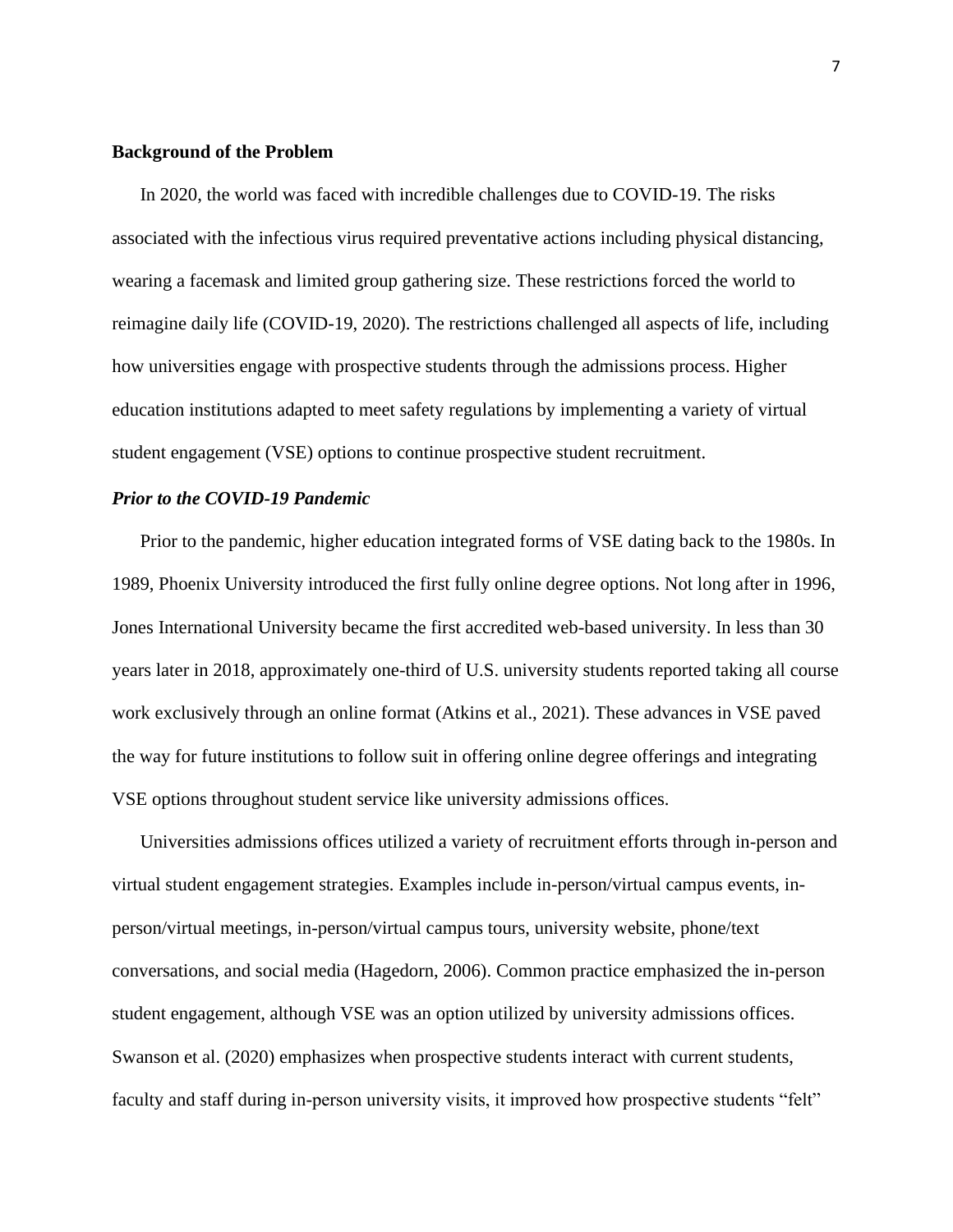regarding personal ability to succeed at a university and increased level of confidence in ability to follow through with university attendance goals (Swanson et al., 2021, p. 9). Swanson's study determined prospective students were not recruited by facts alone, prospective students were recruited after multiple meaningful interactions with key groups of people at the university. The feeling of the experience had a lasting impact on the decision to pursue the admissions process at a university (Swanson et al, 2020).

In addition to evidence supporting the continued use of ISE, preceding VSE, higher education has strong incentives to continue old successful recruitment practices resulting in prospective students pursing the admissions process. Higher education is experiencing a time of national decline in new student enrollment. According to the National Student Clearinghouse, data collected from a sample representing 97 percent of postsecondary institutions in the United States, noted overall enrollment for fall 2020 is down by 3.3 percent from last year (Sedmak, 2020). The declining number in new student populations has resulted in an increased competitiveness to recruit prospective students. Universities are increasingly focusing on recruitment practices throughout the admissions process to capture the attention of prospective students. Universities nationally are experiencing pressure to recruit in the midst of new student decline and have developed successful ISE options. Virtual student engagement options developed at the rate the university admissions offices were capable of sustaining.

#### <span id="page-8-0"></span>*After implementation of COVID-19 Pandemic Restrictions*

During the pandemic, many in-person interactions was suspended causing shifts in recruitment practices toward virtual student engagement (VSE). Limited in-person interactions required universities to address gaps in VSE experiences. The Hanover Research company published case studies of how universities are leveraging technology to emulate in-person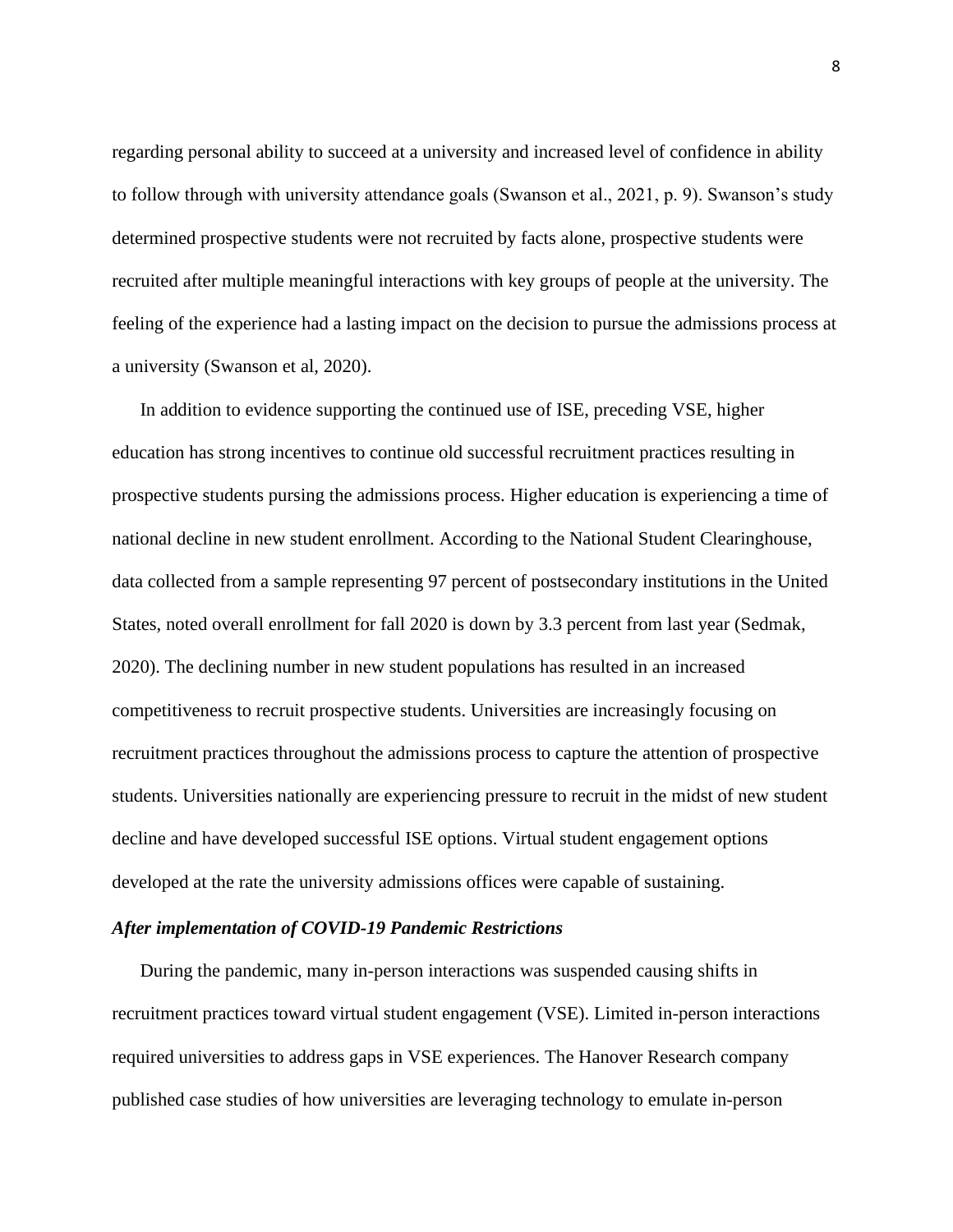engagement and innovative VSE strategies. Examples of VSE include virtual campus tours, video conferencing, and live chat options (Hanover, 2020). Virtual student engagement (VSE) experiences are by no means a duplicate of in-person recruitment. Instead, VSE is another way for universities to engage students and offer solutions to the limitations of in-person interactions like time and expenses related to traveling to the university (Swanson, 2021). The University of Minnesota offers an example of a university converting a ISE event into a VSE event for the first time.

The University of Minnesota converted an ISE graduate chemistry "recruitment weekend" event into a "virtual recruitment weekend" due to COVID-19 in March of 2020 (Gavin et al., 2020). This was the department's first time attempting the event virtually requiring the team to create a VSE event with the same goal of recruiting prospective students (Gavin et al., 2020). The university found the VSE event was as effective as the in-person event when it came to meeting recruitment goals. The university hopes to use these VSE strategies to expand recruitment efforts of international students and students of diverse backgrounds as the virtual event addresses barriers typically associated with in-person events like limited time, visa issues, and monetary constraints (Gavin et al., 2020). Examining what VSE experiences universities are adopting and best practices learned influences how other universities conduct prospective student recruitment. Learning which virtual strategies work best for students inform university recruitment professionals what to continue.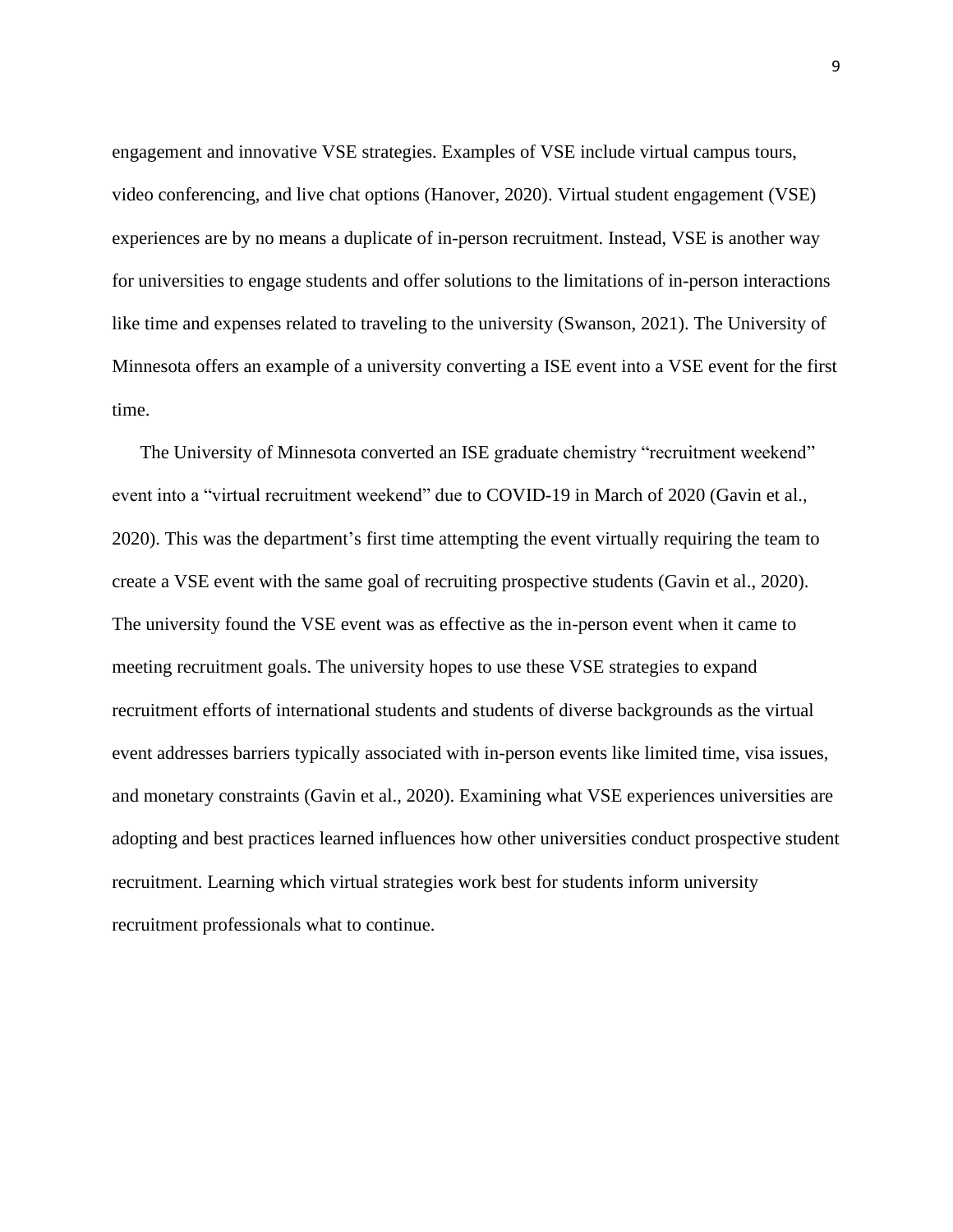# <span id="page-10-0"></span>**Research Questions**

Determining the qualitative data of this study will help understand best practices for implementing virtual student engagement. The research questions are:

RQ1: What virtual student engagement are universities leveraging to assist prospective undergraduate students through the admissions process?

RQ2: What virtual student engagement best practices are used to assist prospective undergraduate students through the admissions process?

Both questions seek to further understand how university admissions professionals are meeting the demand of virtual student engagement.

# <span id="page-10-1"></span>**Limitations/Delimitations**

Virtual student engagement (VSE) plays a role in how prospective students acquire information when considering the admissions process at a university (Hagedorn, 2006). The number of students who choose a particular university may not be the results of VSE alone, instead a combination of interactions with the institution (Hagedorn, 2006; Swanson, 2021). It is difficult to claim virtual student engagement is the sole reason a student chooses to pursue a particular university even if it was conducted as intended. The parameters of the study focus on the experience of the admissions professional's perspective on best practices and specifically what VSE experiences were used. Examining the experience of university admissions professionals was a practical decision based on time. The experience admissions professionals had implemented the VSE is not a direct equivalent to the experience of the student. Further research may also look at the student perspective during VSE. These experiences offer practical insight for other admissions professionals to use as inspiration for ideas to use at their own institution.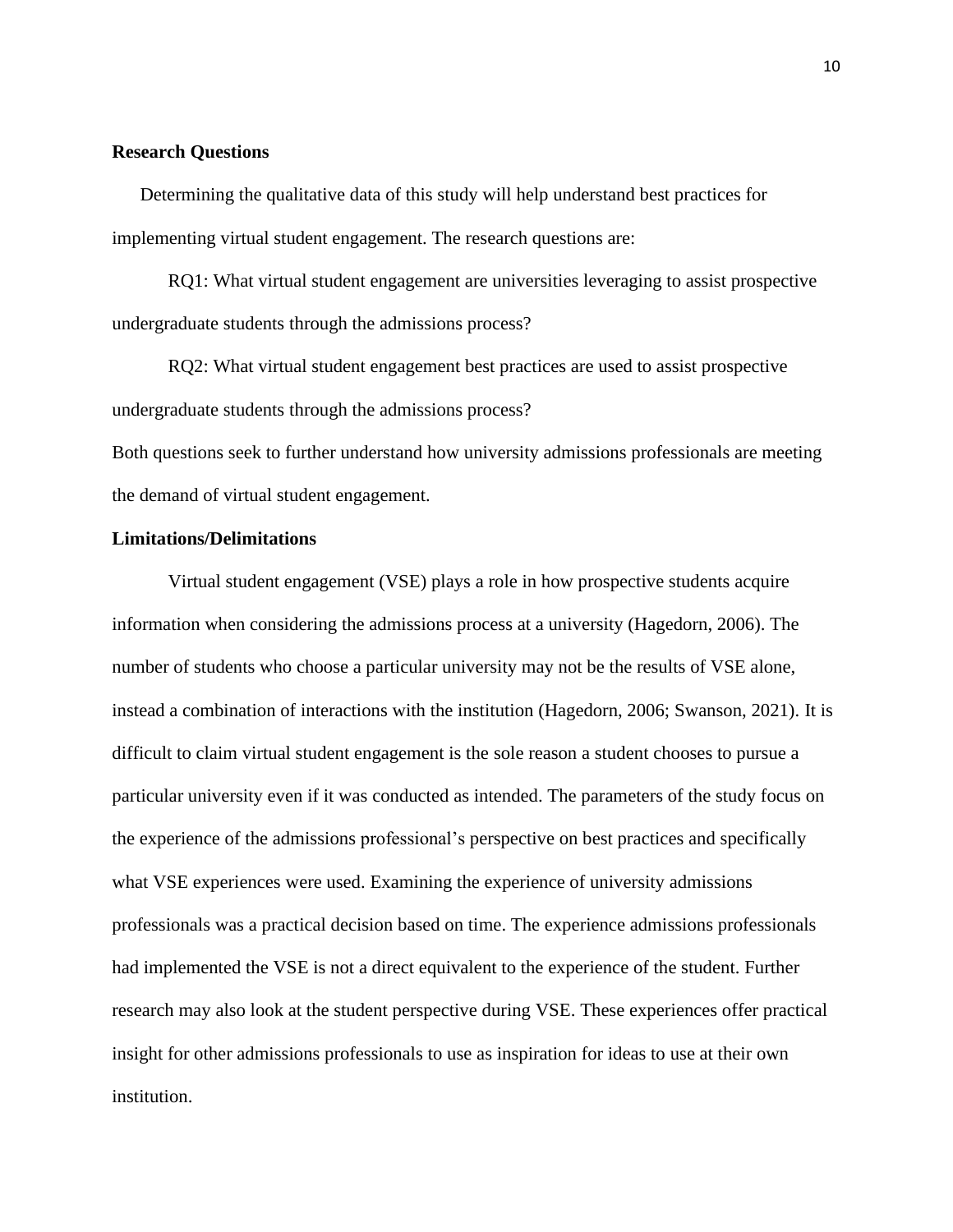A global pandemic has created an increased interest toward VSE in university admissions offices to meet safety regulations (Hanover, 2020). It has created a testing environment, to try VSE options. It is not clear how the lessons learned during a global pandemic, will impact how universities incorporate virtual student engagement in the future. As communities lift safety regulations the interest toward VSE may also change. Further examination on what VSE continues after restrictions are lifted offers a richer picture on what options make a lasting impact on admissions best practices.

#### <span id="page-11-0"></span>**Definition of Terms**

Virtual Student Engagement (VSE) refers to interactions between people through computers connected by the world wide web (Hanover, 2020; Merriam-Webster, n.d.). In context, university admission professionals utilize this form of interaction for student's convenience and most recently to meet safety restrictions due to COVID-19. In contrast, inperson student engagement (ISE) refers to interactions with people physically in the same space, time, and location (Merriam-Webster, n.d.).

Admissions Process refers to the steps a prospective student takes toward completing the application to a college or university (Serna, 2014). The steps of each university's admissions process may have different details, although ultimately leading to the same goal of application completion. The scope of the study will only focus on the steps leading up to the application completion to maintain focus on the efforts lead by admissions professionals.

Coronavirus Disease  $2019$  (COVID – 19) is a highly contagious virus causing severe illness and even death (COVID-19, 2020). Measures meant to stop the spread of the virus have been implemented all over the world limiting in-person interactions, like group size, required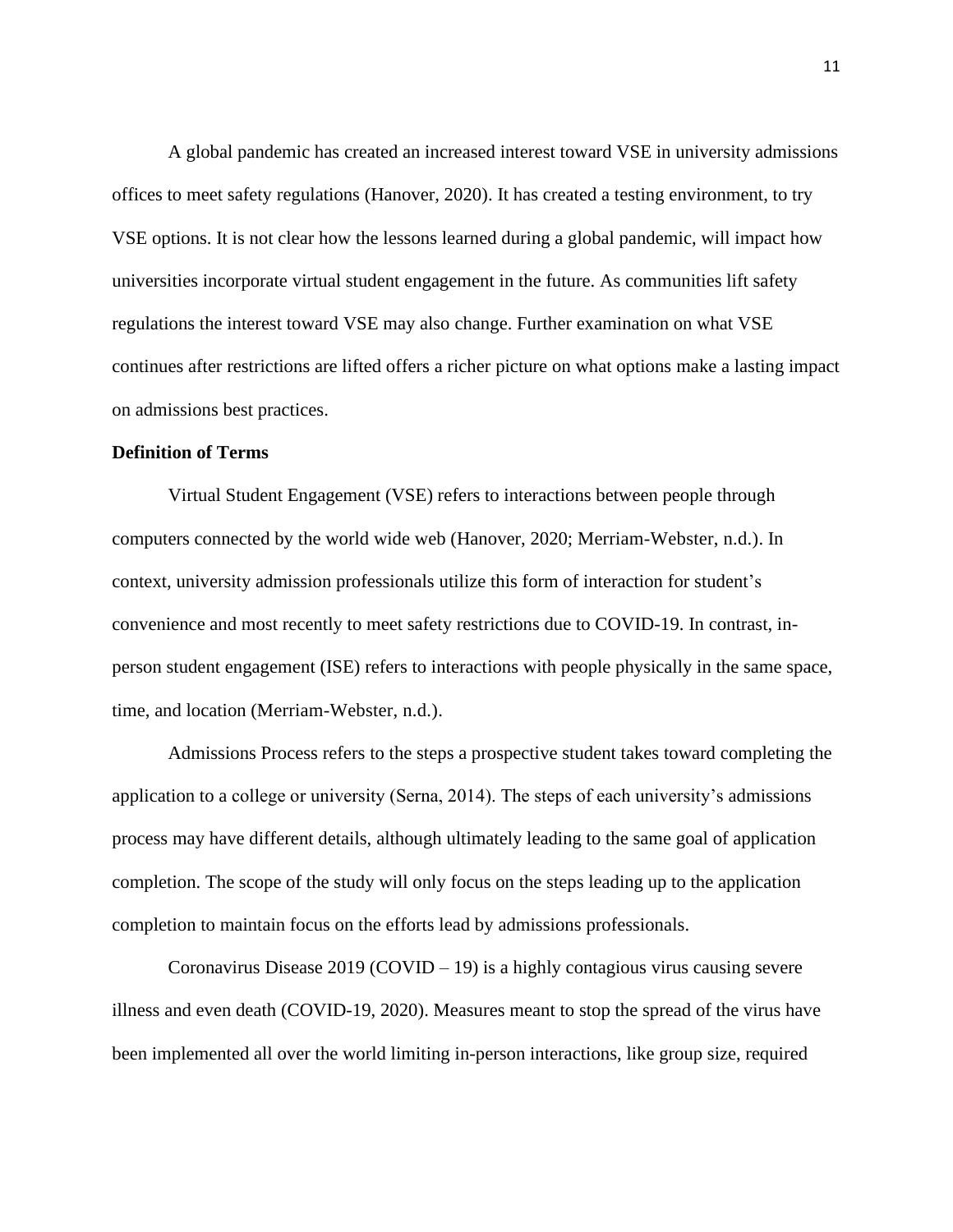facemasks, and physical distancing. The safety restrictions has altered how university admissions offices conduction student engagement and many have turned to VSE.

# <span id="page-12-0"></span>**Summary**

The movement toward virtual student engagement has increased over time and typically universities added these options as student demand grew. The implementation of virtual student engagement experiences was expedited during COVID-19 pandemic to meet safety restrictions. The transition highlighted the need to fill gaps in virtual student engagement initiatives and knowledge. The general problem is university admissions offices are further leveraging virtual student engagement when best practices for basing changes is limited. The next section covers a literature review of the university journey toward virtual student engagement.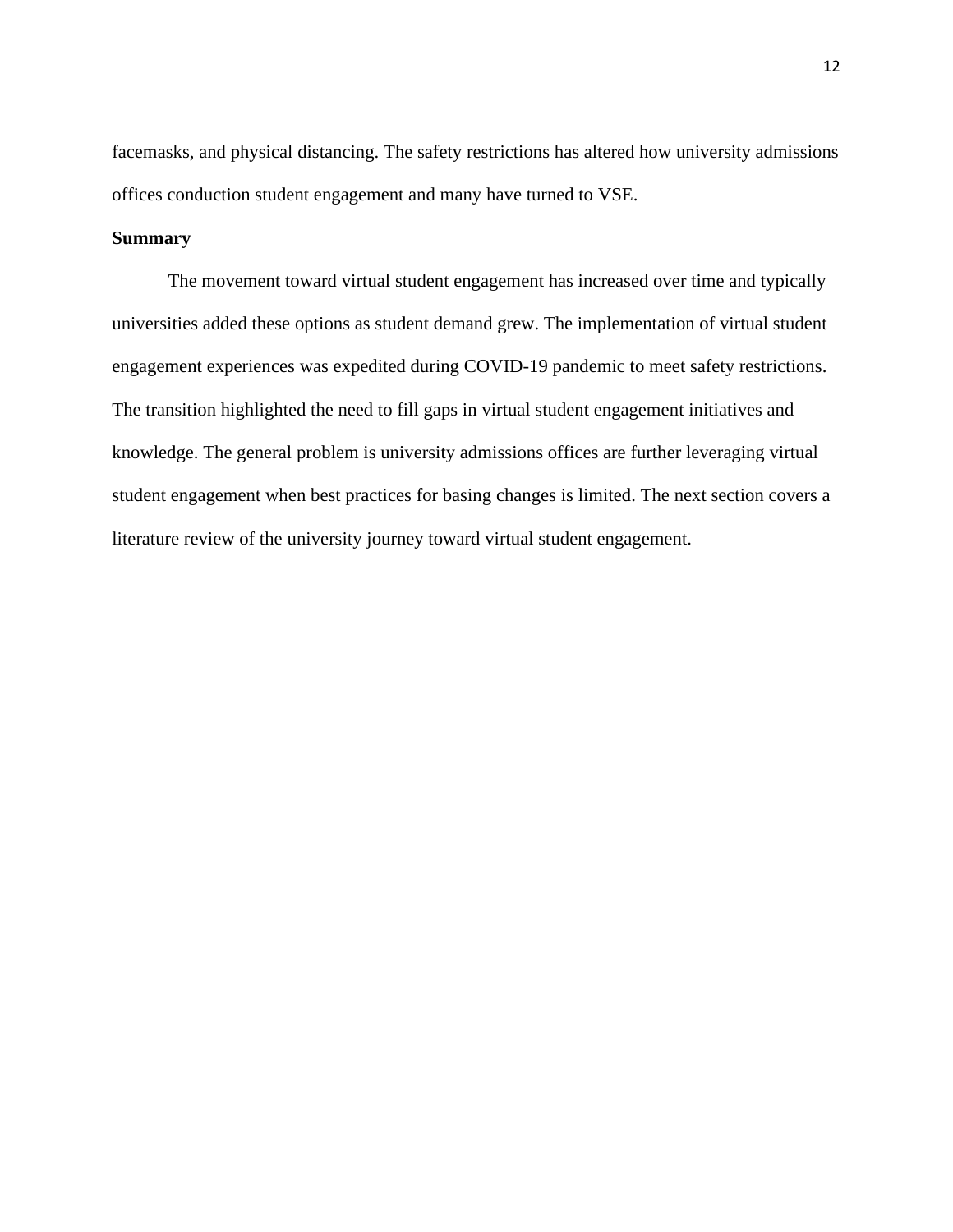#### **Chapter 2: Review of the Literature**

<span id="page-13-0"></span>Virtual student engagement (VSE) was utilized by university admissions professionals prior to the outbreak of COVID-19. Due to the contagious nature and high risk related to the virus, one major difference is during the COVID-19 outbreak many admissions offices suspended in-person student engagement (ISE). VSE became many offices' only means of maintaining interactions with prospective students through the admissions process (Hanover, 2020). This is a shift from best practices encouraging multiple meaningful in-person interactions with prospective students through the admissions process (Swanson et al, 2020).

The focus of this research uses qualitative data collection of best practices for leveraging virtual student engagement through the admissions process. The research questions are:

RQ1: What virtual student engagement are universities leveraging to assist prospective undergraduate students through the admissions process?

RQ2: What virtual student engagement best practices are used to assist prospective undergraduate students through the admissions process?

Both questions seek to collect what admissions professionals learned while leveraging virtual student engagement.

The literature review covers a historical overview of the problem, virtual student engagement method and technology, best practices, and the Connectivism Theory.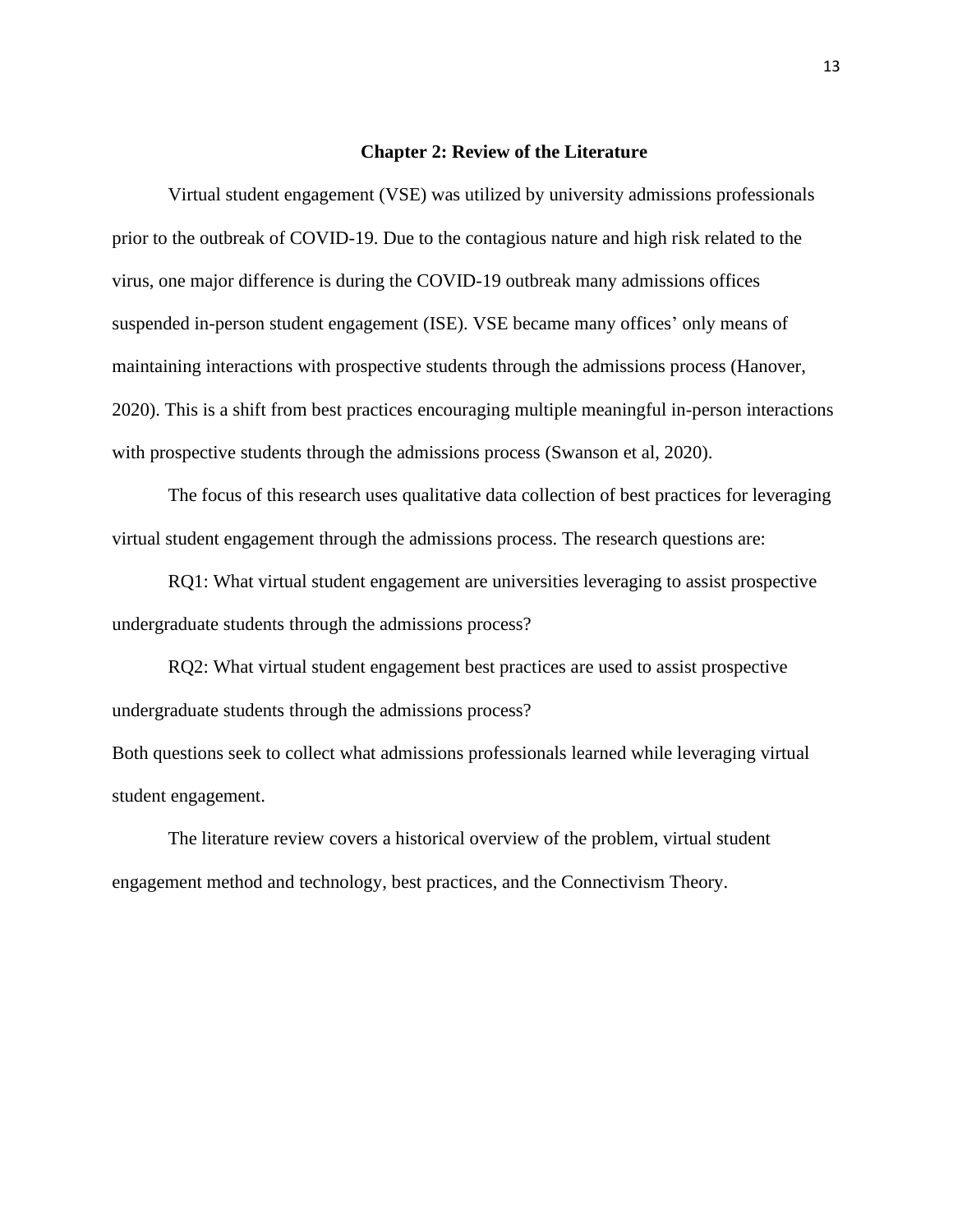#### <span id="page-14-0"></span>**Historical Overview of the Problem**

Virtual student engagement strategies have been used in multiple settings in higher education. An early example of how higher education used virtual student engagement to interact with students is through online learning. "Online learning is a form of distance education using computers and the internet as the delivery mechanism, with at least 80% of the course content delivered online" (Kentnor, 2015, p. 28). Online-learning became an integral part of the higher education experience creating connections between people and information no matter the physical location (Kentnor, 2015). University of Phoenix was the first online learning university established in the late 1980's. The purpose of this type of learning is to facilitate education without in-person student engagement between faculty and student. The advancement of virtual technology allowed the interactions to emulate an ISE. In 2011, 65% of institutions reported online learning was critical to their long-term goals. Online learning bridged the distance of physical location (Atkins, 2020). VSE added a personal aspect to the interaction allowing the individuals to see the other person. Higher education professionals who work in the admissions office have applied VSE throughout the admissions process to facilitate a personal interaction when sharing key information to prospective students. The admissions offices' VSE options became vital for continued interaction with prospective students during the COVID-19 pandemic (Hanover, 2020).

Virtual Student Engagement (VSE) refers to interactions between people through computers connected by the world wide web (Hanover, 2020; Merriam-Webster, n.d.). In context, university admission professionals utilize this form of interaction for students' convenience and most recently to meet safety restrictions due to COVID-19. In contrast, inperson student engagement (ISE) refers to interactions with people physically in the same space,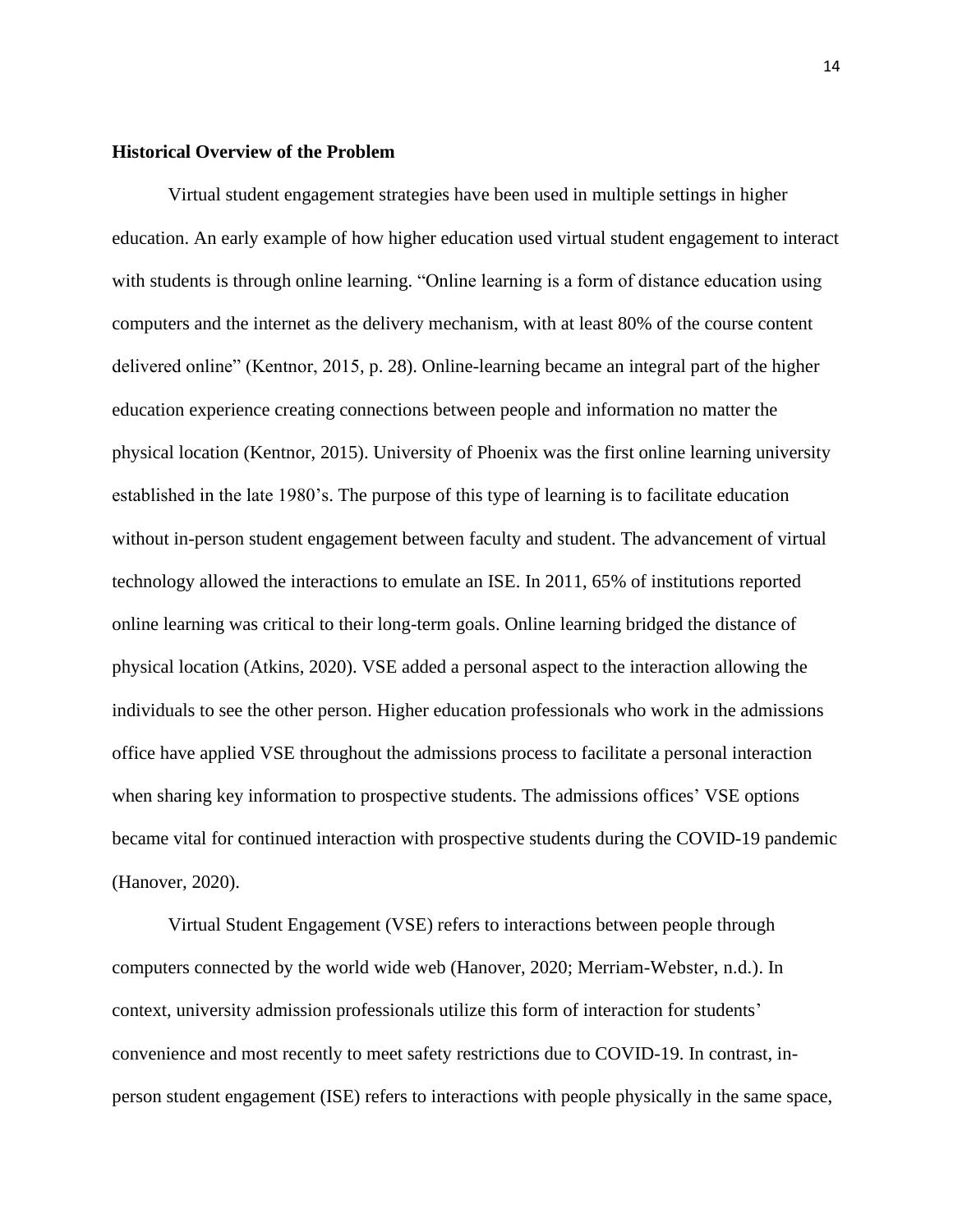time, and location (Merriam-Webster, 2021). Swanson et al. (2020) argues multiple meaningful ISE for students in middle school and high school is the best way to recruit students. VSE adds another option for connecting with prospective students and addresses challenges some students face with ISE. After the University of Minnesota successfully converted an ISE event into a VSE event, the university determined VSE can improve engagement efforts of student who face challenges associated with ISE. Prospective international students can engage with the university without long distance travel, which can be costly and complicated when considering obtaining a visa. VSE also address barriers associated with underrepresented minorities, first generation and low-income students unable to travel to the university for ISE events (Gavin et al., 2020). When admissions professionals utilize a variety of engagement strategies it creates opportunities for students who may have been left out otherwise.

#### <span id="page-15-0"></span>**Virtual Student Engagement Method and Technology**

Virtual student engagement comes in two methods: asynchronous, and synchronous. Asynchronous refers to VSE conducted remotely with no live interactions (Hanover, 2020; Atkins, 2020). Forms of technology used to conduct asynchronous methods of VSE are ondemand video libraries, blogs, on-demand virtual campus tours, mobile applications, email, text messaging, and social media. Synchronous refers to VSE conducted remotely within time constraints maintained through live interactions (Hanover, 2020; Atkins, 2020). Technology used to conduct synchronous methods of VSE are video conferencing, live virtual campus tours, virtual events, phone calls, live chat, webinars, and live social media events. Each method allows admissions professionals the ability to offer a diversity of VSE to meet the prospective student's availability. As the risk of COVID-19 lessons and restrictions are lifted, admissions offices may choose to continue to implement VSE alongside traditional ISE.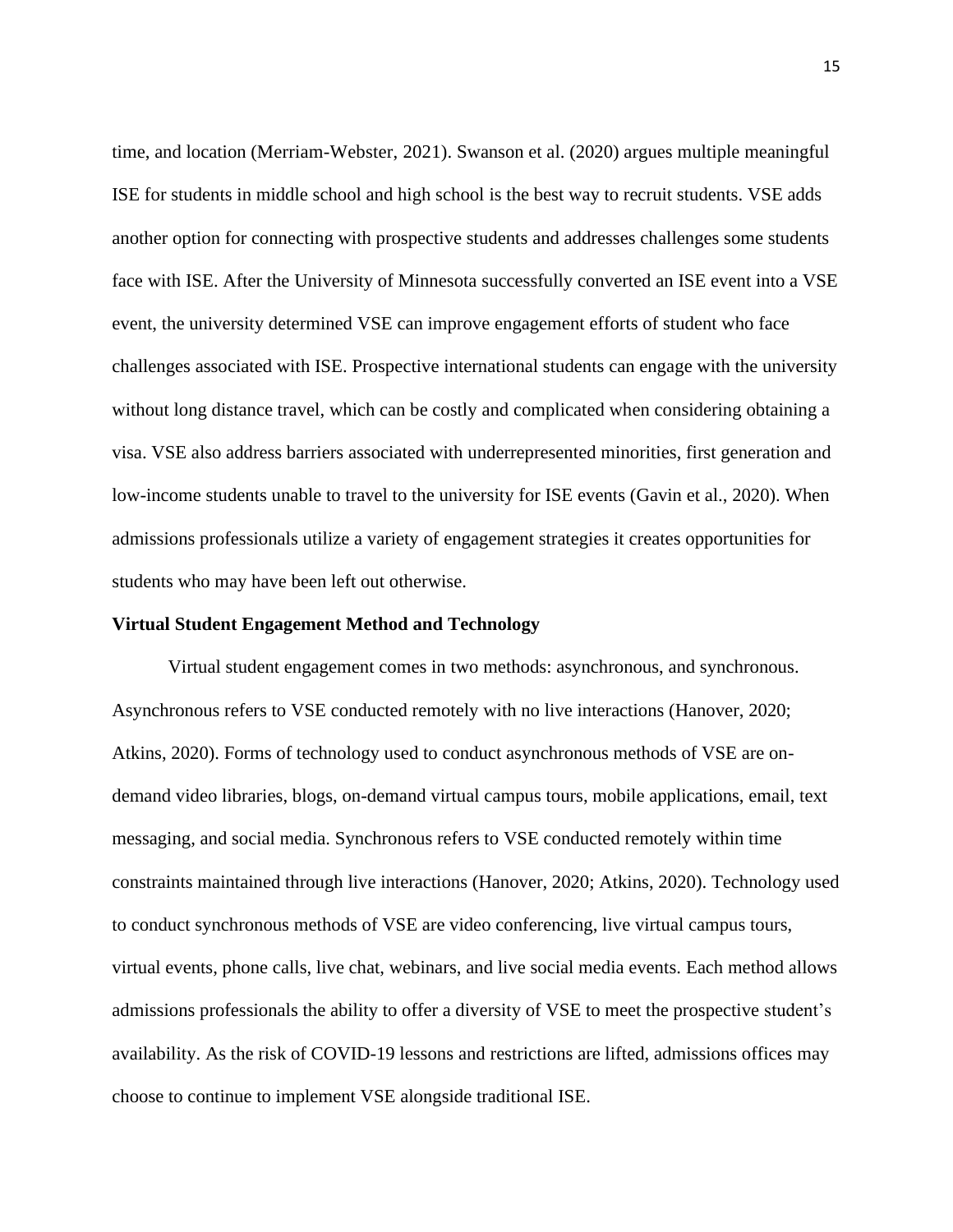### <span id="page-16-0"></span>**Steps toward best practices**

Each university admissions professional uses a unique set of VSE technology solutions and applying VSE best practices creates valuable experiences for prospective students. There are processes and tools admissions professionals used to establish best practices. Hanover (2020) emphasizes the importance of establishing and communicating VSE quality standards. Staff who are intimately familiar with planning VSE are also encouraged to take part in establishing these standards to offer insight into how to implement the expectations. Rubrics can be used to organize quality indicators for VSE options offered. The Online Learning Consortium offers a free quality score card for admissions online student support (Hanover,2020). The quality indicators focus on the student experience, the ability to easily navigate VSE and access multiple avenues of support while participating in VSE. Standards established by the admissions professionals play a role in the success of VSE events.

Understanding the needs of the university target prospective students can make it clear what barriers to remove. Virtual student engagement events offer active ways to prioritize and address student needs, by crossing barriers typical of visiting campus like transportation, funds, and time (Hanover, 2020; Gavin et al., 2020). Students who have access to technology can gain the support needed through the admissions process anywhere there is technology available connected through the internet and/or cell service. There are student demographic groups where connectedness remains a barrier. Atkins (2020) acknowledges the disparities of adequate access for many students, especially underserved and underrepresented students. Access to technology refers to owning tools connected to the internet like a computer or cell phone. Limited access to technical tools also means limited knowledge for leveraging the tools to navigate VSE experience. Where a university currently lacks in ability to reach students without access, it is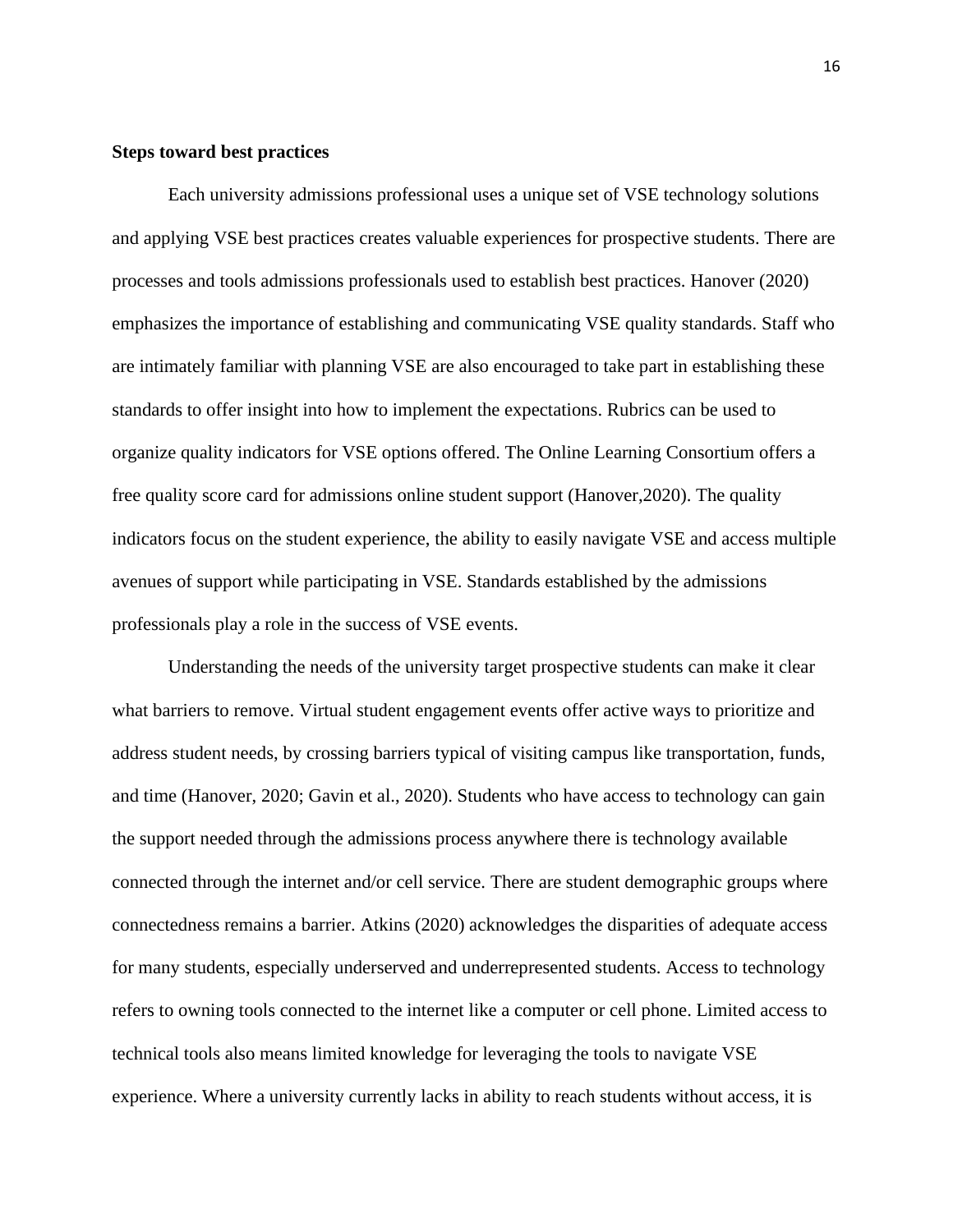paramount for the university to offer students alternative means to gain adequate support through the admissions process. Hanover (2020) offers the idea of connecting with the "right partners" when offering VSE. Reaching out to other university departments like technology services or external community technology centers to generate solutions for accessing the appropriate resources to participate in VSE experiences (Jung, 2001).

The global pandemic forced admissions professionals to pivot to virtual in a short amount of time without the ability to create a comprehensive plan. Acting on the knowledge available played a key role for creating VSE experience for prospective students (Krishnamoorthy, 2021). An emphasis on the human element and flexibility are VSE qualities evident amidst an abundance of change (Hanover, 2020). These qualities maintain a level of empathy toward prospective students and admissions professionals as both groups learned how to navigate VSE, in some cases for the first time. Focusing on the human element challenged professionals to evaluate the core purpose of certain ISE events to create refined VSE experiences. The goal was not to replicate ISE. Instead, it was to emulate the most valuable components of ISE though VSE. Paired with student feedback, VSE experiences continue developing in quality. Krishmamoorthy (2021) and Hodges (2020) estimate a six to nine month time period required to develop high-quality VSE experiences. Expanding further upon the human element idea, is also acknowledging the personal interaction between prospective students and admissions professionals. This interaction is different during VSE experiences when compared to ISE. Maintaining a level of warmth and an authentic representation of the university is important for valuable prospective student experiences. The recommendation is to include current students, student service representatives and faculty.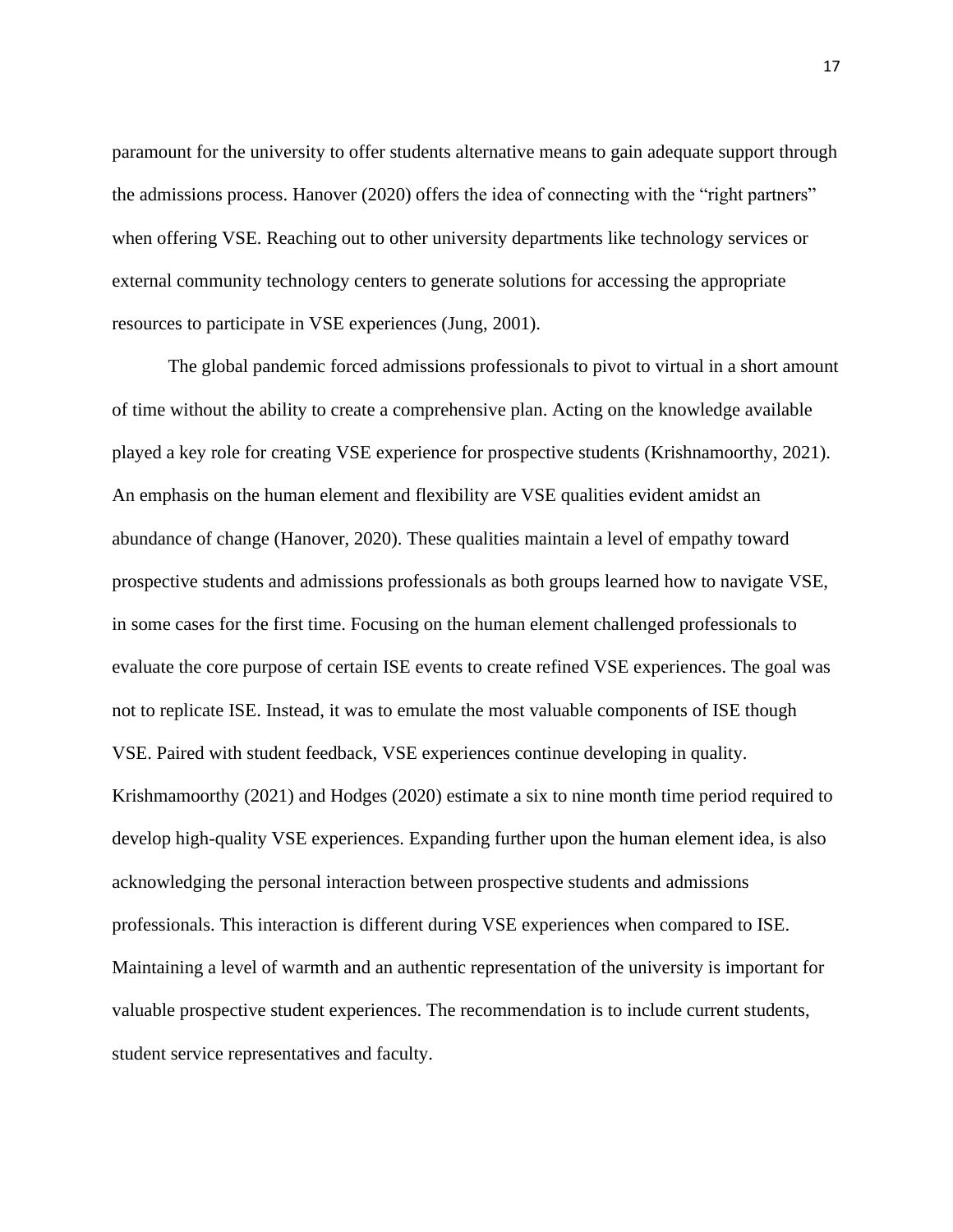#### <span id="page-18-0"></span>**Best practices for virtual student engagement**

Prospective students may have varying comfort levels or interest interacting with representatives through the universities unique set of VSE options. Hanover (2020) urges universities to listen to student feedback and work with representatives to determine what channels will facilitate the best VSE interaction.

Channels are platforms for hosting VSE experiences (Gavin et al., 2020). Each channel has features differentiating it from other platforms, even if there is some overlap. There are six types of interaction categories to differentiate between virtual platform features. The six categories are: as individualized, group, live, on-demand, formal, and informal (Gavin et al., 2020; Hanover, 2020; Niehaus, 2020). Individualized is typically a one-on-one meeting covering topics specific to the prospective student in the meeting. Group is more than one person in the same virtual space covering topics applicable to the group instead of the individual. Live is an interaction in real-time. On-demand is a recorded interaction conveniently available at any time to the prospective student. Formal is an interaction created to meet specific goals. Informal is a flexible interaction with an organic exchange. Many platforms have features in all or some of these categories.

It is recommended admissions offer a diversity of channels with the ability to integrate to reach prospective students (Hanover, 2020; Gavin et al., 2020). Prospective students have a wide range of channel preferences and presented in an integrated fashion creates a hub of information. Notable channels for VSE include Zoom, Slack, Instagram, YouTube, and YouVisit (Hanover, 2020). The Zoom channel accommodates most of the categories with the help of integration from other channels. For example, a video conferencing meeting through Zoom can be individual, group, live, formal, and informal. A Zoom meeting can also be recoded. Integrating with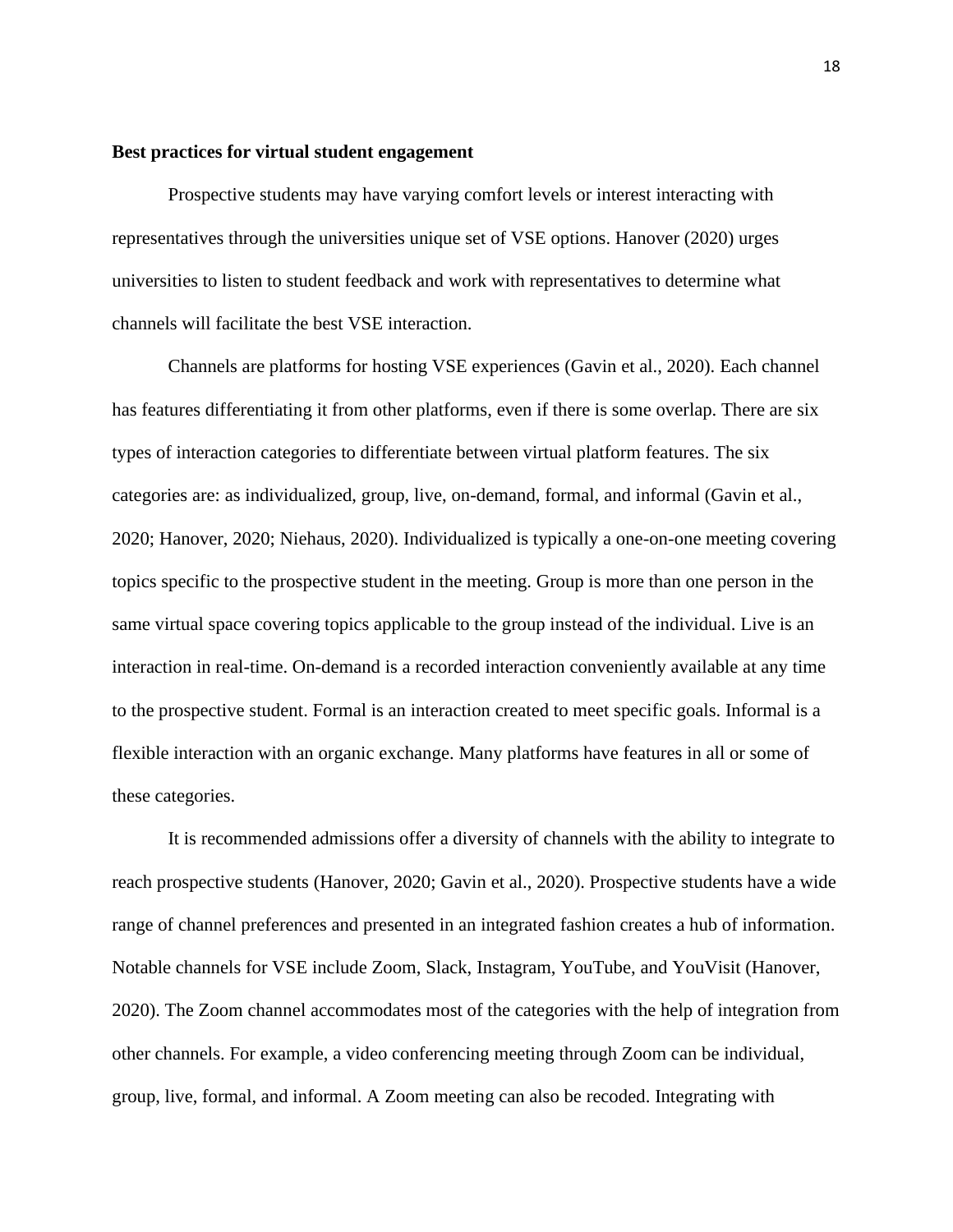YouTube to publish the video converts it to an on-demand resource. In comparison, YouVisit is a platform for virtual campus tours. Virtual tours can be viewed by individuals, groups, in an ondemand fashion and offer a formal viewing experience of the university. Integrating the virtual tour on the university website and sharing the resource on multiple social media platforms widens the reach of the channel.

#### <span id="page-19-0"></span>**Practical Application of best practices**

During COVID-19 restrictions, universities were limited to using only asynchronous and synchronous virtual methods. The University of Minnesota case study utilized a mix of asynchronous and synchronous methods to conduct a successful VSE event (Gavin, 2020). The platform used to host the virtual event was Slack. The platform served as the hub for all event activities and housed all event resources for students. Slack offered the ability to create channels or "persistent chat rooms" with designated themes (Gavin, 2020, p. 2546). Each channel contained pinned information and discussion threads. Pinned information is permanent content highlighted in each channel. Each thread housed text comments about a specific topic related back to the channel theme. The general channels contained pinned information highlighting how to navigate the event, an on-demand department welcome video, event schedule, announcements, and zoom links for synchronous events. Detailed research channels contained pinned information for scheduling synchronous video conferencing meetings with department faculty and current students. In addition, asynchronous resources were also available like student research posters, on-demand lab tour videos, and even presentation slides. External applications like Twitter, Google Drive and Zoom were integrated during the VSE event to further emphasize Slack as the main hub of information.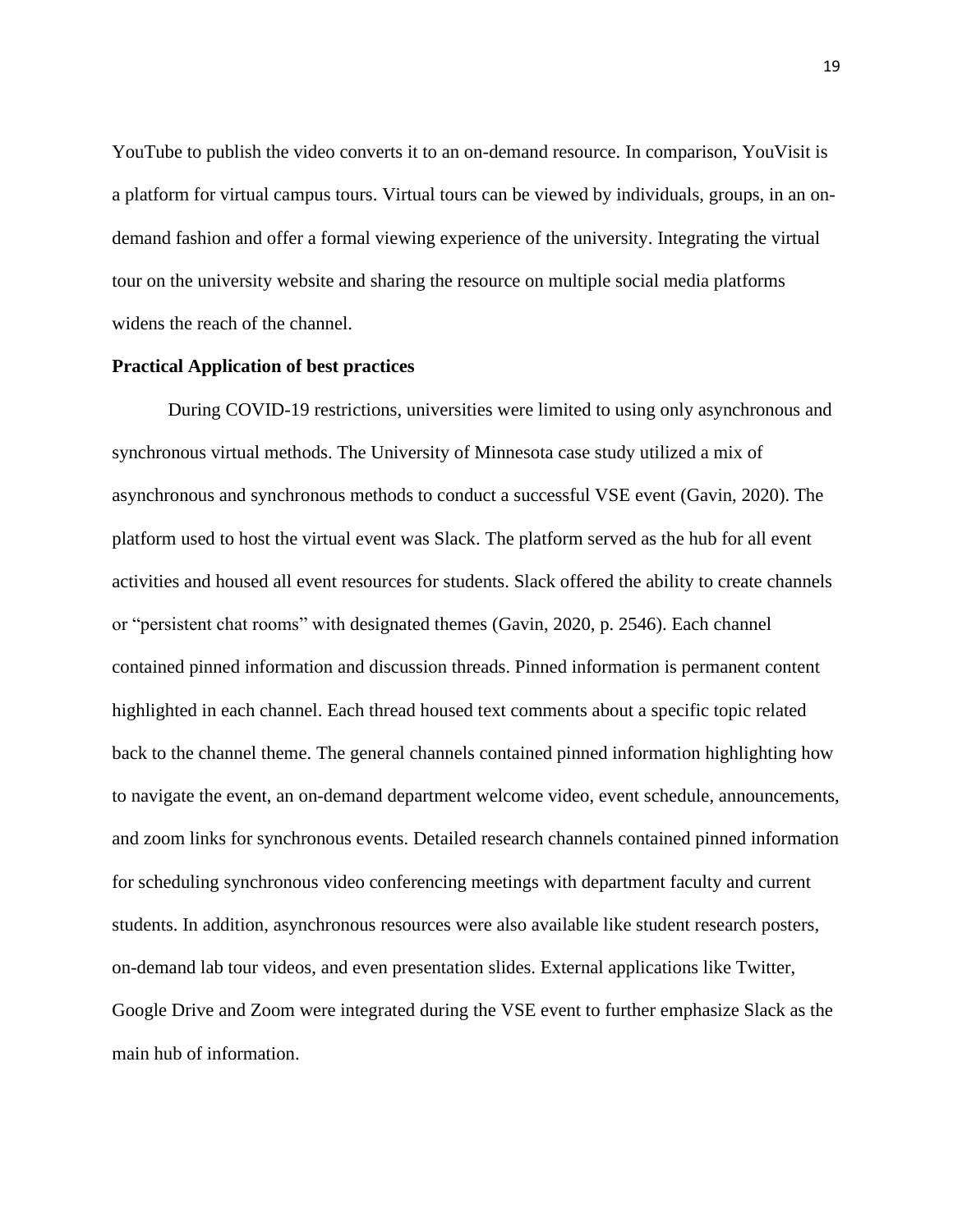#### <span id="page-20-0"></span>**Connectivism Theory**

The data collection results are interpreted through the lens of the Connectivism Theory. It is a learning theory emphasizing the relationship between human learning and access to information through the current technological environment to make decisions (Corbett et al., 2020). A fundamental function of learning is the ability to make decisions. Reaching a decision requires the capacity to find applicable knowledge when and where it is needed. This also means the individual knows how to navigate the digital resources and has access to these digital tools. The ability to see connections between fields, ideas, and concepts is a core skill leading an individual to a place where a decision can be determined (Corbett et al., 2020).

The concepts of connectivism were first introduced by George Siemens in 2004 (Corbett et al., 2020). The theory is influenced by cognitivism, constructivism, and behaviorism (Corbett et al., 2020; Garcia et al., 2015, p. 880). Corbett et al. (2020) observe how these theories developed prior to connectivism categorize learning in either an externally driven process or as an internally driven process. Connectivism challenges the notion by asserting learning is an internal and external dimension of life inseparable from the technological innovations facilitating the learning (Corbett et al., 2020, p. 2). Reinforcing the idea learners exist as intersections in a technological network of information. The information flows externally through a digital tool until an individual absorbs the information and releases a decision back into the network. These components only function if all are present.

Connectivism presents four foundations highlighting how learning is making connections between information. The foundations are autonomy, connectedness, diversity, and openness. Autonomy emphasizes the learner's independence to make unique connections to knowledge and the importance of creating a deep network of knowledge with peers rooted in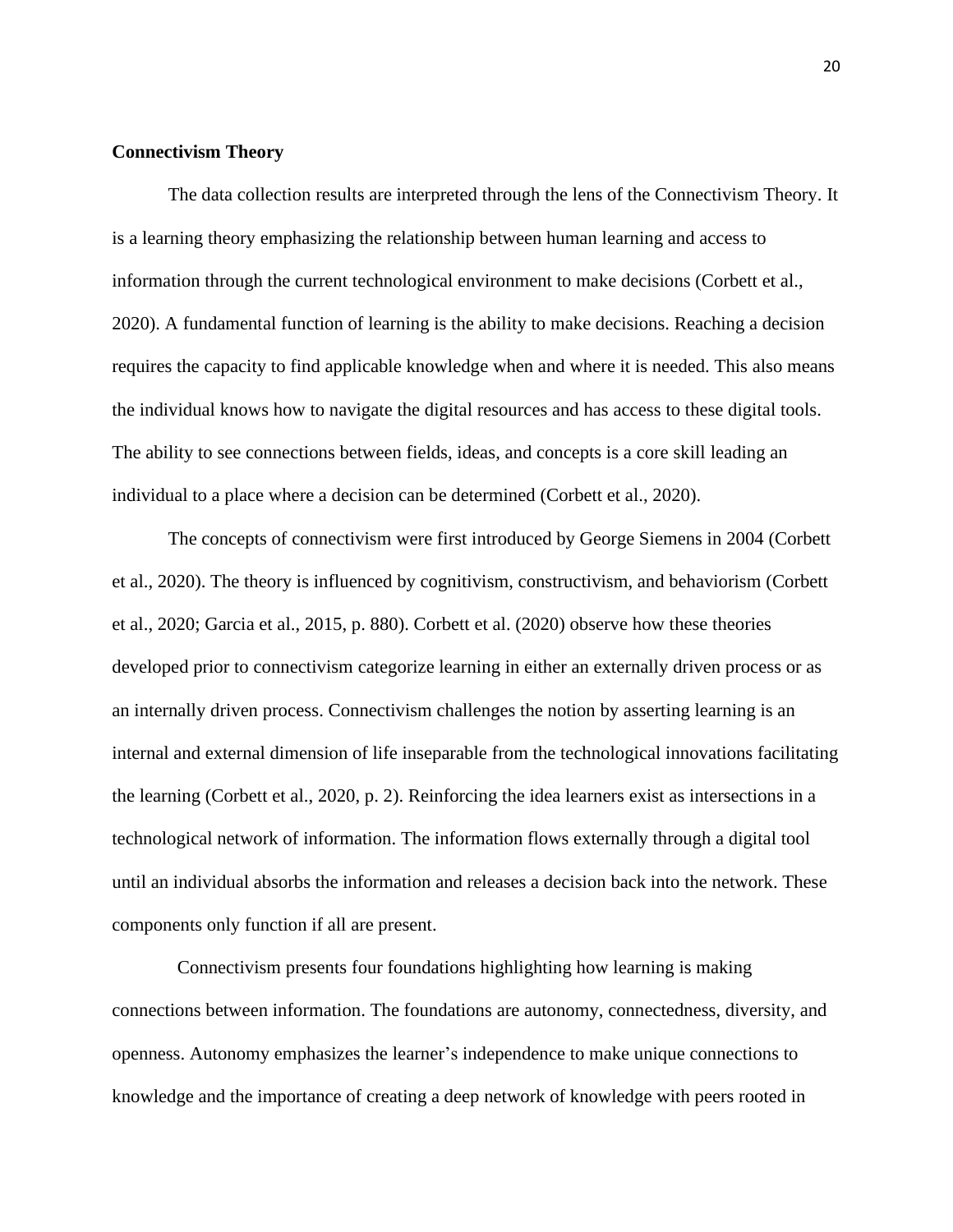emotions, reflection, logic, and reasoning (Corbett et al., 2020; Downes, 2012). Leaving room for the reality of humans as unique and dynamic.

Connectedness emphasizes the network of people and computers. Learning occurs when peers are connected and share opinions, viewpoints, and ideas through a collaborative process. The authority figure becomes part of the peer network instead of acting upon the traditional role of controlling the interactions (Corbett et al., 2020; Dunaway, 2011). The abundance of information creates an environment where it is unattainable to be the sole source of accurate information and instead contributes as a knowledgeable mentor offering direction. Leaving room for anyone on a team to be a leader and a follower.

Diversity in the context of connectivism represents the unique perspectives and creativity of members in the network who are contributing to the whole (Corbett et al., 2020; Downes, 2012). Diverse teams of varying viewpoints are critical structure for completely exploring ideas. Maximizing and facilitating diversity is a way to build upon the network of information for sophisticated decisions.

Openness is strongly related to the learner's paradigm. Instead of learning because of a lack of information, learning is about "...curiosity, exploration, and creativity" (Corbett et al., 2020, p. 3). Individuals are free to choose a level of participation in exchanges of concepts, tools, and things (Corbett et al., 2020). Decision making itself is a learning process. Choosing what to learn and the meaning of incoming information is seen through the lens of a fluctuating reality. A right answer now, may be wrong tomorrow due to alternations in the information environment affecting the decision. Sustaining a level of openness allows for flexibility to change.

Connectivism articulates the overall learning environment in the digital era where individuals must filter through an abundance of information to make decisions. Virtual student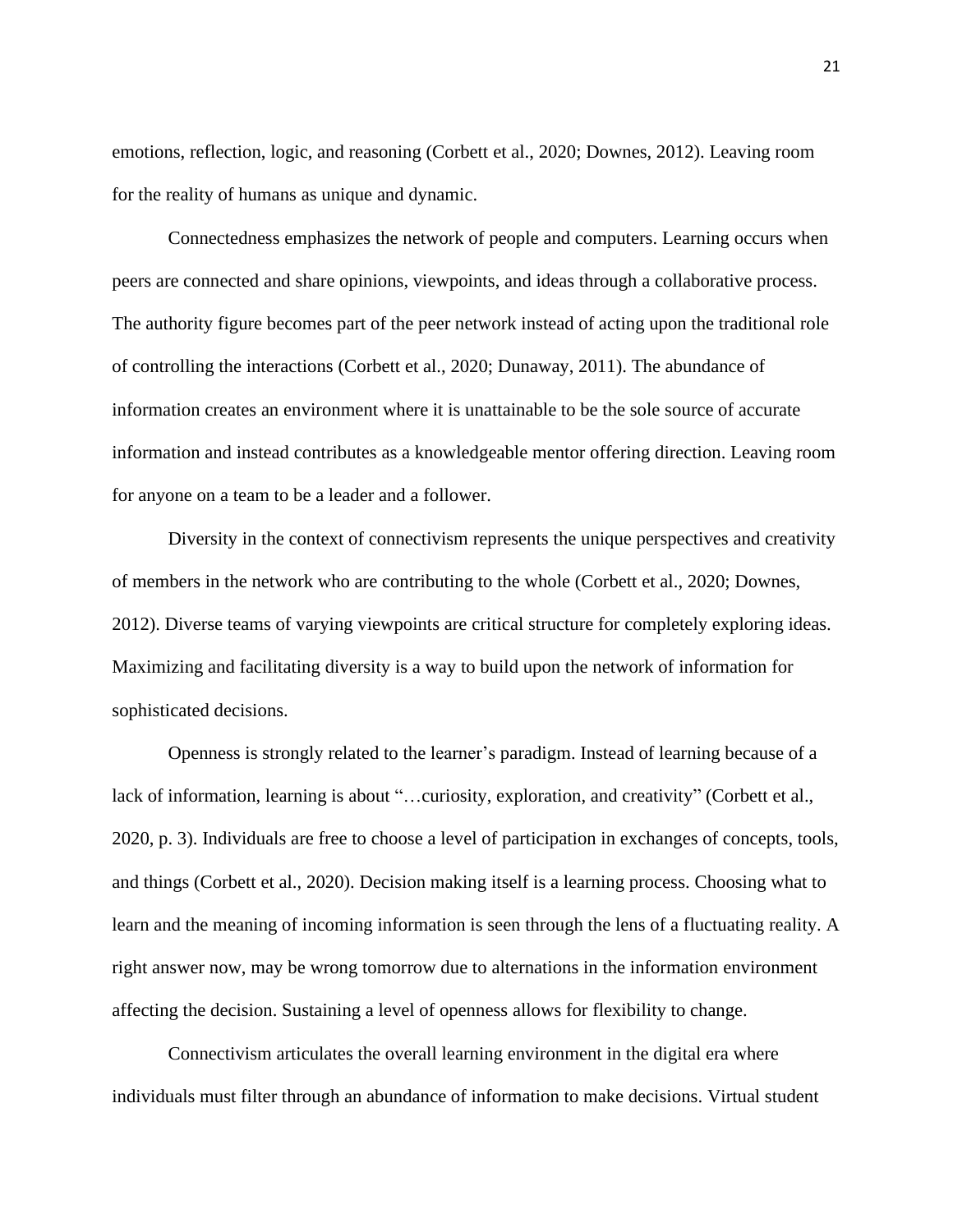engagement is the act of interacting with prospective students through a digital tool and sharing information. This digital network of tools connecting prospective students and admissions professionals facilitates information sharing. Varying levels of information is absorbed by all participating in the network and decisions are made based on what is understood from the information. Admissions professionals are learning how to best leverage and navigate VSE in a meaningful way to recruit students. Prospective students choose to navigate certain types of VSE to determine if a particular university is a worthwhile investment of personal time, money, and energy. As of 2020, the total student load debt stood at \$1.5 trillion for over 45 million students. Out of the students who completed a bachelor's degree, 43% are underemployed in the first year following graduation (Krishnamoorthy et al., 2021). These are realities many students face, placing a great deal of pressure to determine the best capable university to attend. The admissions professional's goal is to learn about the prospective students needs and connect them with information necessary to make such an important decision. Connection was limited to VSE to observe safety requirements. A great deal was learned by admission professionals and decisions about VSE were acted upon.

#### <span id="page-22-0"></span>**Summary**

Universities have experienced decreased student enrollment over the last decade due the increased financial burden placed on students (Mitchell, 2017) and a decline in new student population. A global pandemic limiting the options for recruitment meets higher education as it struggles to increase enrollment (Sedmak, 2020) and challenges each institution to adapt to virtual student recruitment (Hanover, 2020). The connectivism learning theory articulates how individuals learn and make decisions in a shifting digital environment. Recruiting students in a mostly virtual or completely virtual environment has caused universities and students to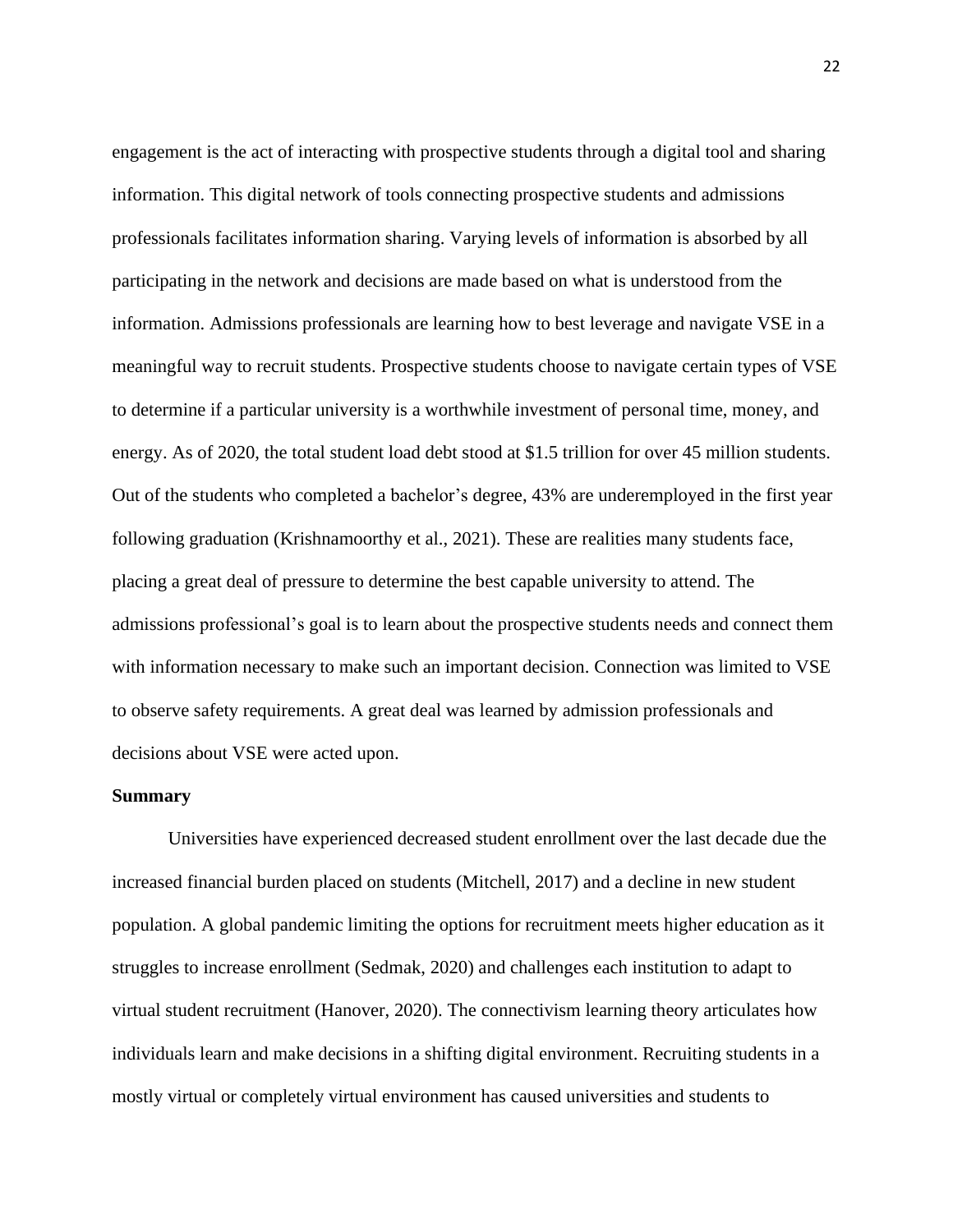experience high volumes of innovation. The next section articulates the methods used to collect case studies identifying examples innovation while pursuing virtual student recruitment. Chapter two discussed a historical overview of the problem, virtual student engagement method and technology, best practices, and the Connectivism Theory. Chapter three covered the research methodology.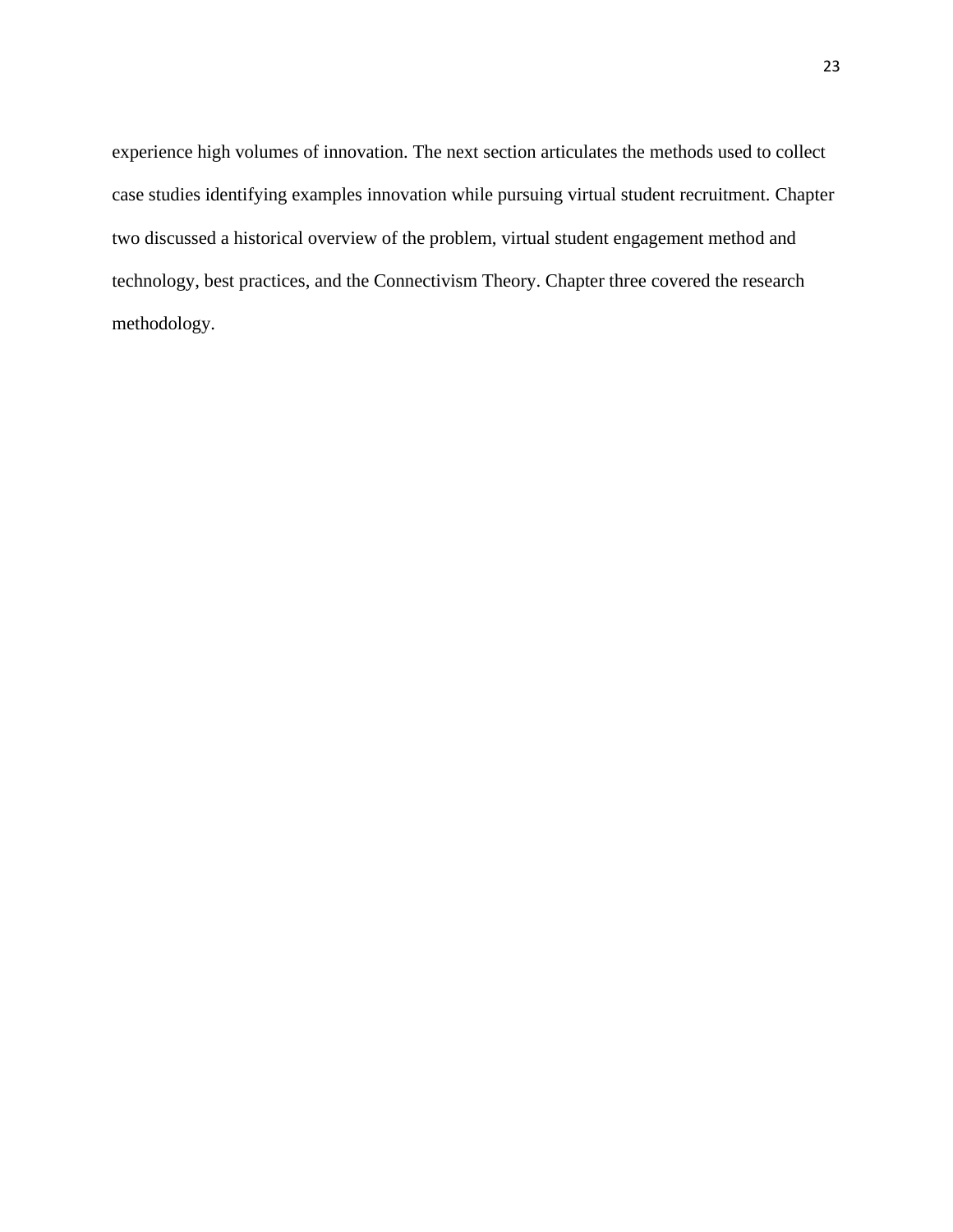#### **Chapter 3: Research Methodology**

#### <span id="page-24-1"></span><span id="page-24-0"></span>**Introduction**

The purpose of this research is to investigate what virtual student engagement universities are leveraging and what are virtual student engagement best practices used to assist undergraduate prospective students through the admissions process. The research methodology chapter covers the research design, sample and setting, instruments, data collection procedures and data analysis. The research questions are:

RQ1: What virtual student engagement are universities leveraging to assist prospective undergraduate students through the admissions process?

RQ2: What virtual student engagement best practices are used to assist prospective undergraduate students through the admissions process?

# <span id="page-24-2"></span>**Research Design**

Systematic methods were used to explore the qualitative research regarding what VSE universities are leveraging and what virtual student engagement best practices admissions professionals have determined. Ruane (2005) and Wilson (2015) recommend examining qualitative research by combining observational experiences of the participants to articulate meaningful themes. Individual semi-structured interviews with open ended questions allowed participants to share professional experiences with virtual student engagement (Ruane, 2005). Exploratory research methods best facilitated in-depth narrative to understand the admission professional's "genuine experiences and understanding" of VSE (Ruane, 2005, p. 12).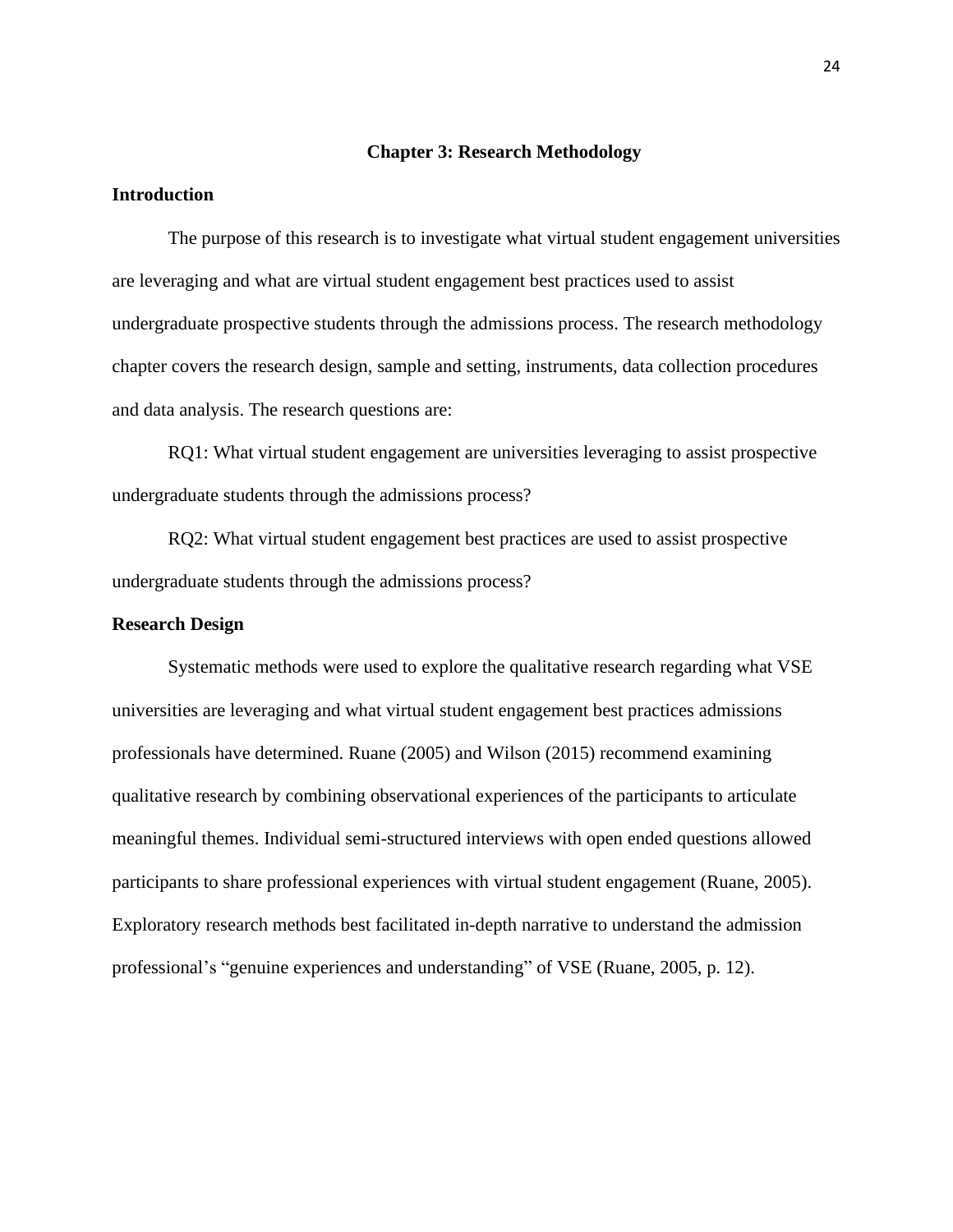### <span id="page-25-0"></span>**Sample and Setting**

A purposeful sampling technique was used to select admissions professionals with at least one consecutive year of work experience leading up to the interview. A total of six participants, four women and two men, contributed to the study.

The sample size is representative of a qualitative research study; emphasis on a small sample size dedicates time for an in-depth understanding through narrative (Ruane, 2005). Each participant worked for a university in the midwest. Five total university admission offices were represented. The researcher's network and university staff directories were leveraged to determine an invitation list. The participant selection was invited to a one-time 45-minute video conferencing interview through Zoom. The interviews were conducted summer of 2021.

# <span id="page-25-1"></span>**Instruments**

The investigator conducting the empirical data collection was the instrument. The researcher as an instrument places emphasis on skillful interview strategies to gain empirical evidence. Brinkmann (2013) encourages a degree of interviewer effect in qualitative interviewing to obtain relevant information. The interviewer pays close attention to the conversation and occasionally clarifies information. These interactions increase the level of understanding between interviewee and interviewer (Brinkmann, 2013).

The interview questions related directly to the research questions. The questions were determined through an in-depth literature review and the researchers' professional experiences. The first set of questions explored what types of VSE participant were currently using in the office. The second set of questions explored VSE best practices.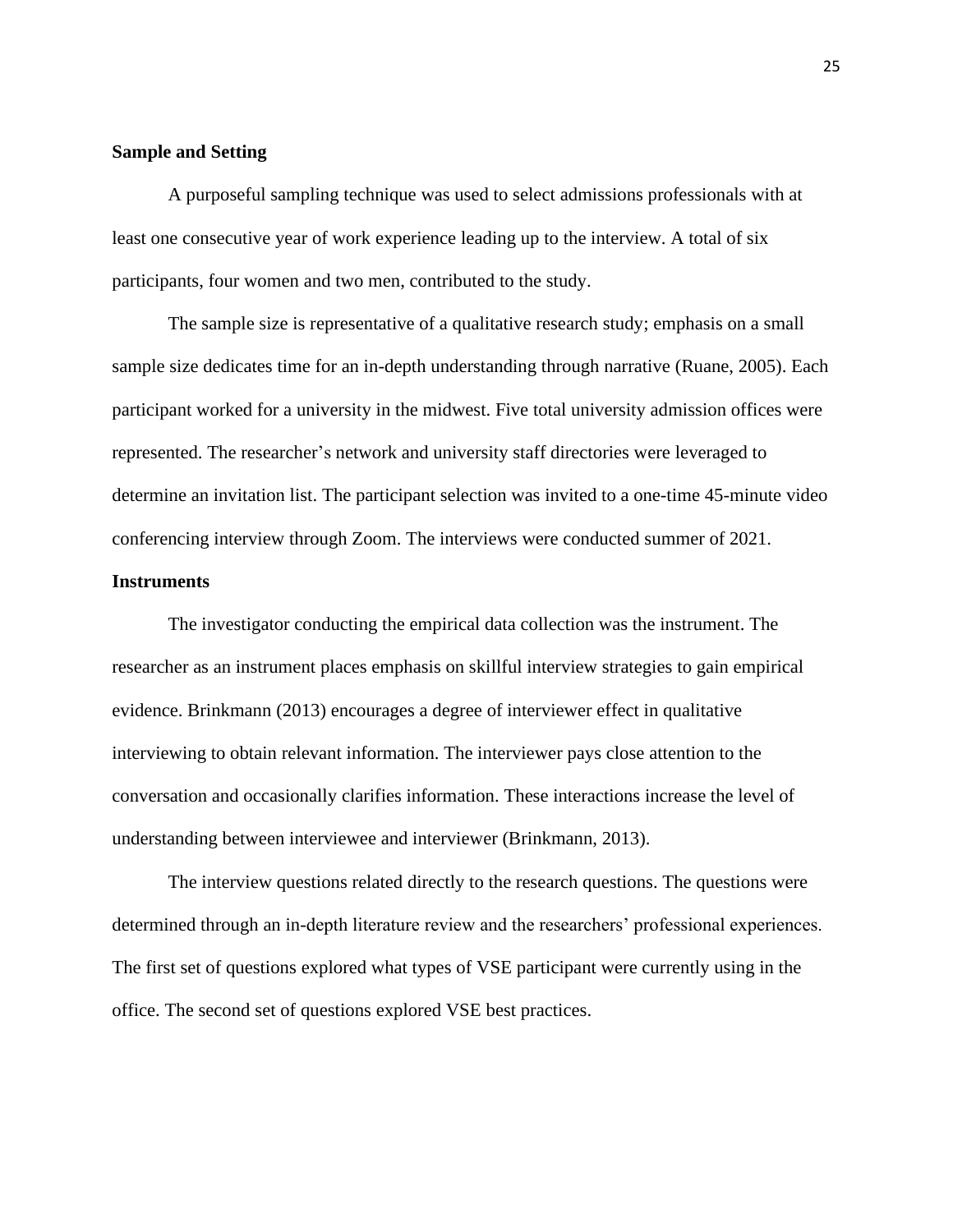#### <span id="page-26-0"></span>**Data Collection**

The researcher identified current admission professionals through networks and university directories. A personalized email invitation outlining details about the research study and interview structure was sent individually. After confirming participation, interviews were scheduled as private 45-minute meetings with corresponding video conferencing links. Zoom was the choice virtual platform with the ability to automatically transcribe and record the interview.

The participant's privacy was protected in several ways. All meetings were scheduled as private. The participant names were replaced with a coding system starting with "Participant 1" continuing for all participants in a sequential order. In Zoom, when scheduling individual meetings, the participant coding system was continued. Participant data was then saved on a password protected computer.

The semi-structured interview was designed to document a cross-section of admission professionals understanding of VSE (Ruane, 2005, p. 93). In other words, a single moment in time was captured in the form of individual interviews. The researcher used an interview protocol to ensure a consistent interview environment was maintained for all six interviews. The protocol documents included pre-interview set-up reminders, interview outline, list of all interview questions, and interview schedule. The interview was recorded and transcribed through Zoom to ensure accurate representation of the data (Creswell et al., 2007).

The systematic process of triangulating data, theory and methodology produced qualitative data (Brinkmann, 2013). In other words, data, theory, and methodology played a key role in establishing credible empirical data. Triangulation offered an ethical compass toward an ethical version of the truth, instead of a personal interpretation of the data.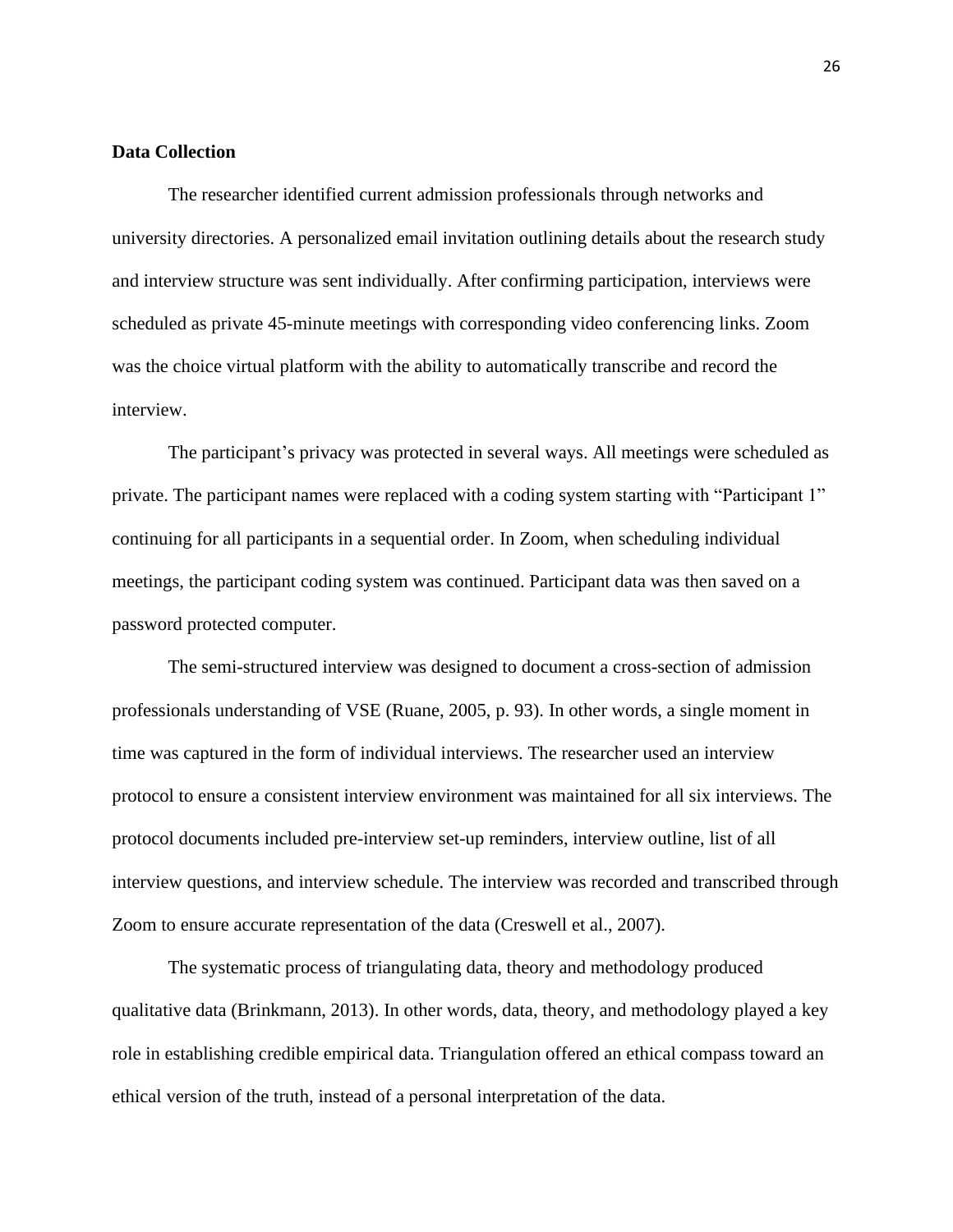Prior to the interviews, a request for approval was submitted to the Institutional Review Board. This was a required step as the study involved human subject or current admissions professionals. The board determined the study was exempt. It posed no harm to the participants as defined by the Federal Regulations for Protection of Human Research Subjects under 45 CFR 46.

Interview questions are in Appendix A, interview transcripts are available in Appendix B and the IRB exempt letter is in Appendix C.

#### <span id="page-27-0"></span>**Data Analysis**

Directed content analysis was used to create thematic codes. This means codes were defined before and during data analysis (Hsieh et al., 2005, p.1286). Thematic codes organize the data into domains based in theory for a systemic approach for analyzing qualitative research. The interview responses were coded into themes. Each theme is derived from the literature, theoretical framework, and participants interviews. RQ1 themes include: (1) diversity virtual student engagement experiences and (2) verify overall goals and virtual student engagement align. RQ2 themes include: (1) make virtual student engagement as user friendly as possible, (2) collaborate in multiple ways, and (3) maintain an openness to learning. The data analysis was conducted by the researcher and used the directed content analysis for all collected data.

The researcher transcribed interviews using Zoom. Transcripts can be found in Appendix B.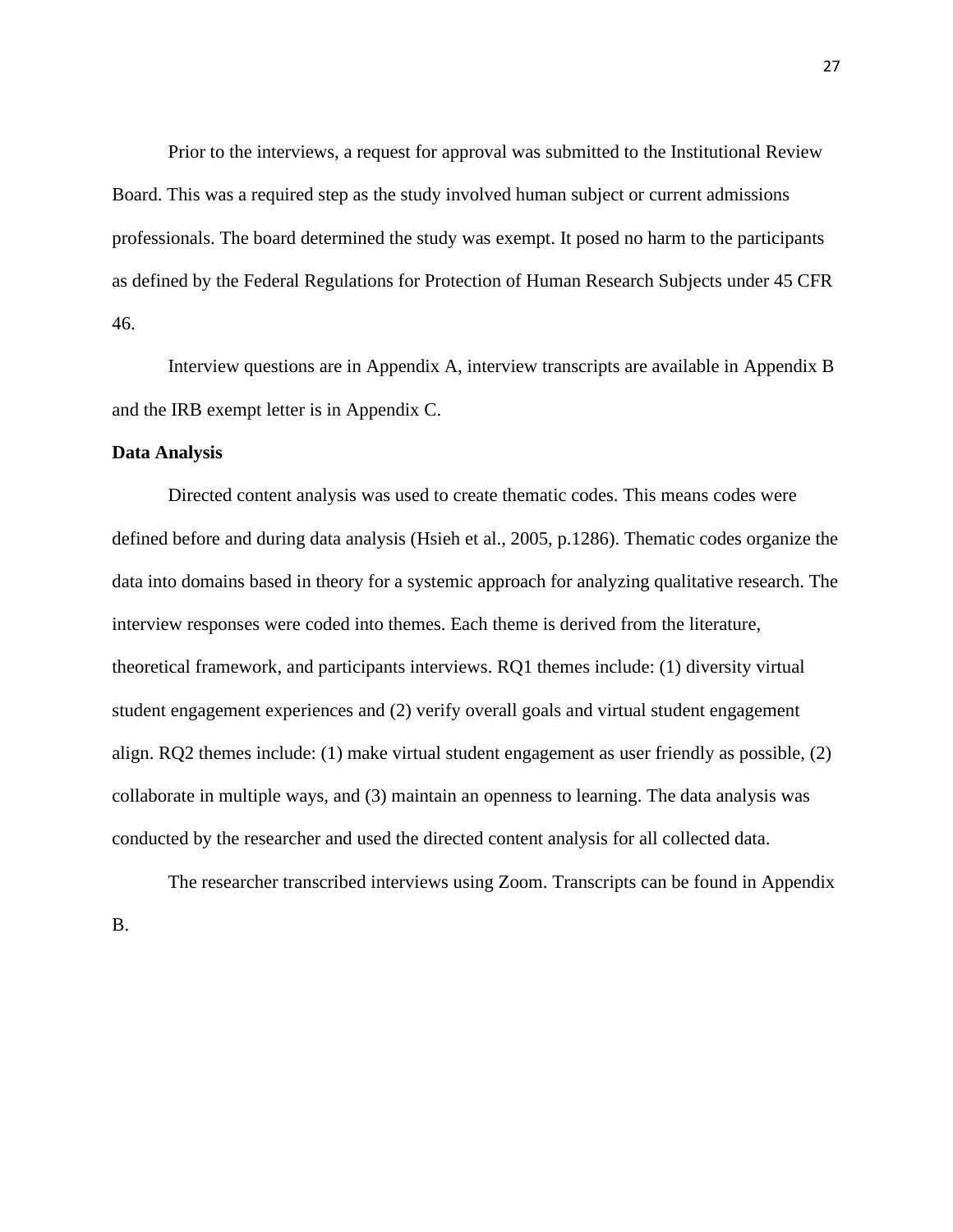# <span id="page-28-0"></span>**Summary**

Chapter 3 covered research methodology in the following sections: research design, sample and setting, instruments, data collection, and data analysis. Chapter 4 covered description of sample and data analysis.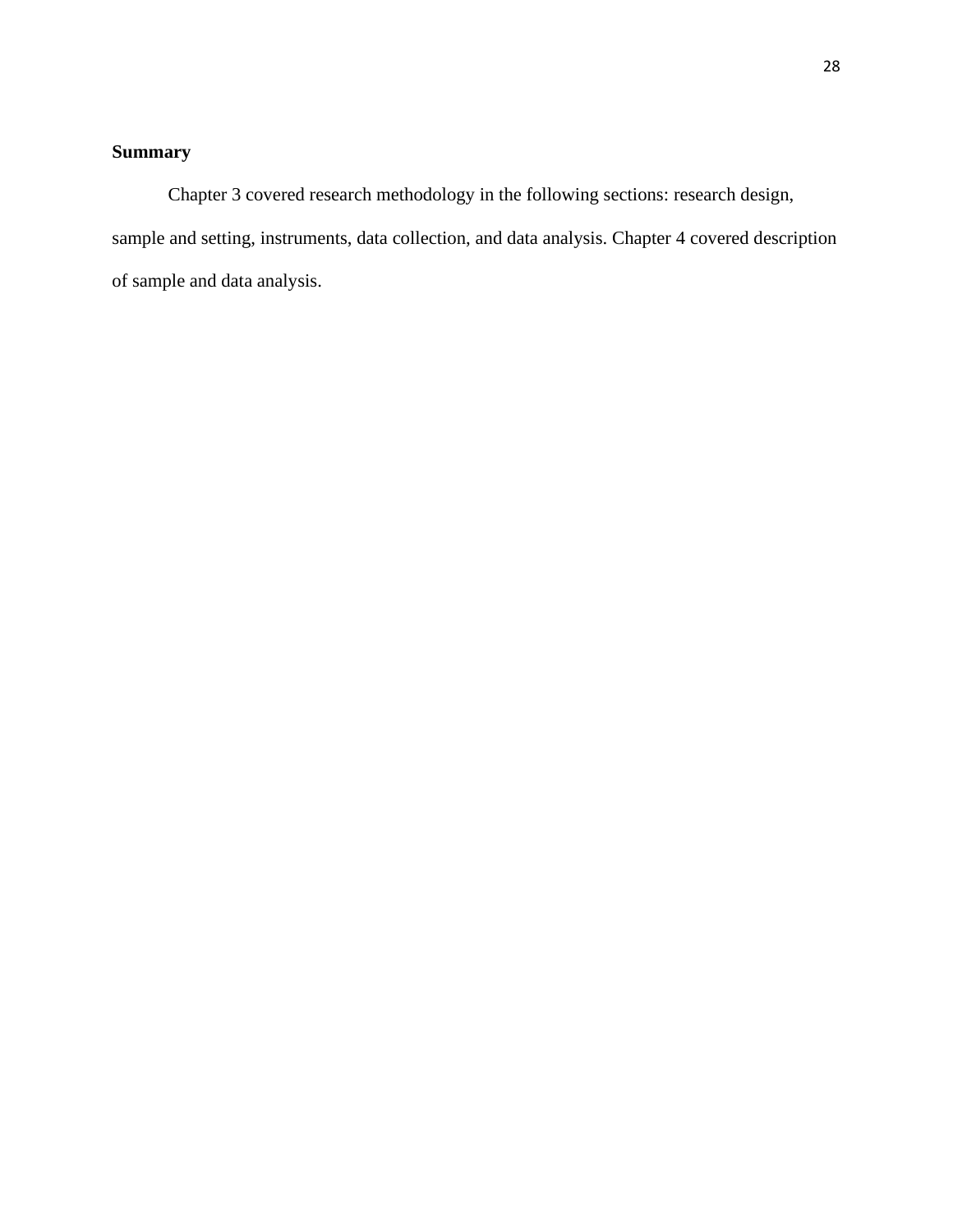#### **Chapter 4: Results**

#### <span id="page-29-1"></span><span id="page-29-0"></span>**Introduction**

Chapter four identified data analysis to answer the two research questions regarding what virtual student engagement is being used and best practices for using virtual student engagement. The chapter was broken down into two sections, the sample demographics, and data analysis. The data analysis section first looked at research question 1 followed by interview questions 1 through 5. Then research question 2 followed by interview questions 6 through 11.

### <span id="page-29-2"></span>**Demographics**

University admissions professionals who work with prospective students were selected to participate in the study; a total of six participants, four women and two men participated. The sample size is representative of a qualitative research study; emphasis on a small sample size to dedicate time for an in-depth understanding through narrative (Ruane, 2005). Each participant worked for a four-year public non-profit university in the Midwest. Five total university admission offices were represented. There was one participant who has worked in higher education for one to five years, one participant who worked five to ten years, one participant who worked ten to fifteen years and two participants who worked over fifteen years.

The participants work environment during the pandemic was separated into four categories: fully virtual, partially on campus, but closed to the public, open to the public and working in the office or other. All participants experience fully virtual work environment at one time or another. All participants experienced partially on campus but closed to the public. Two participants at the time of the interview worked for offices open to the public. Two experienced other as they were not fully open to the public but conducting in-person tours with limited numbers.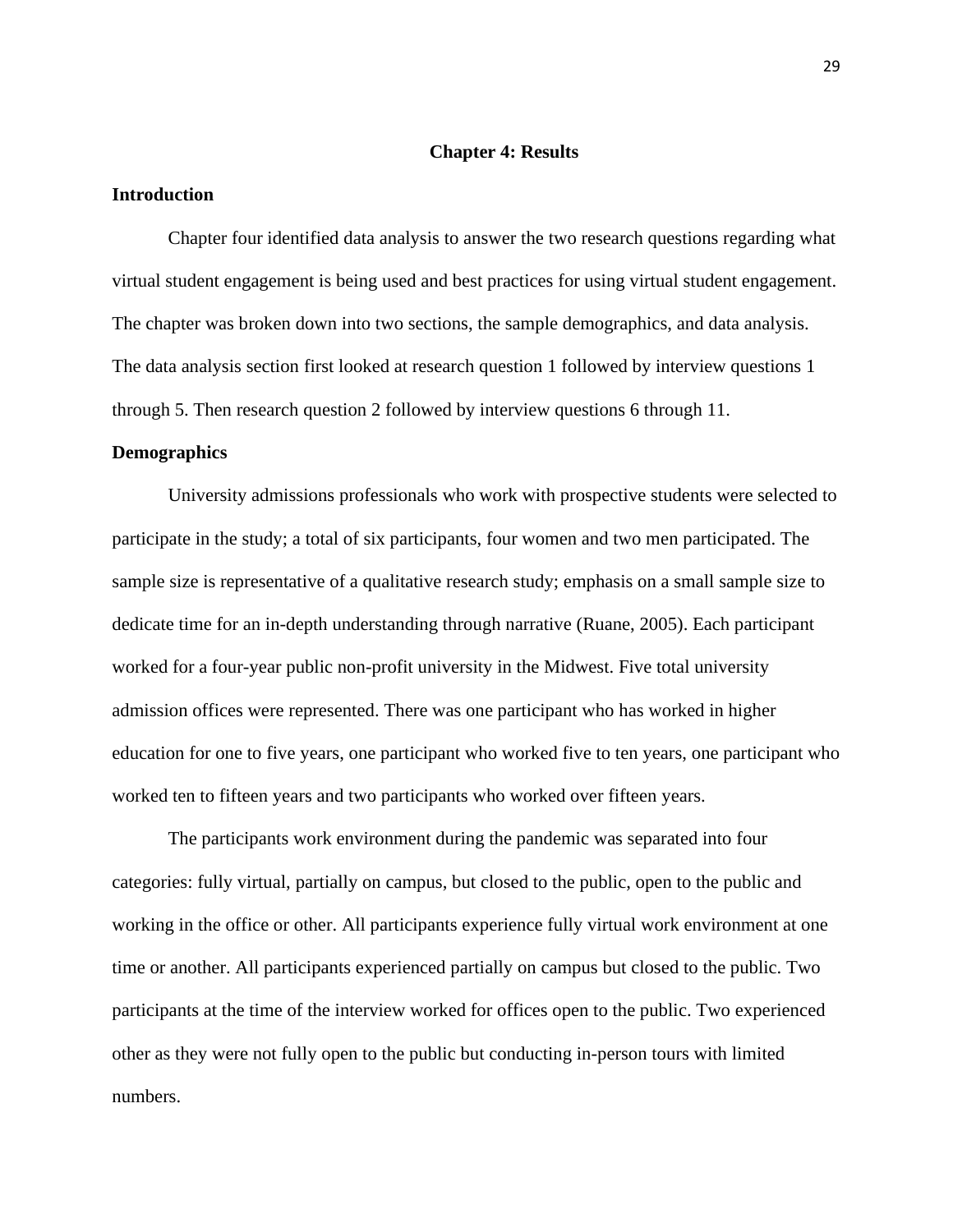#### <span id="page-30-0"></span>**Data Analysis**

The semi-structured interviews were recorded and then transcribed for coding analysis. The transcripts were color coded using to representing the major themes identified by the researcher to answer research questions one and two. The following research questions with the related interview questions were used:

Research questions 1 (RQ1): What virtual student engagement are universities leveraging to assist prospective undergraduate students through the admissions process? Interview Question 1 (IQ1): Please list examples of virtual student engagement utilized prior to COVID-19 restrictions and virtual student engagement utilized after COVID-19 restrictions were implemented?

Interview Question 2 (IQ2): What types of virtual student engagement does your office plan to continue after restrictions are lifted and why?

Interview Questions 3 (IQ3): Were there networks of people or resources you leveraged to determine the virtual student engagement you and your team leveraged? Interview Question 4 (IQ4): Describe a time you received new information where it influenced or changed the virtual student engagement you were leveraging. Interview Questions 6 (IQ5): Reflecting on what you have learned while leveraging virtual student engagement, have you made connections between other fields, ideas and/or concepts? What were the connections?

Research questions 2 (RQ2): What virtual student engagement best practices are used to assist prospective undergraduate students through the admissions process?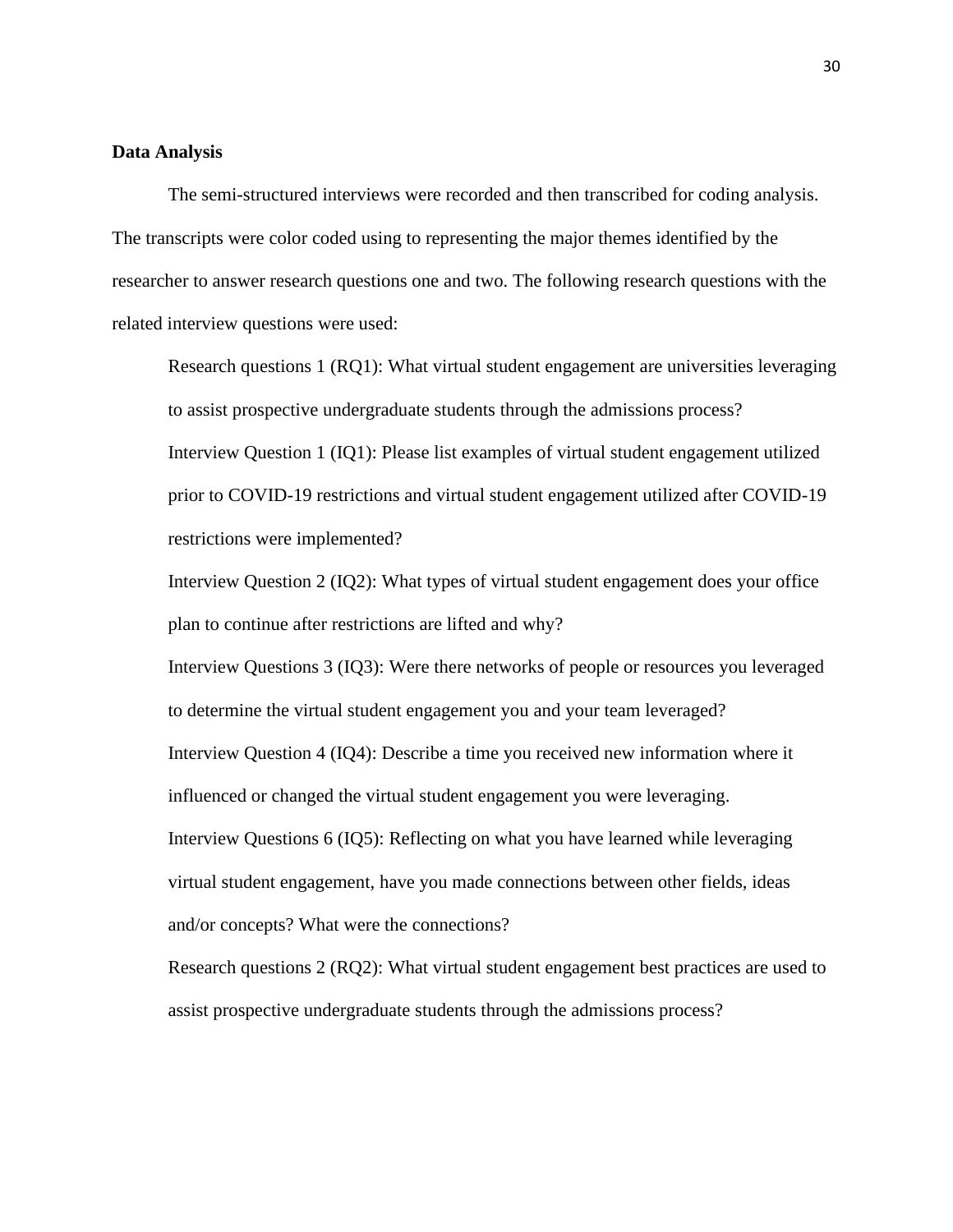Interview Question 7 (IQ6): Please describe an example of virtual student engagement you or your department is most proud of? What key best practices make it the virtual student engagement it is known for today?

Interview Question 5 (IQ7): Given your experience, rate your capacity to leverage a version of virtual student engagement you have never heard of from 1 (lowest) to 4 (highest).

Interview Question 8 (IQ8): How do you or your office determine if a student engagement is virtual or in-person?

Interview Questions 9 (IQ9): What tools, resources, people and/or skills were invaluable while conducting virtual student engagement?

Interview Question 10 (IQ10): Describe a time you received new information where it influenced or changed a best practice.

Interview Question 11 (IQ11) If you could travel back in time to March of 2020, what advice would you give yourself regarding virtual student engagement?

# <span id="page-31-0"></span>*Research Question 1 – Interview Questions 1 through 5*

Participant responses to IQ1, "Please list examples of virtual student engagement utilized prior to COVID-19 restrictions and virtual student engagement utilized after COVID-19 restrictions were implemented?" All participants (100%) referred to having minimal VSE prior to COVID-19 restrictions. Participant 1 stated, their university offered "YouVisit" virtual tours available on the university website. Participants 1 and 6 both noted using social media for posting important announcements (Facebook, Instagram, and Twitter). The admissions Facebook account was used to create groups for each undergraduate class. Participant 2 shared how the office had access to a virtual tool called Webex, although it was not typically utilized for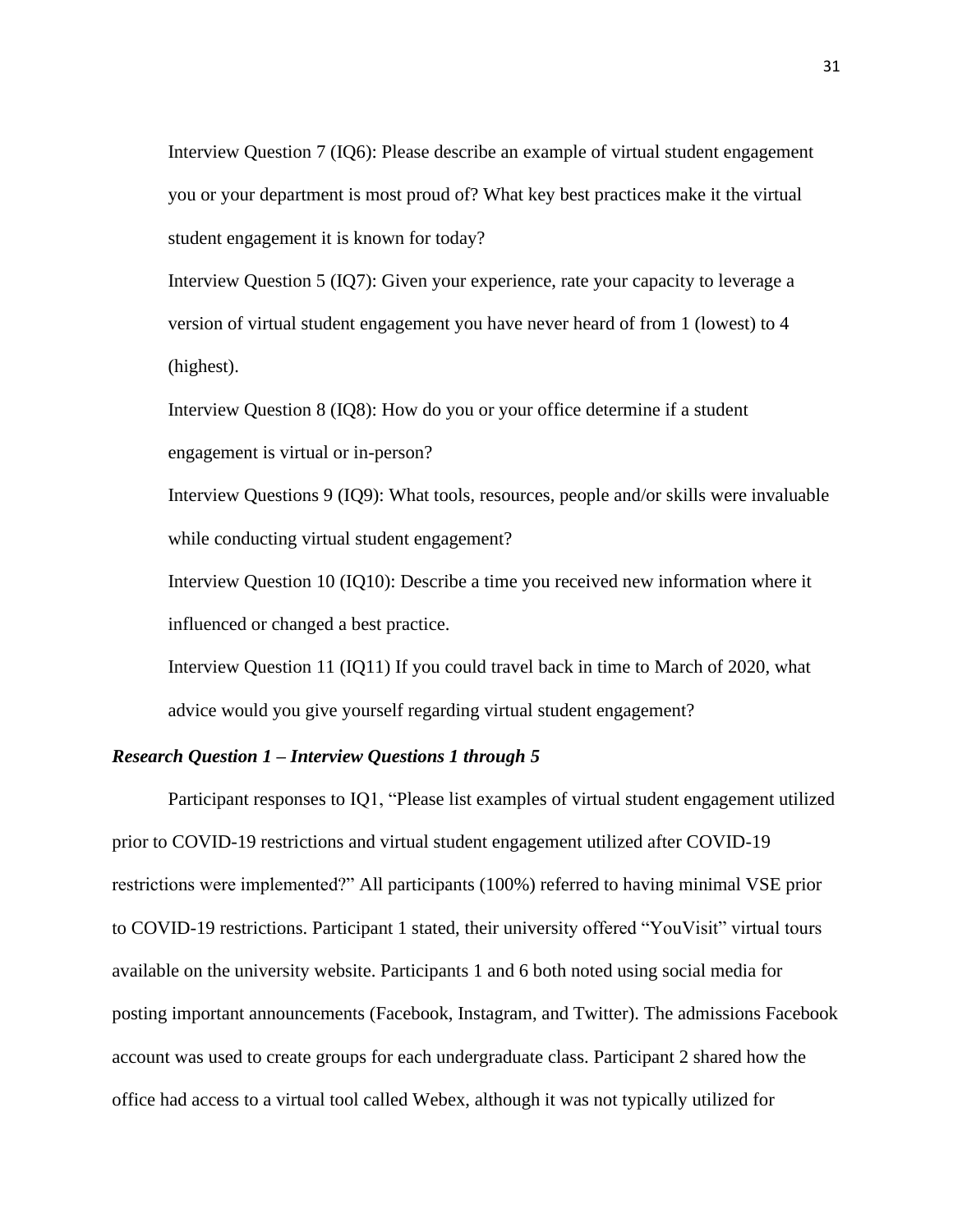prospective virtual student engagement in their admissions office. Webex was later replaced by the virtual tool called Zoom. Lastly, Participant 5 noted using Skype for business to meet with prospective students virtually prior to COVID-19 restrictions.

After COVID-19 guidelines were put into place, all participants (100%) utilized Zoom to offer the following virtual student engagement: one-on-one meetings, information sessions with academic programs, and group events. There was some variation on the admission office use of meetings and webinars, two features in Zoom changing how presenters and guest interact. All participants identified meetings was how they conducted one-on-one meetings. Participant 1 clarified by sharing in their office, meetings are used for information sessions as well.

Participant 6 noted several ways for how they leveraged Zoom. One option was virtual space in a drop-in format for prospective students every weekday from 8am till 5pm for about six months. The second was a one-day a week evening meeting. The third was a zoom webinar once a month on Saturdays. They described the Saturday event further detailing how it was a hybrid between webinar and meetings depending on the group presenting. Admissions counselors used the webinar and segments involving current students were typically meets to facilitate more interactions. The fourth event style referred to their large-scale virtual events. These large-scale events were typically part of a series. Each one formatted the same way, although with a different live academic theme depending on the date. These events used live Zoom virtual student engagement, recoded videos, and a central website (similar to a blog post) with all event information. The fifth event style was facilitating a lunch time live event using Facebook every Wednesday at noon for about 20 minutes a session. The admissions counselors talked about a variety of admissions related topics like on campus housing options. There was some participation while the event was live, although interaction increased when the session was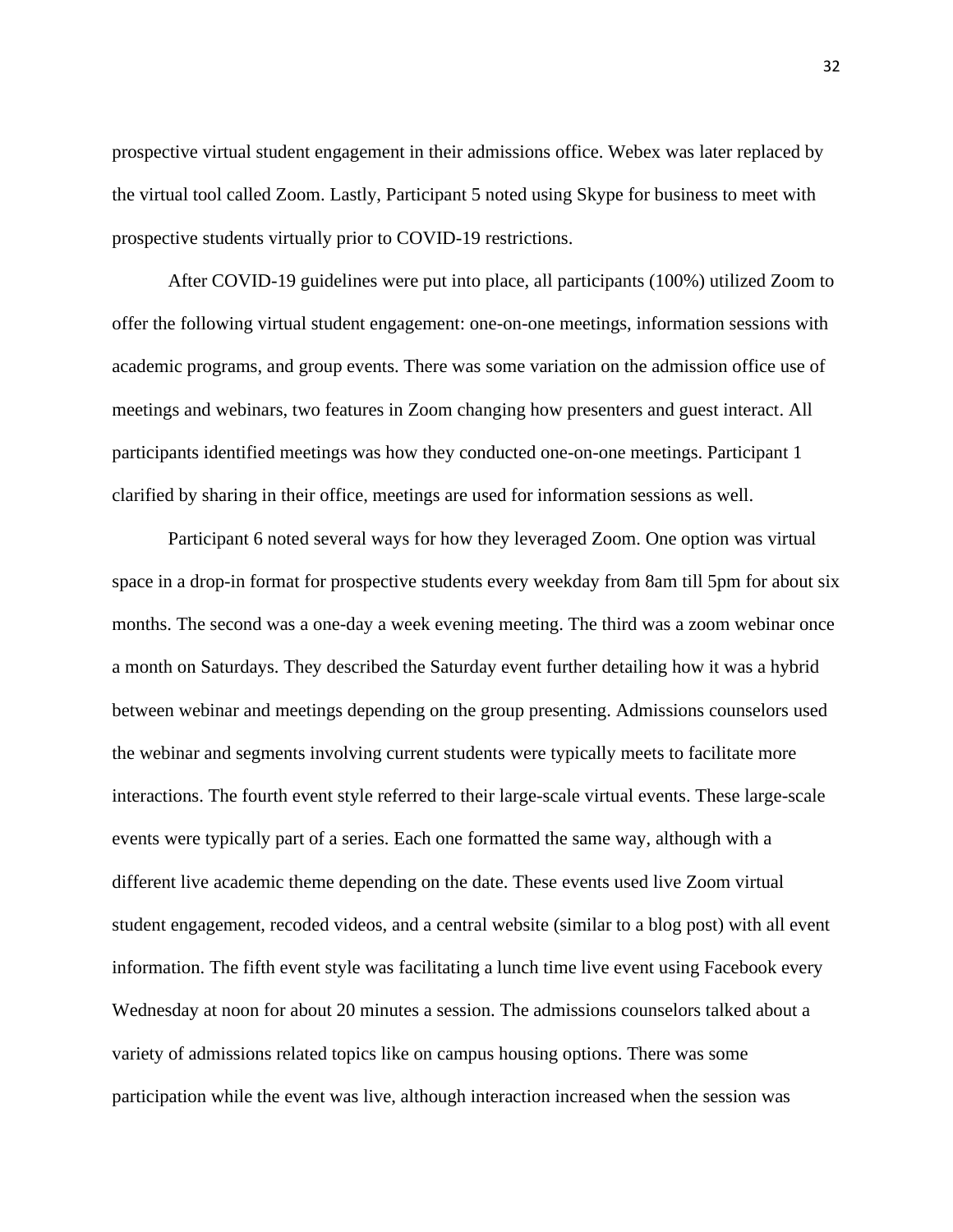posted as a video on the admissions Facebook page for an on-demand experience. Participant 6 explained, "I'm just getting more content out there in different ways to capture more students."

Along the same line of adding variety, Participant 1 described how their admissions office created an additional virtual tour. They described it as a video recording of a current student ambassador leading a tour around campus. This was different from the tour they had prior to the pandemic made through "YouVisit." They also used short informal videos to interact with prospective students using an application called "Covideo." Admissions counselors and prospective students were able to record a short video message and send it to each other. The student receives the short video in the same fashion as a text message or phone call.

Some participants even found ways to pair Zoom with other applications. Participant 1 and 5 supplemented Zoom with their own scheduling tool, Bookings and Calendly respectively. The prospective students scheduled virtual conversations using the tool.

Participant responses to IQ2: "What types of virtual student engagement does your office plan to continue after restrictions are lifted and why?" All participants (100%) plan to have VSE as an option, although to varying degrees. Participant 6 noted how the office will most likely continue offering their February large-scale event virtually, due to winter weather concerns and offering all evening events virtually. Admissions related social media accounts will continue like Facebook. Regarding VSE with the high schools during travel season it may depend on external factors. Participant 6 will coordinate with high school counselors if they are able to offer virtual visits, be it through Zoom, Google Meet, or another platform.

Participants 1, 4 and 6 plans to continue offering virtual one-on-one meetings. Participant 6 acknowledged if a student specifically requested a virtual one-on-one meeting, they are now equipped to honor the request. Participant 1 also noted the office will continue hosting a weekly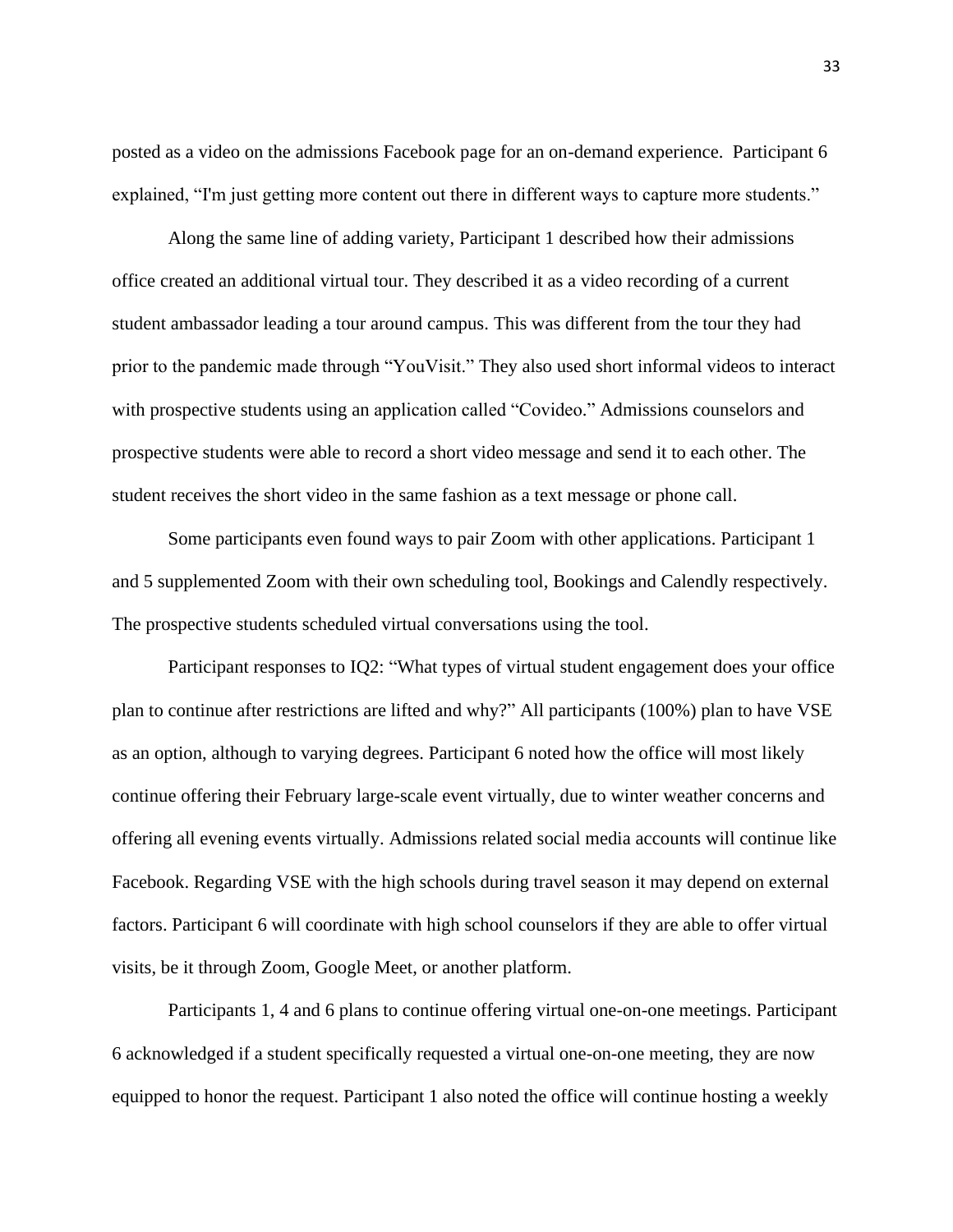group virtual information session for students who are unable to visit campus in-person. Admissions counselors will rotate covering the weekly virtual information session.

Regarding large virtual events, Participants 1 and 3 noted how the office will continue offering them with less frequency; possibly offering large virtual events once a semester.

Participant 3 thought of continuing the large-scale events in a virtual format to capture as many prospective students as possible. These are typically a shorter time commitment and students who are starting to get to know the university can attend to gain a sense of what is offered. As a student progresses through the admissions funnel the office may offer more oncampus engagement options like campus tours. Participant 3 noted their universities unique student population and how this approach may work well for them, but not for all universities. The time savings alone avoiding traffic and parking, may be reason enough for many of the students to participate in VSE. Participant 5 noted how their office will most likely continue having virtual tours. Faculty have participated by taking their phone or laptop around lab spaces to showcase the facilities.

As time passes, Participant 2 is curious to learn more about student engagement trends. They planned on continuing VSE even with unanswered questions. They summarized unanswered questions they have when determining if events are in-person or virtual:

I think the convenience factor [of virtual] is one thing we can use to expand our reach. And so, one thing I wrestle with…is if a student comes to campus or prospect comes to campus, the research shows that they're more likely to apply and enroll. However, if you have a virtual event, you can cast a wider net of prospects and access our folks…Is it best to access students virtually versus in-person? Do you do both? Do we have a virtual open house with an on-campus component and if so, what does that look like? …So I'm super curious as to, like, what data will come out that reflects any trends, or are indicators for us as to how we should go ahead and implement to continue to implement these services, because virtual services won't go away it's just a matter of how do we leverage them and how do we use them.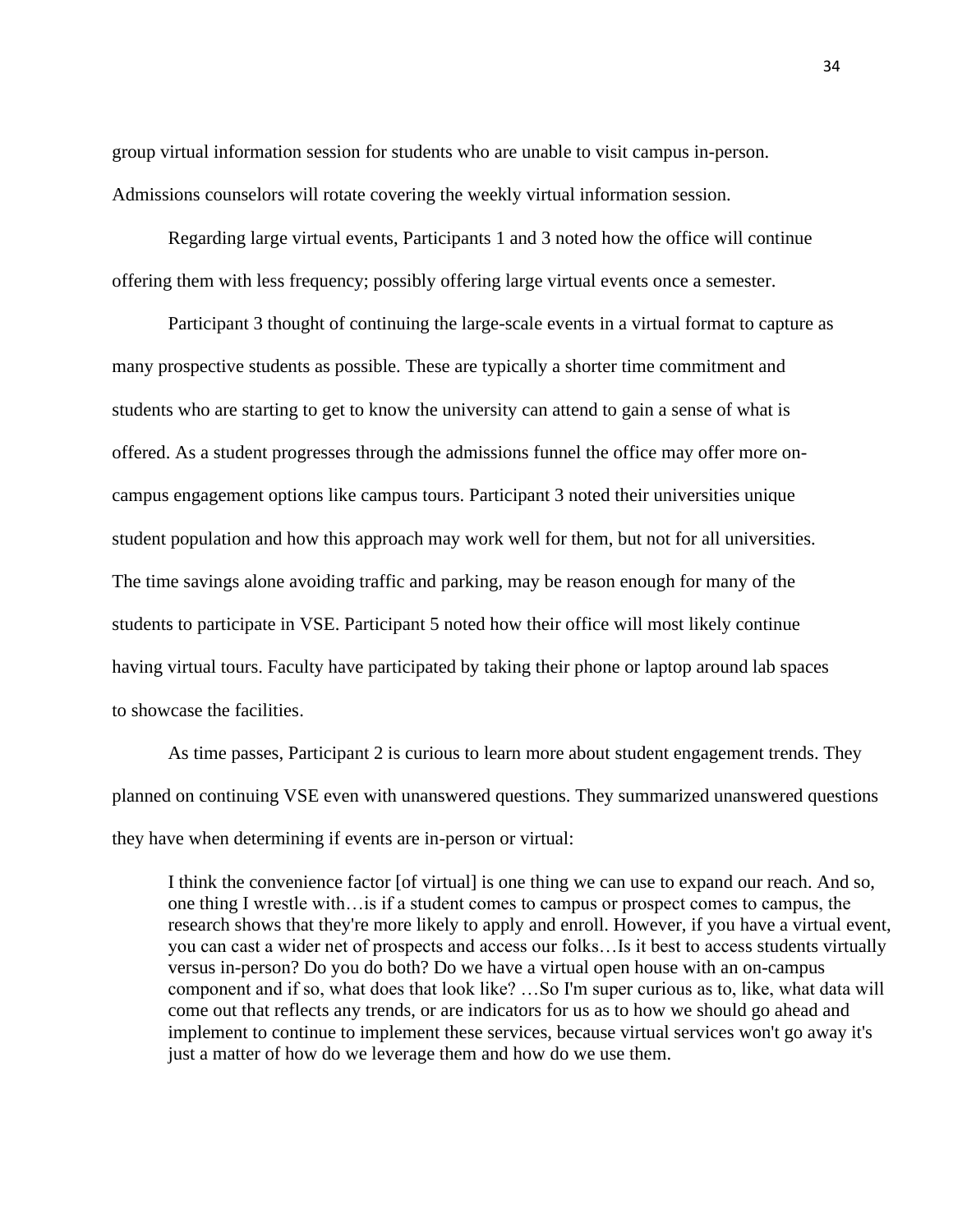Participant 4 noted much of their engagement is in-person with minimal VSE. They are noticing declining attendance numbers for VSE options, noting an event where they have 125 people attend in-person, but the virtual version of the event with about 20 people in attendance. Although, even with declining attendance in VSE, they plan to maintain some virtual options for example their sophomore and junior events will have two in-person sessions and one virtual session.

Participant responses to IQ3: "Were there networks of people or resources you leveraged to determine the virtual student engagement you and your team leveraged?" All participants (100%) were able to recall examples where they did not always do it alone. Participants 1, 2 and 5 utilized a couple professional organizations. One called, Collegiate Information and Visitor Services Association (CIVSA). They offered small drop-in group discussions and hosted informational webinars for staff. National Association for College Admissions Counseling (NACAC) and Minnesota Association of Counselors of Color (MnACC) were also credited for offering support. In addition to organizations, Participants 2 and 4 cited the usefulness of the workshops offered through their admission's higher education consulting firm, Ruffalo Noel Levitz and CRM Liaison AMP. Participants 3, 4, and 5 noted how important other universities were in learning about VSE. Participant 3 even attended other large scale virtual student engagement events to generate ideas.

Participant 1 leveraged their own network of fellow admissions counselors who they met while attending professional development opportunities, college fair and other events. Within the university and college system, the admissions directors also would have month meetings to discuss and share. Participant 4 recalled seeking out the knowledge of another university department who quickly converted to VSE, the office of advising. The office ended up showing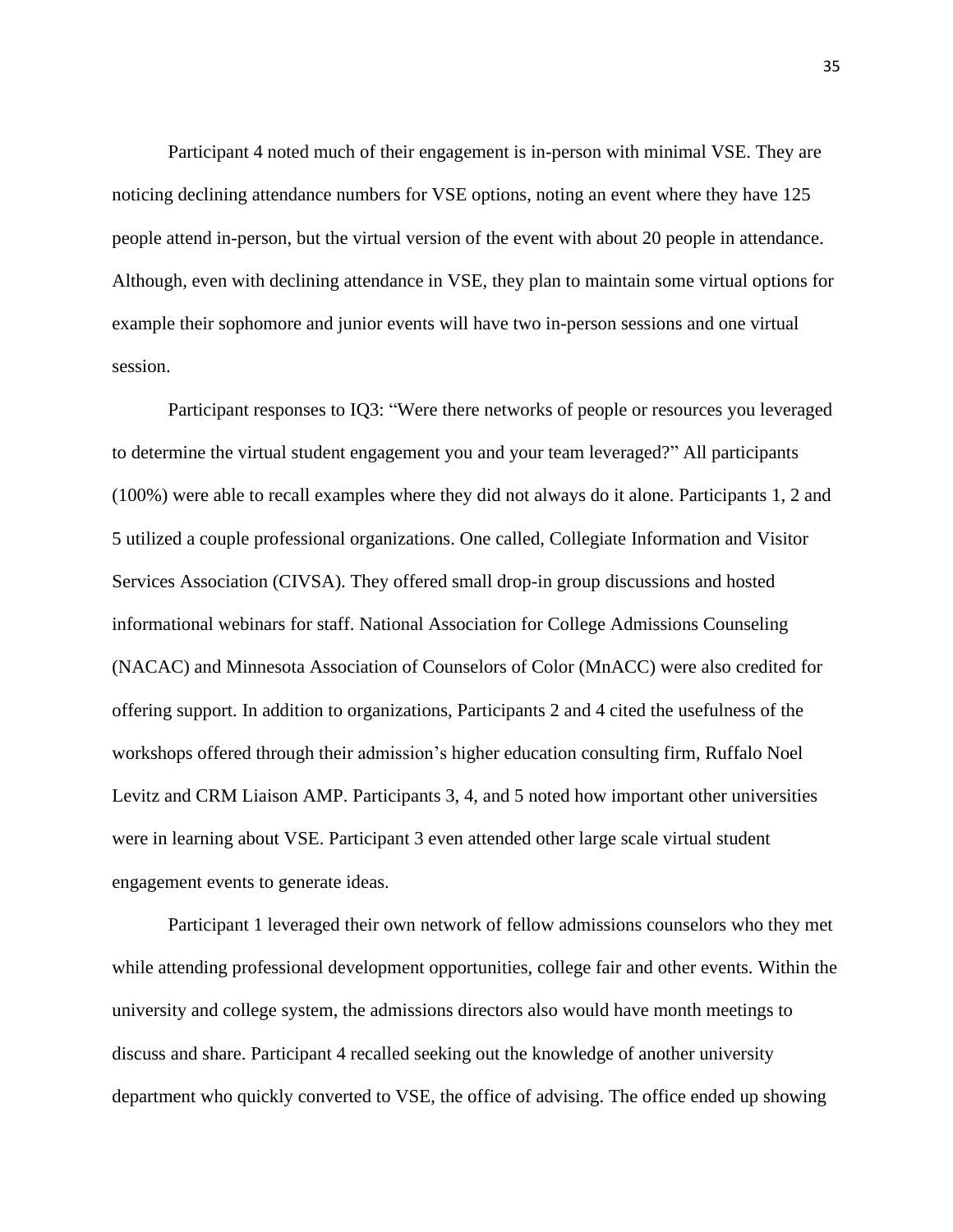them the resources on the NACADA Clearing House and Advising Resources. Participant 6 noted how the admissions team looked to them for a plan, as one of their primary responsibilities was to plan events. Through trial and error, they were able to determine what VSE worked well for example, they hosting a three hour long VSE event and it did not work; influencing how VSE was leveraged. Moving forward, participant 6 was able to generate ideas from observations of people in their personal life. For example, their parent is self-employed and hosted a Facebook live video series, talking about a variety of topics. Participant 6 ended up incorporating the same strategy and found prospective students were engaging, especially after the video recording was posted for an on-demand experience.

Participant 4 cited how in their area the interest in VSE has decreased considerably. Local high school groups were requesting in-person student engagement and if it was VSE they would not attend. The prospective student population greatly influenced the switch back to ISE.

Participant responses to IQ4: "Describe a time you received new information where it influenced or changed the virtual student engagement you were leveraging." Participant 1 noted how long it took for the office to get comfortable recording events and the features of the virtual platform. The major concern regarded student data privacy when recoding VSE using Zoom and offering an accessible VSE experience. If they recorded a meeting the prospective student username and face appear in the recording. They wanted to ability to share these videos and needed to know how to meet privacy requirements. Participant 1 also needed to meet accessibility requirements. It took time for the live transcript tool to become a feature and for the team to learn how to use it. As the group gained more information the departments comfortable level grew when sharing recorded videos.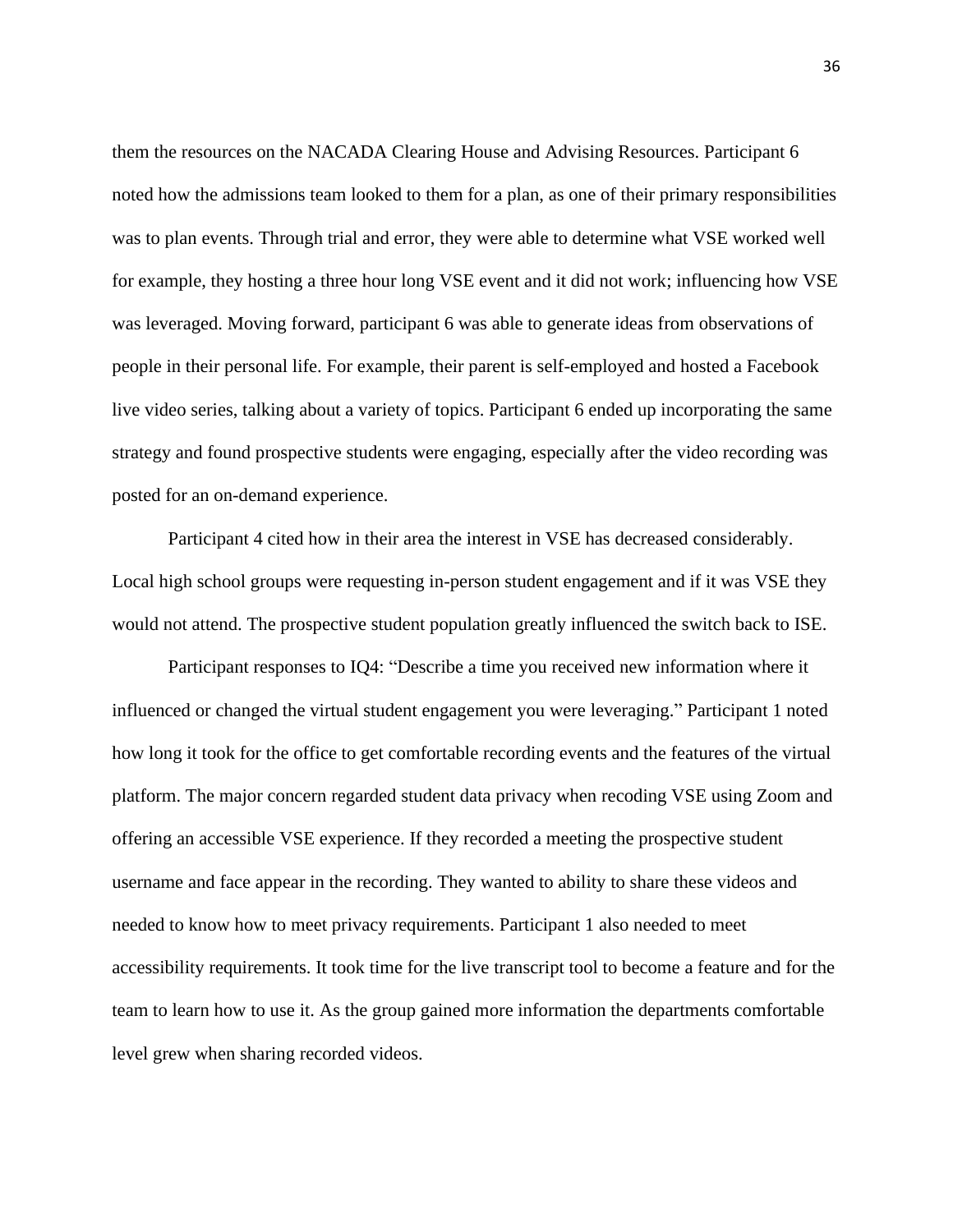Participant 1 noted how the pandemic also changed how universities interacted with prospective high school students. Due to the increased demand to focus on COVID-19 related changes, many high school counselors were not available to facilitate virtual visits and shared:

Individual appointments with high schools wasn't super productive, partly because those high school counselors were just drowning trying to keep students, successful and on track to graduate… There are a lot of the smaller schools where a counselor does all the things. They're not just the college counselor. So they just didn't have time to set-up these virtual appointments with colleges. So once we figured that out, we really had to pivot our strategy for communicating with students. Because we realized we couldn't rely on those high school visits like we would have if we were on the road.

Participant 1 noted pivoting to hosting their own virtual events for prospective students to sign-up to attend. The pivot also increased how much admissions worked with the university marketing and communications department to promote events using social media. In addition to digital outreach, for the first time in Participant 1's tenure working in the department, utilized local news stations and local newspapers to promote. Participant 2 noted their surprise at how quickly prospective students appreciated the opportunity to connect virtually. Students signed up for meetings during lunch breaks.

Participant 3 shared how their admissions office invited a guest speaker to host a training webinar regarding virtual student engagement. The speaker noted avoiding "unpleasant pleasantries," instead of opening a virtual event with small talk, open the event up one minute before the intended start time and start engaging the audience through a chat feature instead of talking aloud. There may even be a prompt questions for attendees to answer like, "what are you interested in studying?" or any question related to the presentation topic. Then start the event. Participant 3 applied the strategy to the open house event and started the event with a welcome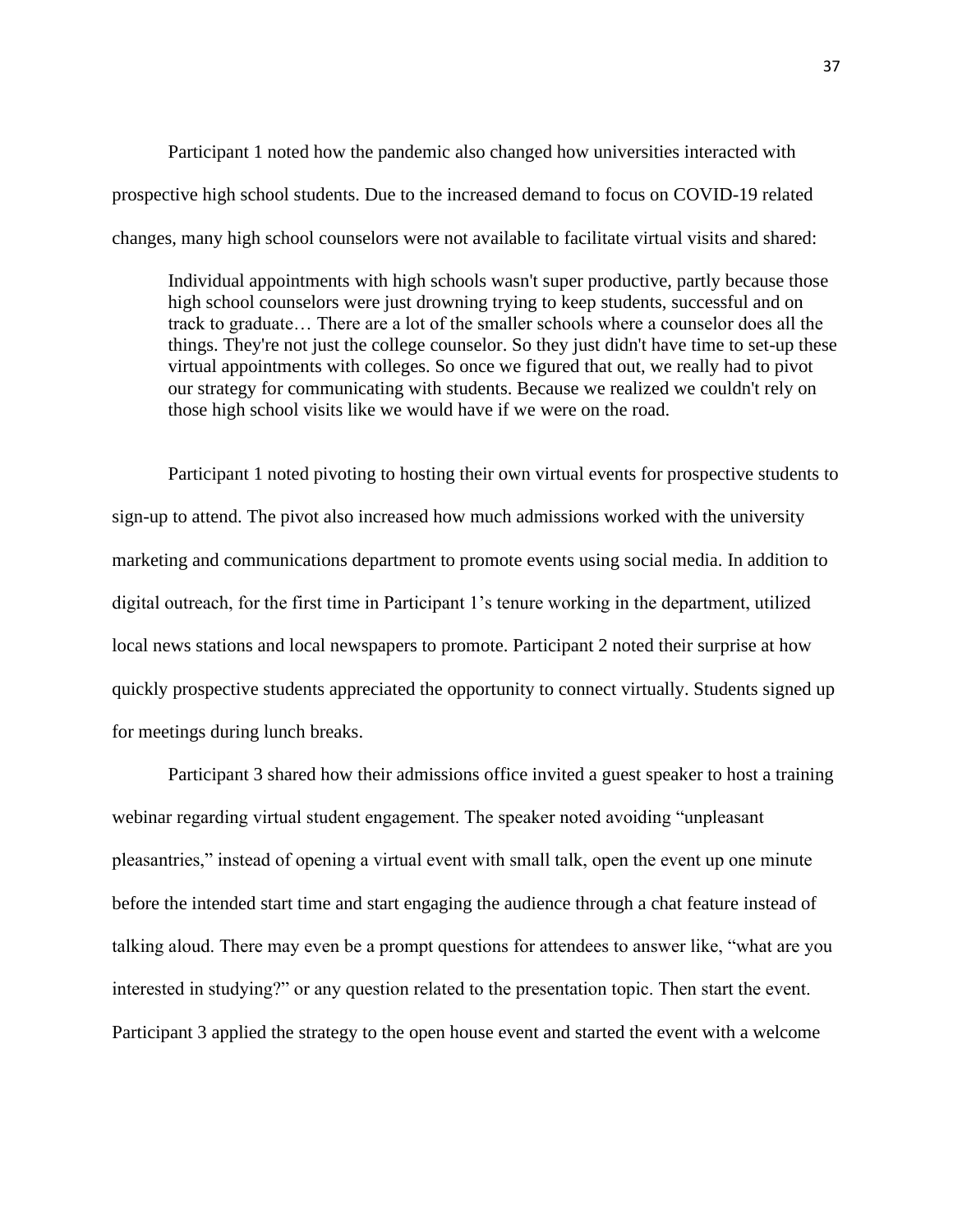video from the university president. The major takeaway, participant 3 noted, was to have a clear opening and use chat as a way of engaging with the audience instead of talking at them.

Participant 4 notes how their admissions office paid close attention to the COVID-19 requirements and as soon as they were able to offer in-person student engagement, the office made the switch. They attributed declining engagement for wanting to make the switch. Participant 6 also relied on student feedback to know what to change regarding VSE.

Participant 5 noted participating in a virtual transfer panel hosted by a community college with multiple universities. No students ended up attending and the group decided to record the transfer panel allowing each university to share their information. The video was then shared with prospective transfer students at the two-year college. Learning by trial and error is how participant 5 described what influenced the VSE they were leveraging.

Participant responses to IQ5: "Reflecting on what you have learned while leveraging virtual student engagement, have you made connections between other fields, ideas and/or concepts? What were the connections?" Participant 1 stated how their admissions office wanted to do more video production, and after COVID-19 the office started to create videos. The desire to have a videographer has become even more apparent after the office created their own videos. The thinking behind having a videographer is to continue increasing the quality of the videos produced to meet the prospective student demand for information in the form of videos. The push for more video content stems from increasing trends where prospective students are responding positively to video. Participant 1 notes how their office does not have the capacity to do video production well.

Participants even make connection in their own personal lives. Participant 1 recalled their experience teaches yoga outside of their role as an admissions counselor and during COVID-19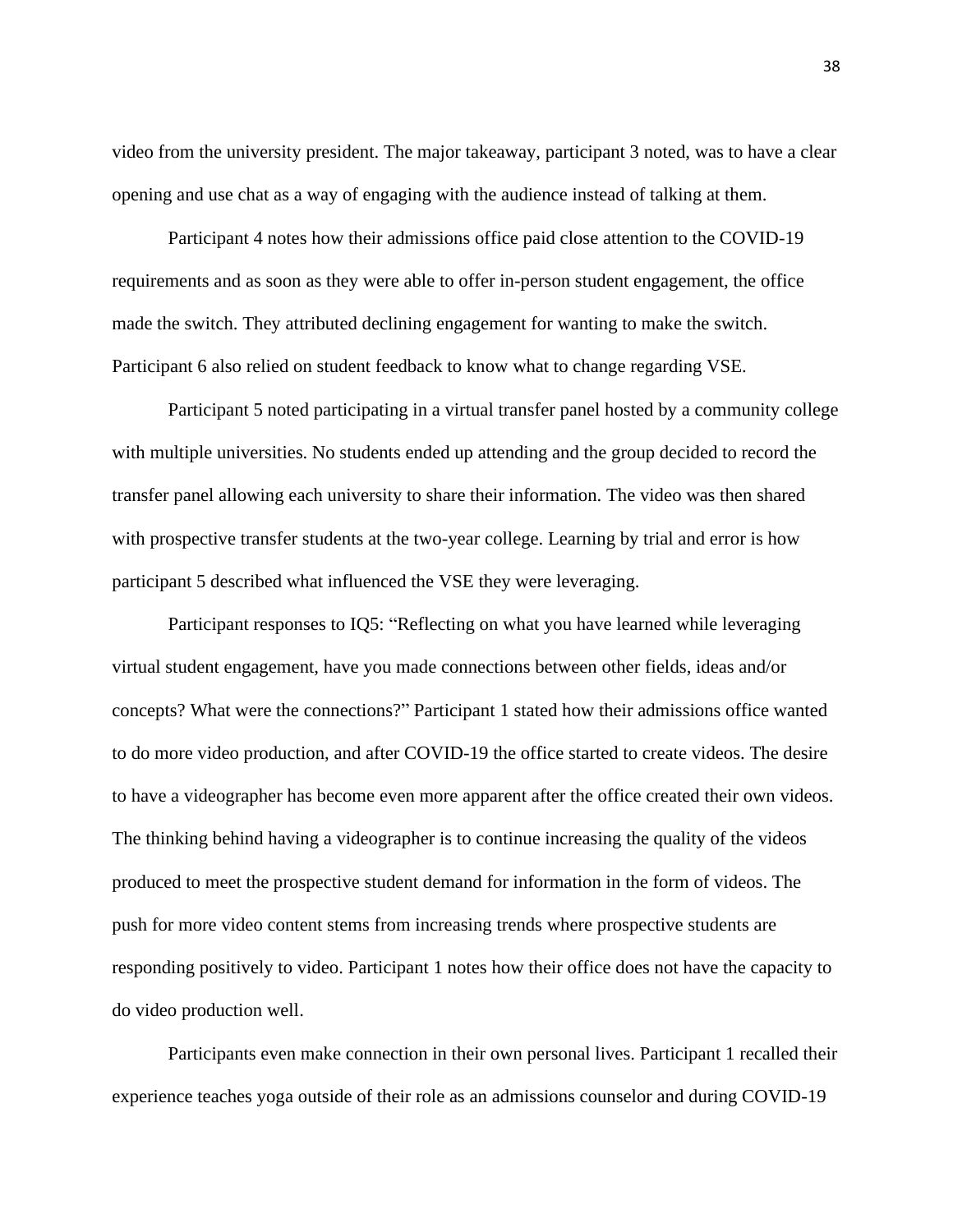converted the classes to virtual, noting it was stressful and not the same as in-person. Participant 2 noticed how they used virtual engagement meeting up with friends. They went on to say, "before the pandemic we would never have done that, but the pandemic just made that okay and I think it will continue to be okay." The COVID-19 restrictions mandated it, but the convenience of leveraging virtual technology was another perk. Virtual student engagement offers another option. ISE is not always an option. The example Participant 2 offers was how VSE allows people to connect, even if the weather is 50 below.

Participant 3 has also made connections from their personal life while using virtual tools and has applied it to virtual student engagement. They along with their partner, participated in a virtual cooking class with a chef to learn how to make a crab boil. They were engaged in the hour-long activity and described how much fun they had participating. Another virtual event Participant 3 recalled participating in was with a nationally known author where audience members were able to engage by asking questions. The connection they made was the ability to have these fun experiences without the typical barrier of in-person engagement like the costs and time of travel. Participant 3 observed similar benefits for prospective students who attend virtual student engagement events, not readily available in the past through in-person student engagement. When talking about the impacts of VSE, Participant 3 stated, "I think it's here to stay. It's a tool that we can use to stretch our resources, stretch our connections, and stretch our access." While simultaneously staying in-tune with VSE interest and the need to continue reinventing VSE experiences to maintain interest. As Participant 6's experiences increased implementing VSE and learning how to maintain strong student engagement, they noted an increased level of confidence in their own ideas. They attributed their confidence to success conducting VSE and feedback received.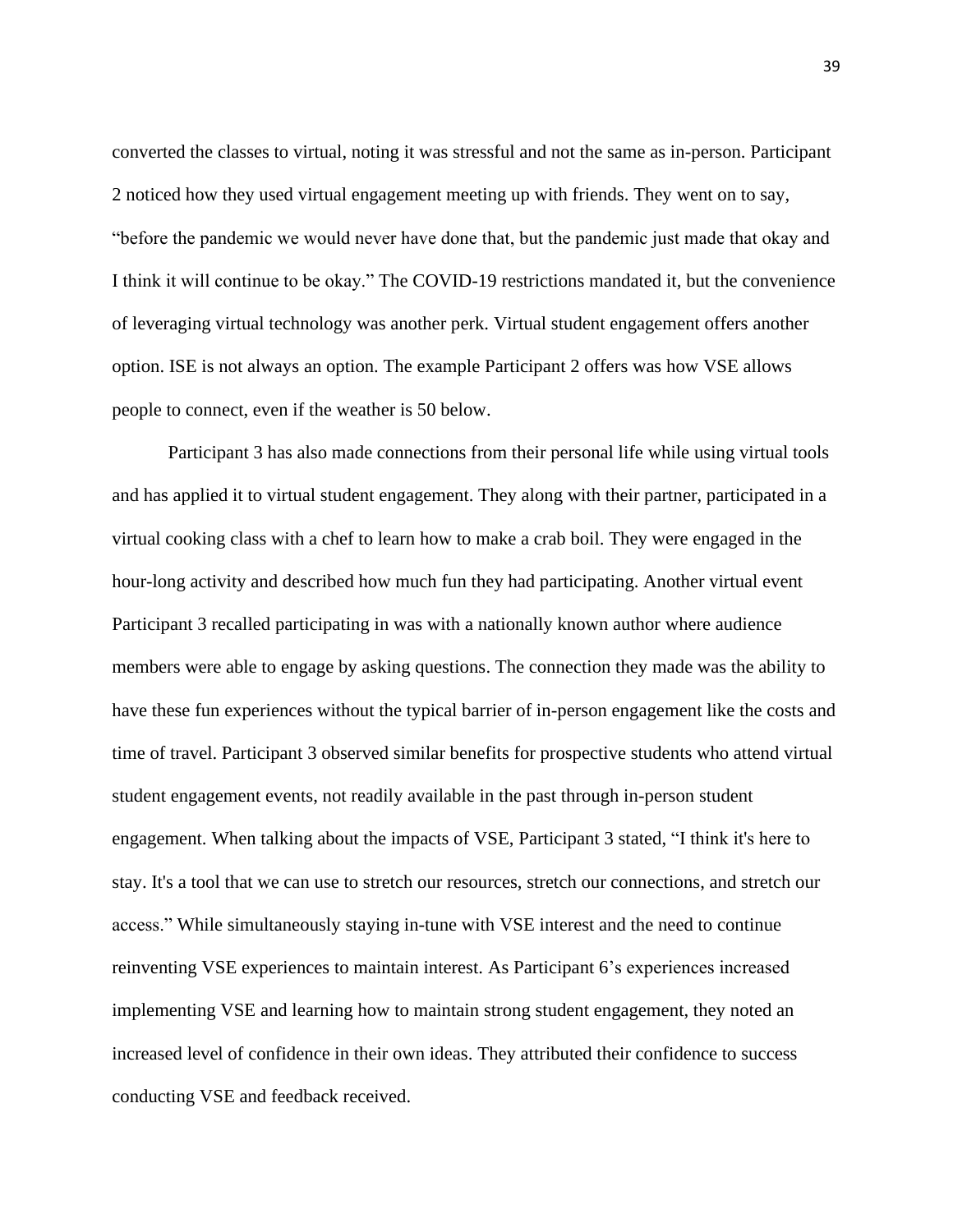Participants 2, 4 and 5 drew connections from their own experiences attending medical appointments virtually. Participant 5 went on to share how they are a current staff member and a current student navigating higher education. This experience caused Participant 5 to emphasize the importance of the student experience. The knowledge from being a current staff member and a current student helps Participant 5 pick-up on areas of VSE improvement. An example they shared was thinking from the student's point of view, prompting them to offer feedback when something did not make sense. They would think to themselves, "If I was a student, who didn't already know how to do this, I would not know how to do this based on our current structure." This perspective helped them consider why students might not be participating in certain VSE options. They noted how working with these virtual platforms eight hours a day decreases their own interest using another virtual platform. They noted "virtual fatigue" and can understand if a student does not want to attend a long virtual open house. Their personal experiences have influenced how they apply VSE into practice.

RQ1 themes include: (1) leveraging a diversity of virtual student engagement experiences and (2) verifying overall goals and virtual student engagement align. The themes are discussed in Chapter 5.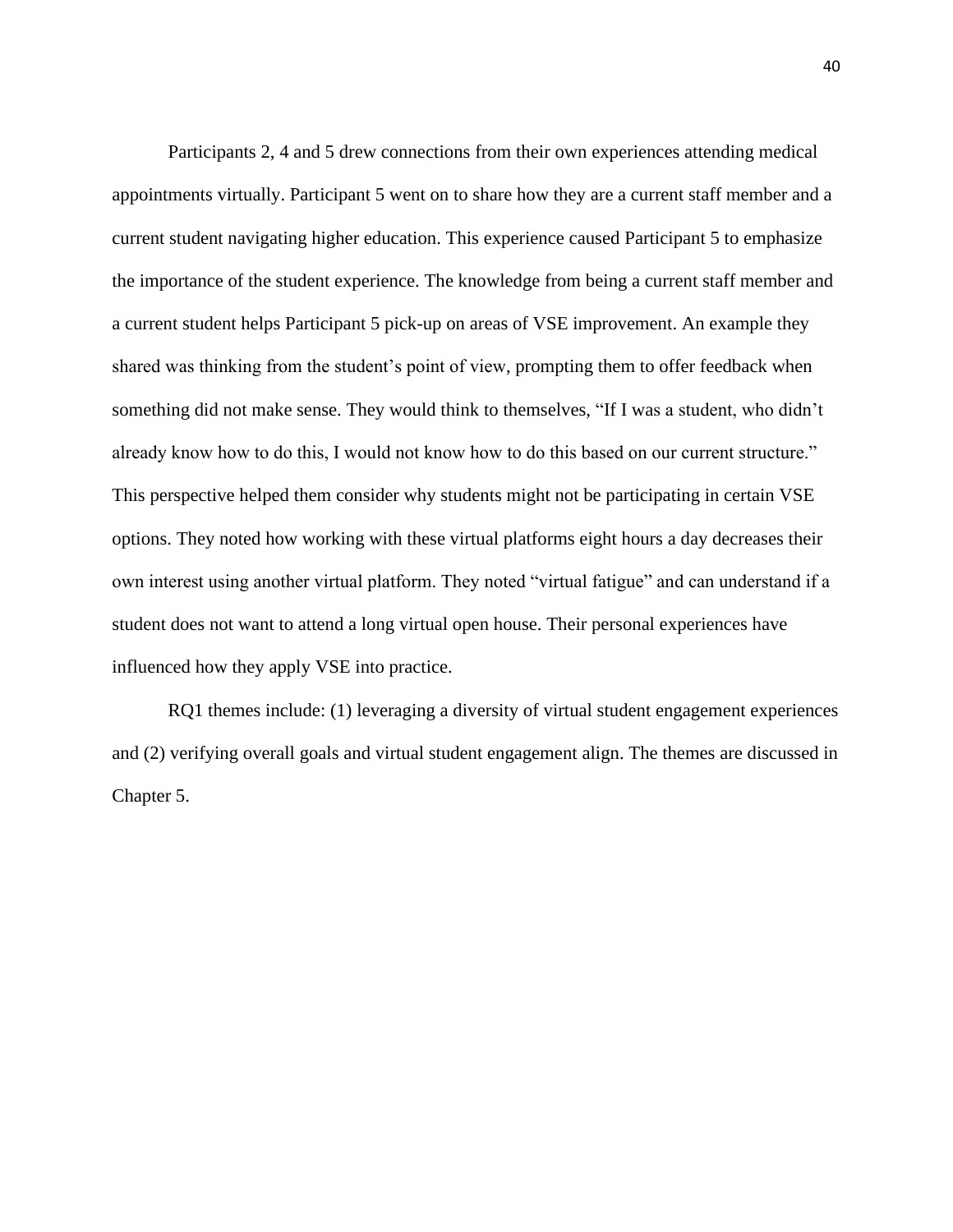# <span id="page-41-0"></span>*Research Questions 2 – Interview Questions 6 through 11*

Addressing research question two with IQ6 through IQ11.

Participants responses to IQ6: "Please describe an example of virtual student engagement you or your department is most proud of? What key best practices make it the virtual student engagement it is known for today?" Participant 1 referred to a student led event as the VSE they are most proud to offer prospective students. Sharing the following details:

So …we allowed our students ambassadors run, kind of like a news show. So we hosted a student panel and then we also had like correspondence in the field that were our tour guides, showing off different spots of campus, so we could control who was on our zoom panel and who our guests saw. On the webinars, they would only see the person who was talking, so it looked like a news show where it would go back and forth between the anchor and the correspondence in the field, or the panel of students that we have answering live questions. That's the webinar format that we'll be continuing.

Participant 1 attributes the events success to the student leadership and noted the student involvement as a best practice. Participant 1 noted how it created a fun and successful event. In addition to current student involvement there was also a great deal of event preparation and rehearsal used to create a successful news themed information session. All event staff in front of the camera and behind the camera participated in the event rehearsal. It took months preparing and everyone involved in the process participated in the rehearsal, all to present a "polished virtual student engagement." The importance of the preparation leading up to a large-scale event was important for presenting a polished virtual student engagement. In addition to involving current students, Participant 1 also noted communication between other university departments as key. Due to COVID-19 restrictions, many doors on campus were locked. Admissions needed to let facilities know they were going to be around campus filming during the event. In addition to directly communicating with other department, Participant 2 credited momentum from a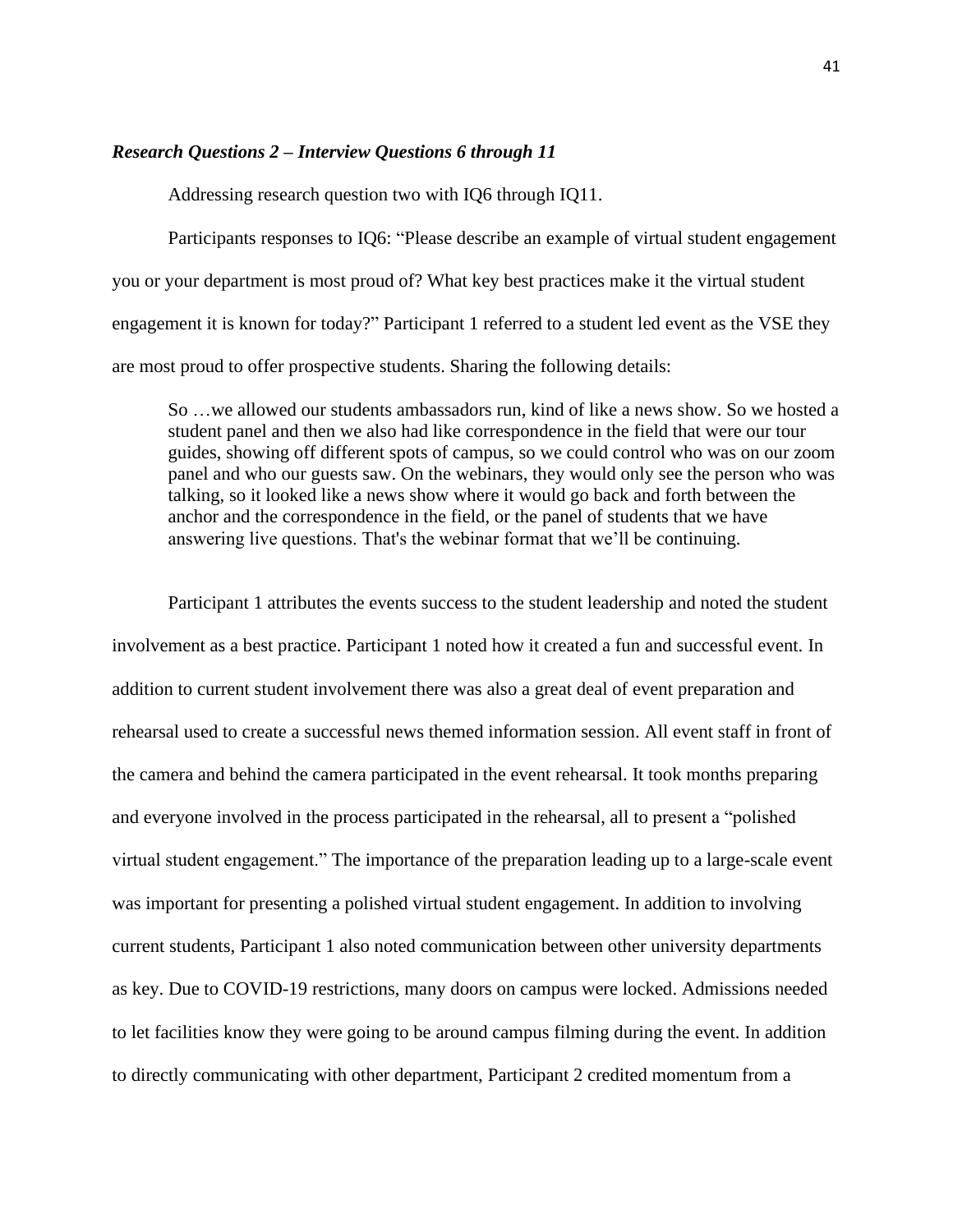successful virtual open house for inspiring other forms of VSE like a comprehensive schedule of virtual program information session for prospective students.

Participant 3 noted their large-scale VSE event was a success for several reasons. Instead of replicating the in-person student engagement event, it was broken down to the core purpose of the event focusing on faculty, curriculum, and the admissions process. Then converted to a VSE experience. The two major best practices were observed. One, how importance it is to have event hosts to support event flow. Two, how events hosts support the event representatives and student confidence navigating the event. During large scale events it also helps to have strong student engagement. Participant 4 recalled using break out rooms to better facilitate prospective student conversations.

Participant 5 was proud of how they are leveraging tools like LinkedIn to promote online programs to adult students. They have also changed their approach to recruiting online students, by focusing on staying true to the 100% online mindset. Instead of replicating ISE into VSE, which sometimes makes for a confusing information, they are starting out creating outreach efforts specifically for the online students. For example, when examining previous resource adapted for online students, there were references to physical locations, which is unnecessary information to 100% online students. This mind set carried over to the orientation, where they no longer make physical campus references in their online orientation.

Participant 6 is most proud of a Saturday event for rising seniors and juniors. It was a hybrid event with both VSE and ISE. There were prospective students physically attending and students attending by live stream on Zoom. The event included information covering a variety of topics like, a high school senior college timeline, how to make the most of their college visit, financial aid, scholarships, and information about their institution. Faculty from the academic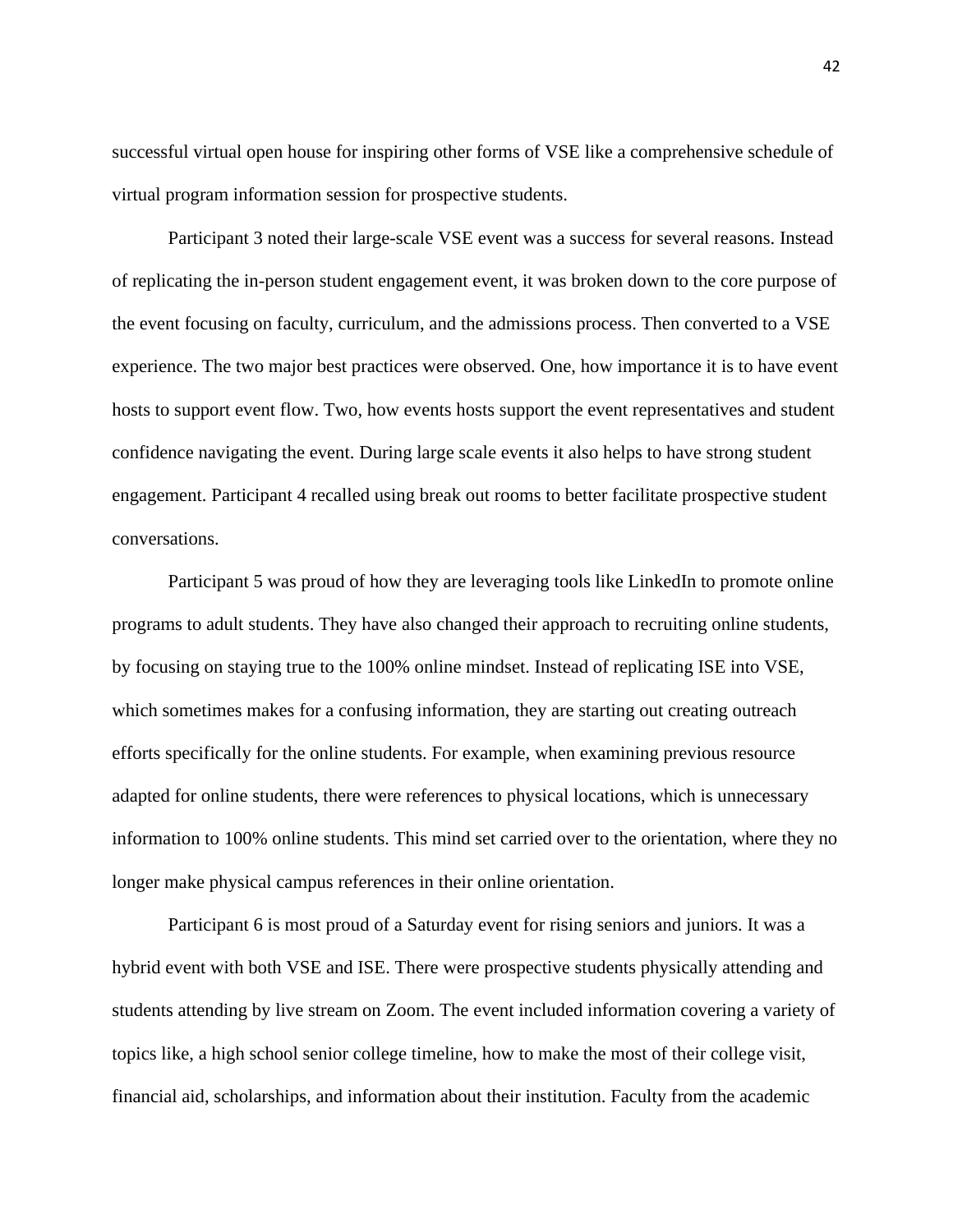programs supported the event by offering general information about the field taking on an informative approach instead of a recruitment approach. Student services staff were also present sharing information about the support they offer. The students who attended virtually then were separated from the in-person students to hang out with an admissions counselor to watch a campus tour and housing video. All the in-person students went on a guided tour of campus buildings and residence halls. Participant 6 noted almost everyone who sign-up to attend inperson were present and about 50% of virtual sign-ups attended. A best practice they learned from this experience was to keep communicating with prospective students who plan to attend and with fellow team members supporting the event. Updates or corrections to the information were necessary to keep everyone on the same page.

Participant responses to IQ7: "Given your experience, rate your capacity to leverage a version of virtual student engagement you have never heard of from one (lowest) to four (highest)." Participant 1 rated their personal comfort level at a three. Although, when considering the logistics of implementing VSE and promoting VSE, they lowered the score to a two. Participant 1 offered why stating:

When it comes to the logistics of planning and implementing and marketing, and all of those things probably a two. I have other roles within my position besides just visit events. And that takes up a lot of time. So when it comes time to learning and planning new technologies. It's tough to do that on my own.

Participant 1 and 3 noted similar reasons for increasing their number to a four if they thought the many responsibilities of VSE logistics were shared as a team. Participant 3 went further to acknowledge the marking and communication department, because they did much of the behind the scenes for creating event webinars for the purposed of tracking and driving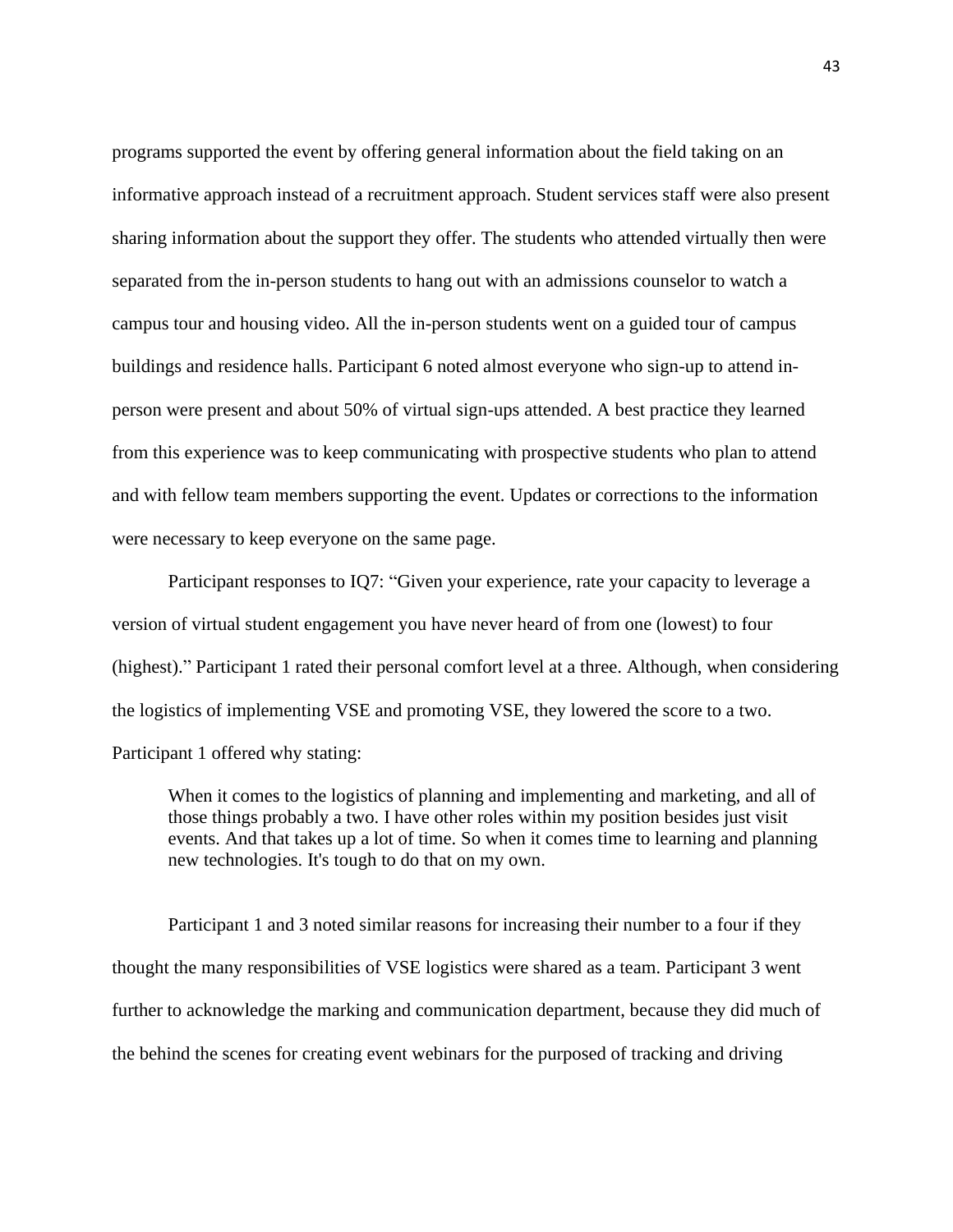prospect traffic to the event. Participant 2 listed their number at a three, because VSE tools have improved making them more intuitive.

Participant 4 noted other reasons for the numbers they choose. They explained how at the beginning of the pandemic their office was using Virtual Alt Space, where prospective students were able to create their own avatar and navigate all the resources like a video game. At the beginning of the pandemic, Participant 4 notes a level four capacity to leverage VSE. After COVID-19 restrictions allowed for ISE, they would lower their capacity to a one, because the directive from leadership is to serve students through ISE and feedback from their audience identify preferring ISE over VSE.

Participant 5 and 6 rated themselves at a four based on their experiences to date. They did lower the number when considering the admissions office they work with, due to the resistance received when implementing previous VSE.

Participant responses to IQ8: "How do you or your office determine if a student engagement is virtual or in-person?" Participants 1, 2 and 5 noted how there is not an exact process for how this decision will be made. Student feedback will play the largest role for making the decisions. When virtual student engagement decreases, the office will decrease how often it is offered. Participant 5 went on to emphasize they think moving forward they will start offering both VSE and ISE. Participant 2 noted keeping their open house as a virtual event to cast a wide net of prospective students who possibly have not applied to the university or are at the top of the prospect funnel. The last virtual open house generated about 500 sign-ups and almost 300 people participated over the span of three evening open house webinars.

Participant 2 noted how difficult this decision is because COVID-19 creates a fluid situation. They went on to share how even during the research interview, they received updated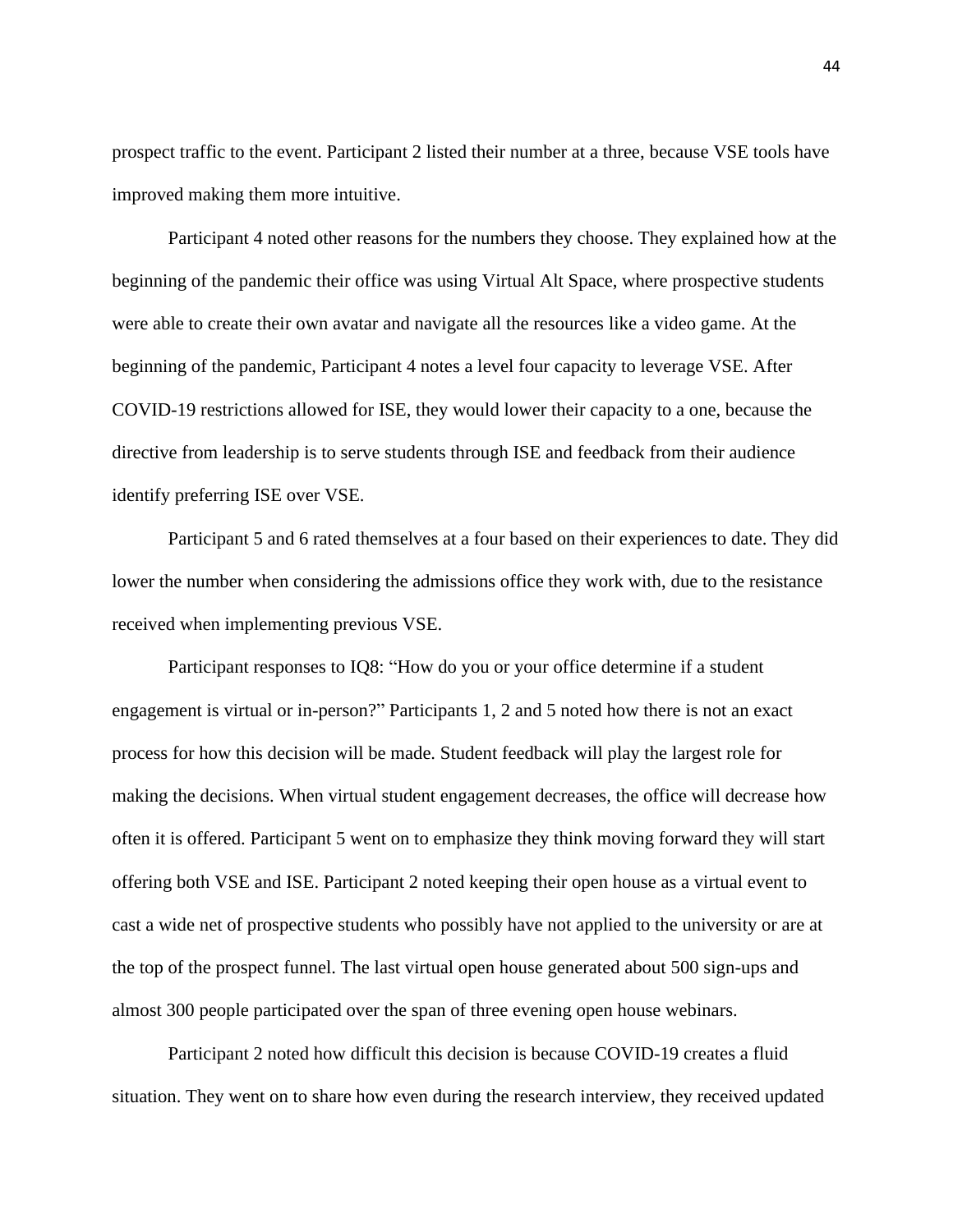COVID-19 related directives changing plans they intended to initiate next week. Participant 4 planned an even more specific approach. They will be conducting ISE unless directed otherwise. Although, they will continue offering VSE in the form of one-on-one meetings when requested by the student. Participant 3 plans to approach this decision by taking inventory of what virtual student engagement cannot accomplish, student interest and opportunity for deeper engagement. They acknowledged how uncommon it is for individuals to buy something without seeing it first, so being able to offer ISE will be important for the student who want to see the campus before committing to attend. Participant 6 ultimately cited how COVID-19 restrictions have dictated how engagement was implemented.

Participant responses to IQ9: "What tools, resources, people and/or skills were invaluable while conducting virtual student engagement?" Participants 1, 2, and 6 noted the Information Technology (IT) department an invaluable partner while conducting VSE. They made sure tools were accessible to the admissions professionals like laptops, cell phones and VSE software like Zoom. They also ensured training was provided for people to know how to navigate when working in a virtual environment. Participant 1 also noted the importance of the office of communication and marketing for promoting virtual student engagement. Participant 6 also emphasized the importance of internal communication. Participant 5 also commented on communication. They attributed student feedback and taking inventory of what other institutions are doing as invaluable while conducting VSE.

Participants 1, 2 and 3 reference the flexibility to try new things was important for learning how to leverage virtual tools. Participant 2 shared similar sentiment praising the admissions departments' ability to adopt in the face of so many changes due to COVID-19.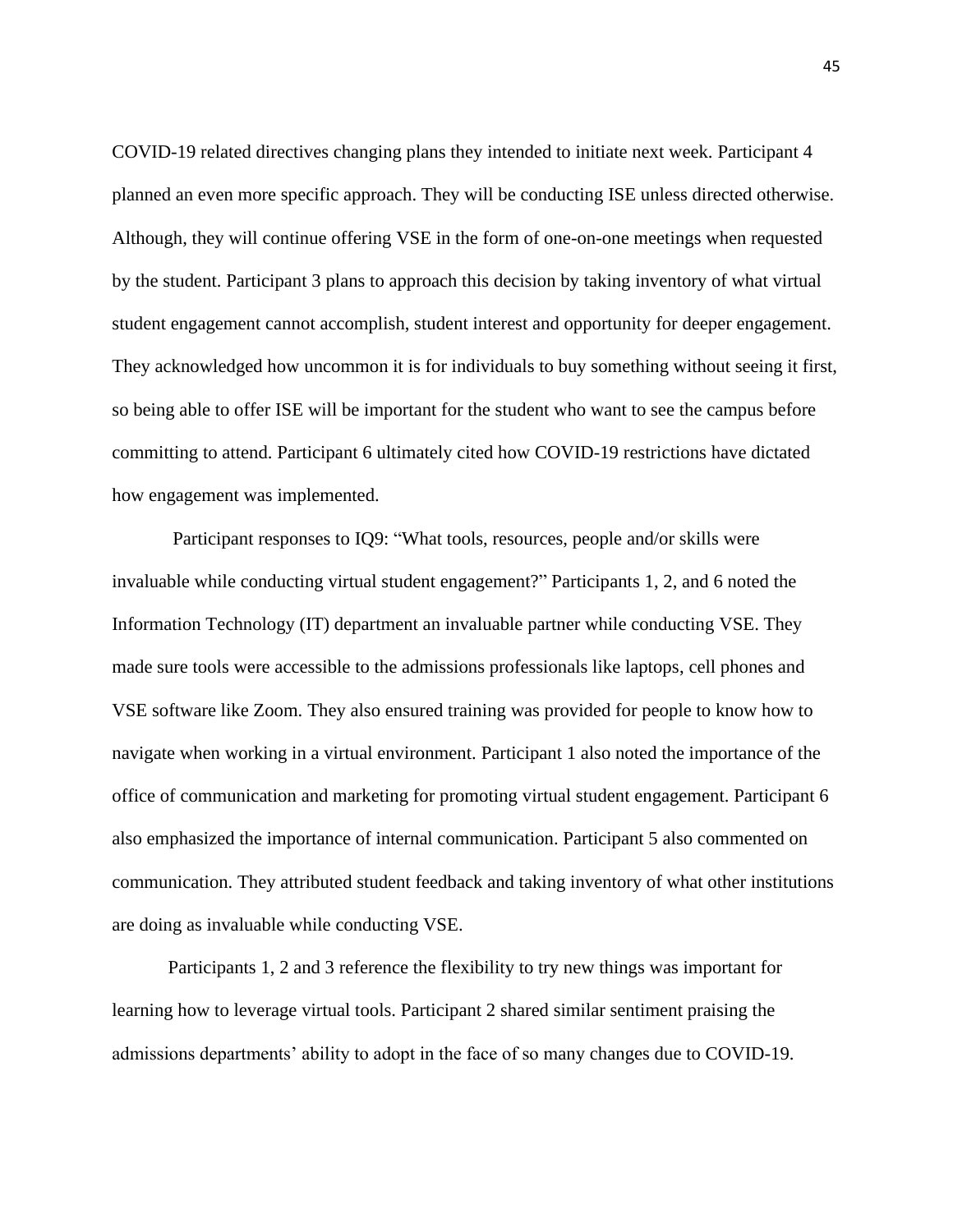Participant 1 noted how important current student involvement was in created virtual student engagement and the support of leadership. They acknowledged the support of president and the president's cabinet. During the pandemic leadership hosted weekly campus wide webinars and allowed fellow university member to share updates regarding their department as if they were guest speakers and updates on the most current COVID-19 related news. Participant 1 noted how for the most part, the general contentment regarding these meetings is a feeling of connection between departments, they normally would not interact with and it was an opportunity to spotlight things happening on campus. Participant 2 emphasized how the universities leaderships make it clear they were prioritizing the health and safety of the university community and ability to work from home for a longer period when compared to other institution even outside of higher education.

Participants 4 and 6 noted Zoom as an invaluable tool for conducting VSE. Participant 4 observed how the students and staff who were interested in eSports or video games were well prepared to navigate VSE. When compared to these individuals, Participant 4 felt two steps behind them at first. They also mentioned how tools have evolved so much and wonders if this level of VSE would have been even possible five years ago. Participant 3 called out having a blend of skills is helpful for creating an even better VSE experience.

Participant responses to IQ10: "Describe a time you received new information where it influenced or changed a best practice". Participant 1 and 5 noted the importance of not assuming prospective students know how to navigate a particular virtual student engagement. Providing adequate and proactive information about what the student can expect like needing adequate internet connection, a quiet space, and to even be camera ready. This communication leading up to virtual events helped prospective students navigate successfully through VSE. Participant 5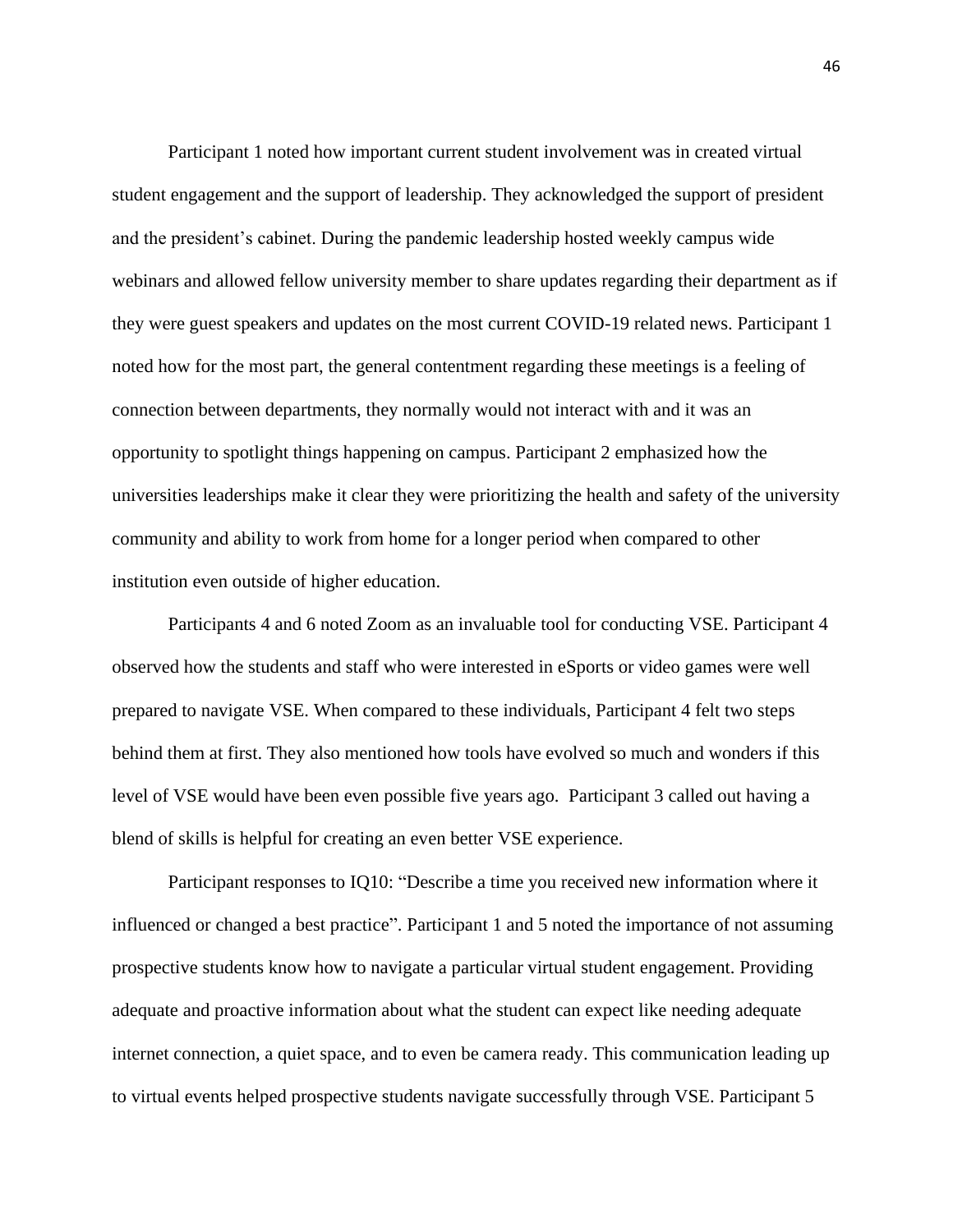and 6 noted using student feedback through surveys to know what information the students needed proactively. In addition to supporting student, Participant 2 noted keeping in touch with the admissions team to understand ways they need support. Consistent staff meetings have become a way for the team to stay connected while working virtually. Participant 2 noted the waves of different emotions experienced while working virtually like isolation and frustration. The staff meetings offered admissions a way to mediate some of these feelings and offer time to brainstorm together about ideas for virtual student engagement.

Participant 2 noted having a diversity of VSE options to increase accessibility to as many students as possible. For example, sharing recording of live events the student may not have been able to attend, so they can watch the video on-demand. Even through in-person student engagement was not always an option during COVID-19 restrictions, participant 2 emphasized how important it is for admissions offices to remain accessible.

Although Participants 3 and 4, want to make sure they are protecting student information. They noted the choice between webinars and meetings was an example of influencing best practices. Participant 3 recalls when the admission office first started VSE, they were open to host meetings, but grew concerned about data privacy of the student who attended the event and decided to not record the meetings for this reason. Webinars became the standard event platform for large scale events to make sure they were recorded for the prospective student who were unable to attend. There are instances where the meeting format made sense and it typically was the smaller scale events like 10 people. Webinars remained the best practice for large scale events. Participant 4 also choose webinars over meeting. Participant 4 based the decision off the type of VSE event and choose webinars to better facilitate the audience to prevent inappropriate outbursts.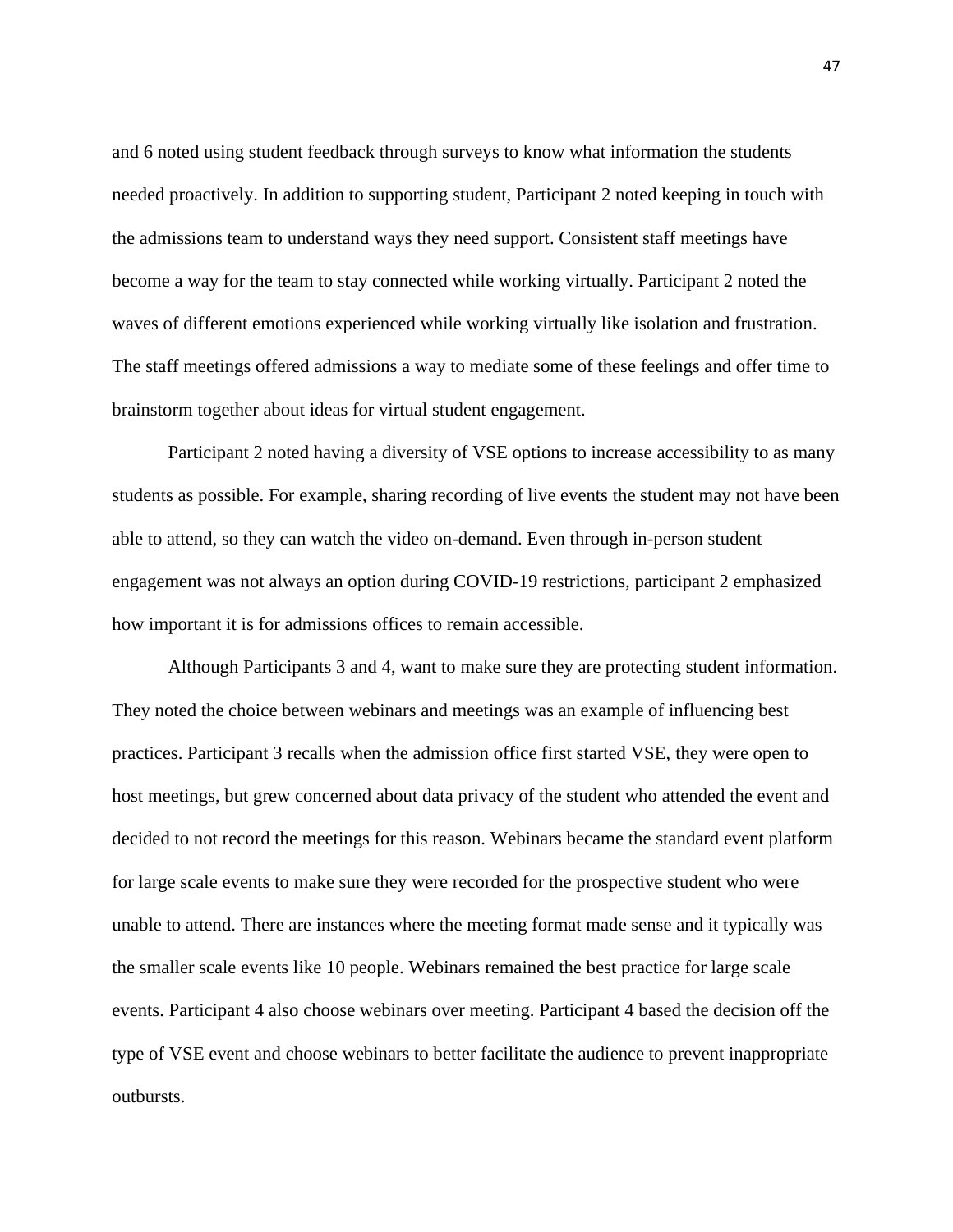Participant responses to IQ11: "If you could travel back in time to March of 2020, what advice would you give yourself regarding virtual student engagement?"

The first piece of advice, was to know not all assumption will be correct about VSE. Participant 1 stated VSE is nothing like ISE. The assumption was that in-person student engagement would be converted into VSE. This was not the case when considering their attempt to convert in-person high school visits to VSE. The high school counselors were not available to facilitate these interactions. An in-person event can take up a whole day. VSE requires identifying information to fit into an hour or less to maintain an audience. Participant 1 also assumed students knew how to use VSE and was surprised when they needed to prepare prospective student ahead of time. They communicated what to expect and how to have a successful experience during VSE. Participant 3 adds making sure everyone has a good internet connection in preparation for all VSE.

The second piece of advice was to develop the ability to adjust expectations and quickly learning something new. Participant 1 also noted needing to plan for how much production time goes into conducting VSE. Participant 1 stated:

But you can't do the same thing on zoom that you would do in-person, because it's not fun to sit at your computer on a video call all day and you're not going to keep anybody's attention… They don't owe you anything. If they get bored they're going to leave…[Students] don't have the in-person presence where it's awkward if they were just to stand up and leave like it's so easy just to leave the zoom call…Everything about it is different.

Participant 2 stated, "it works," but it will be important to establish a level of comfort implementing virtual student engagement to create a seamless experience for prospective students. Admissions counselor may need to do more work preparing, communicating, training, and practicing. Participant 2 also would advise using a VSE event check list of important steps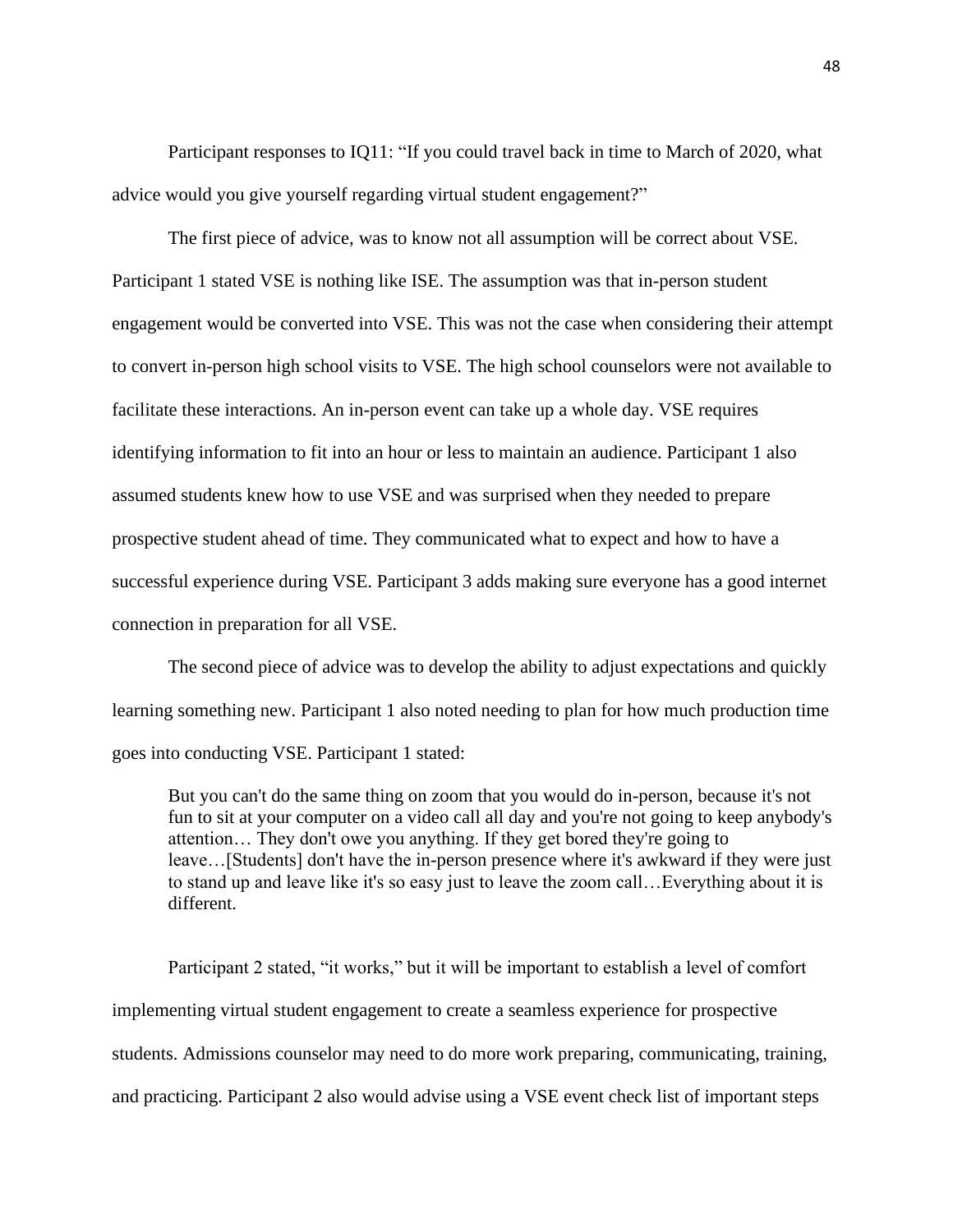during the event. Participant 3 suggests having fun with it and to be open to learning from others even outside of the immediate admissions team. They continued by suggesting try something even if it is not perfect and if does not work, keep adapting.

The third piece of advice was to not over complicate VSE. Participant 6 noted VSE is not deep. They explained how it is not a big deal to offer VSE. The students who want to be there, will be there. Overthinking VSE adds too much pressure on the experience. They also noted from their experience, the responsibility of coordinating a successful VSE fell on a team of people, not just one person. Participant 4 advised on paying close attention to the universities prospective student population to determine how to move forward regarding VSE. Participant 5 emphasizes how there is no answer. These were exceptional uncharted ways of conducting education for traditional institutions. Many places were not built to conduct VSE. Continue to learn from your colleagues. Believe you can conduct VSE. Participant 5 noted being allowed to get creative for the first time and trying new things even if they did not know if they will work. A positive observation they saw, was how higher education evolved during the pandemic and if the evolution is maintained, "we're going to be just fine."

RQ2 themes include: (1) make virtual student engagement as user friendly as possible, (2) collaborate in multiple ways, and (3) maintain an openness to learning. The themes are discussed in Chapter 5.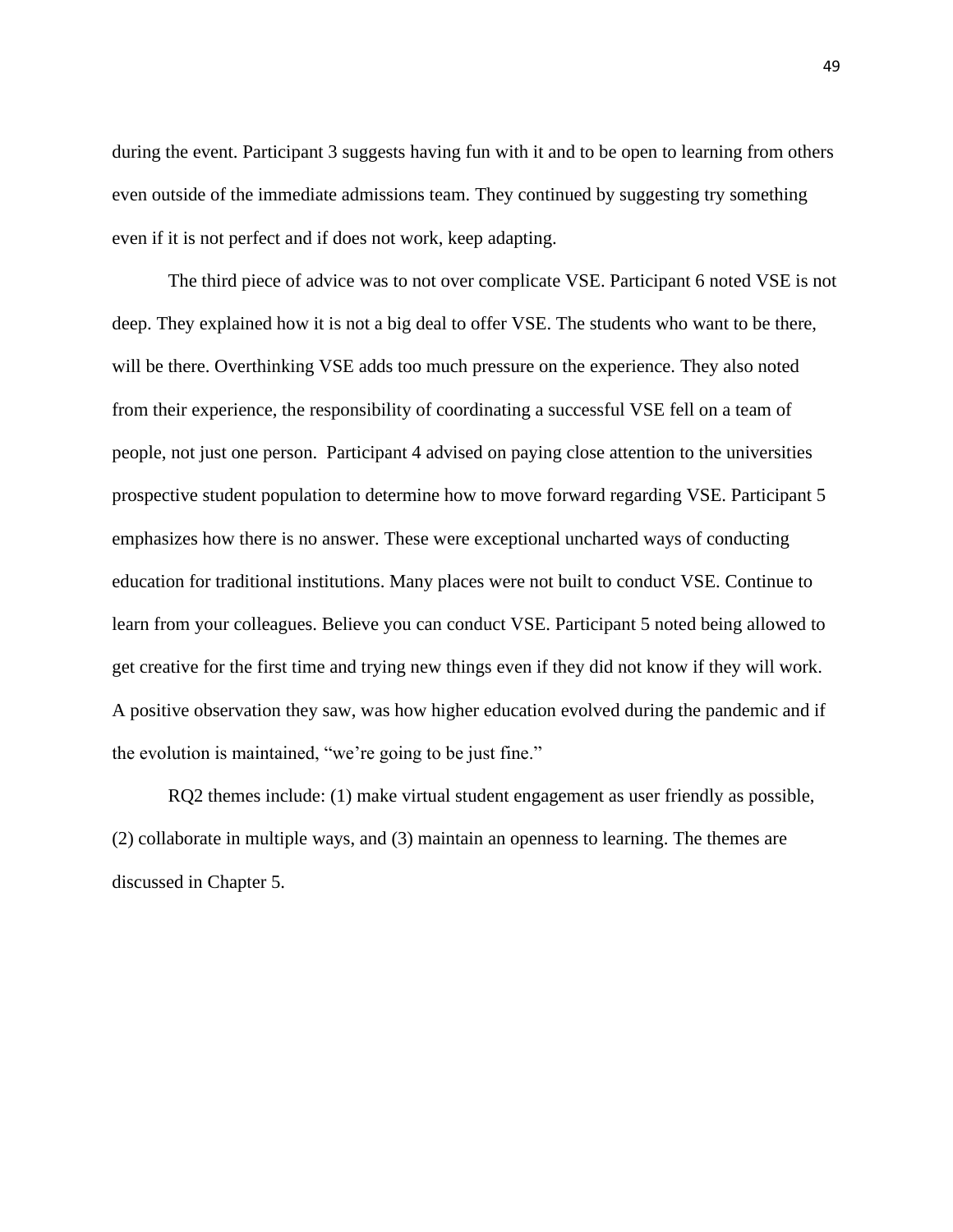# <span id="page-50-0"></span>**Summary**

The qualitative interview results offered an overview of six admissions professional experiences leveraging a variety of VSE and insight on best practices developed while leveraging VSE. Chapter four covered, demographics, and data analysis. The data analysis was outline starting with research one followed by interview questions one through five. Next was research question two followed by interview questions six through eleven. Chapter five provided a discussion of the finding, leadership implication, recommendations for future research and a summary.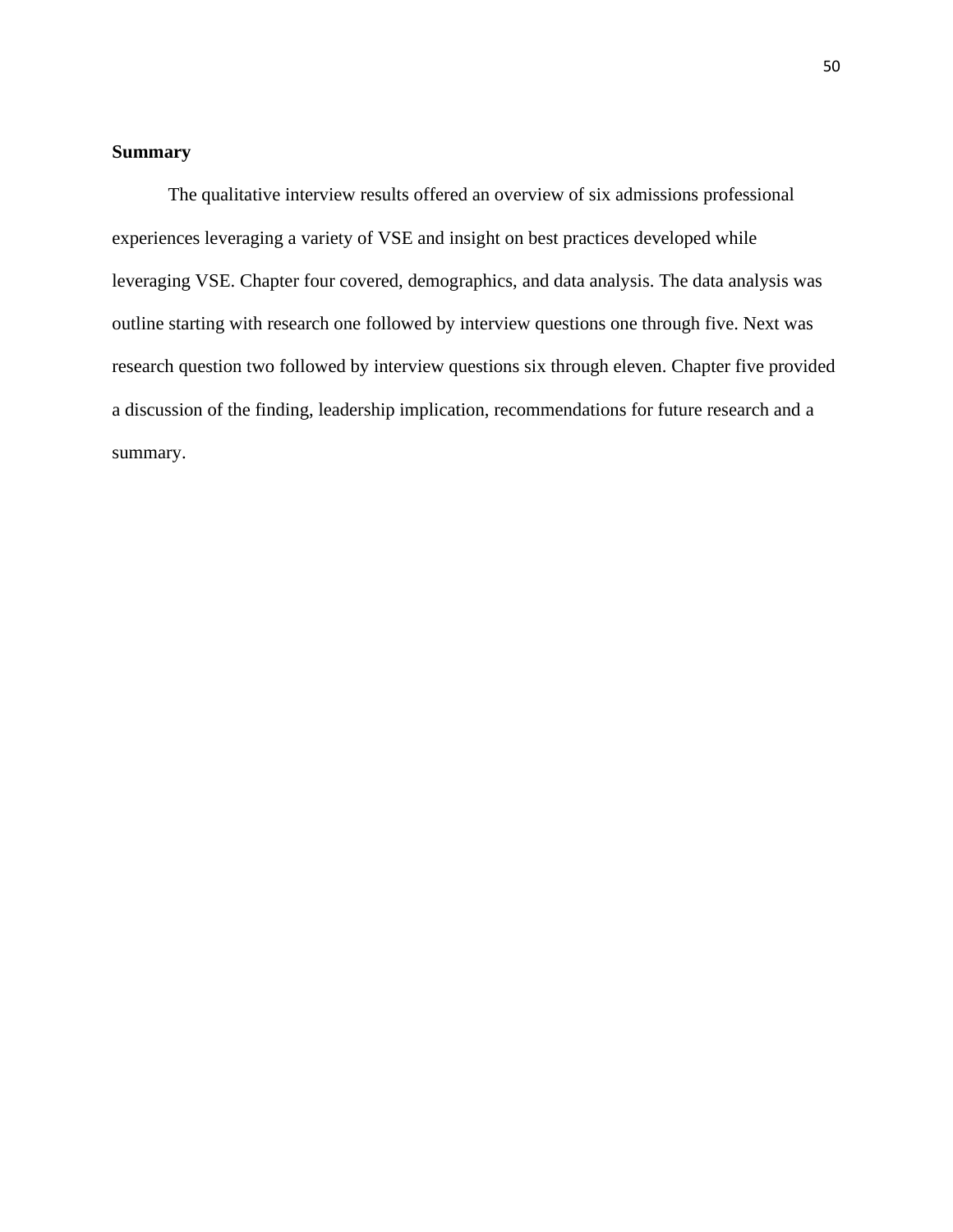#### **Chapter 5: Discussion and Conclusions**

<span id="page-51-0"></span>The purpose of this research is to investigate what virtual student engagement universities are leveraging and what are virtual student engagement best practices used to assist undergraduate prospective students through the admissions process. Chapter five covered discussion, theoretical framework, conclusions and leadership implications, and recommendations for future research.

# <span id="page-51-1"></span>**Discussion and Connections to Current Study**

Determining the qualitative data of this study will help understand best practices for implementing virtual student engagement. The research questions are:

RQ1: What virtual student engagement are universities leveraging to assist prospective undergraduate students through the admissions process?

RQ2: What virtual student engagement best practices are used to assist prospective undergraduate students through the admissions process?

Both questions seek to further understand how university admissions professionals are meeting the demand of virtual student engagement.

Data collection was performed through semi-structured individual Zoom interviews. The research used thematic coding to analyze the data. Five themes emerged from RQ1 and RQ2. Each theme is derived from the literature, theoretical framework, and participant's interviews. RQ1 themes include: (1) diversify virtual student engagement experiences and (2) verify overall goals and virtual student engagement align. RQ2 themes include: (1) make virtual student engagement as user friendly as possible, (2) collaborate in multiple ways, and (3) maintain an openness to learning.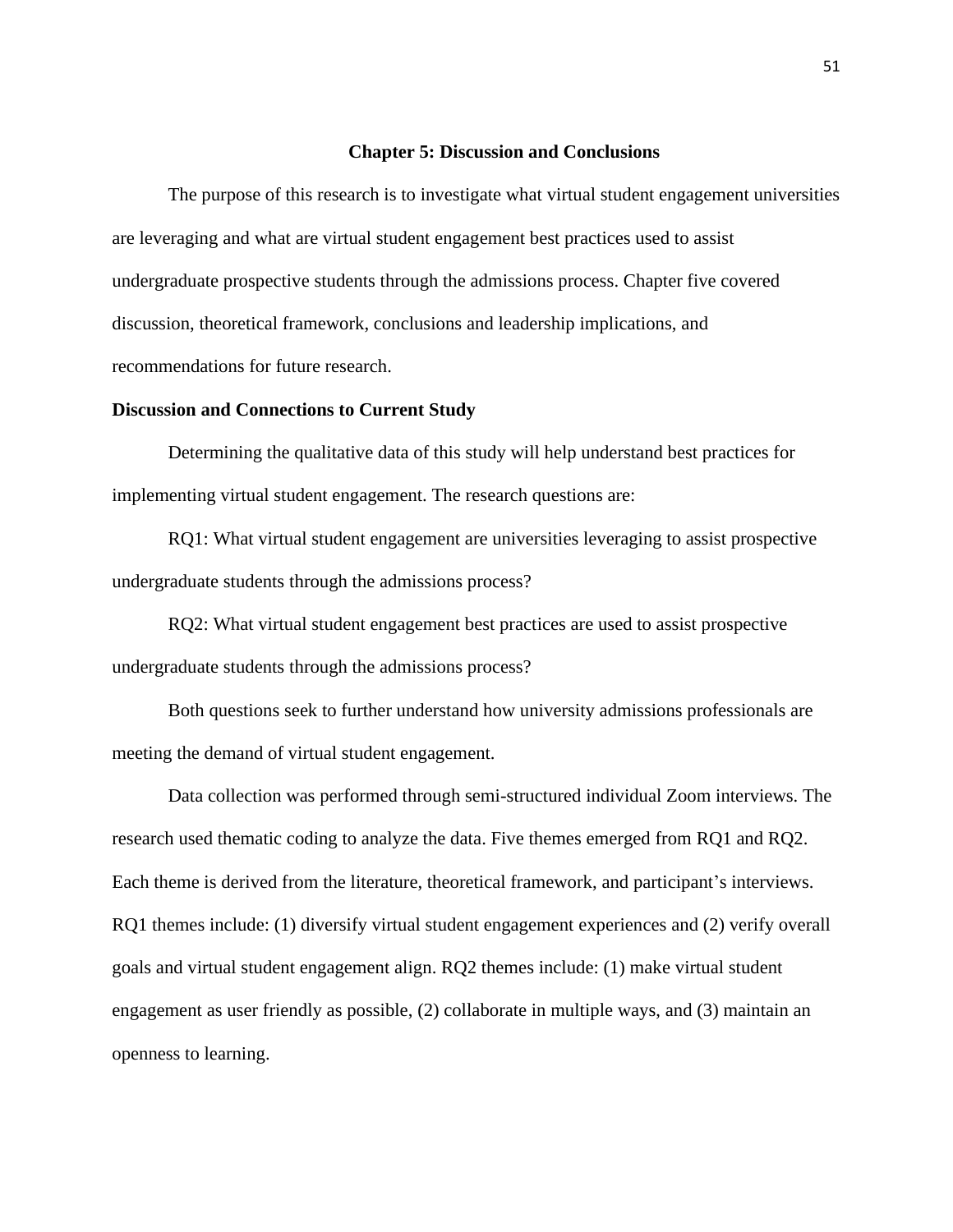#### <span id="page-52-0"></span>**Theoretical Findings and Connections to Current Study**

Connectivism Theory is a learning theory emphasizing the relationship between human learning and access to information through the current technological environment to make decisions (Corbett et al., 2020). Reaching a decision requires the capacity to find applicable knowledge when and where it is needed. The ability to see connections between fields, ideas, and concepts is a core skill leading an individual to a place where a decision can be determined (Corbett et al., 2020). Theories established prior to Connectivism emphasize learning as externally driven or internally driven. Connectivism challenges the notion by asserting learning is both an internal and external process inseparable from technology (Corbett et al., 2020, p. 2). The notion reinforces the idea learners exist as intersections in a network of information. Connectivism presents four foundations of learning: autonomy, connectedness, diversity, and openness. Autonomy emphasizes learner independence. Connectedness refers to a network of people, technology, and the abundance of information. The theory defines diversity in terms of ideas, people, and concepts. Openness refers to the learner paradigm instead. Instead of learning because of a lack of information, learning is about "...curiosity, exploration, and creativity" (Corbett et al., 2020, p. 3). All parts are necessary for learning.

All participants shared learning experiences while leveraging virtual student engagement. Participant 1 shared a unique example of students creating and leading the implementation of a large-scale VSE event. The positive response to this news themed event, established it as a new department staple. The Participant 1 supported the student ambassador's autonomy for creating and leading the event. This degree of student autonomy was unique to Participant 1. Although other professionals also pointed to their own autonomy while leveraging VSE. Participant 6 noted their role as the events coordinator and how the department looked to them for direction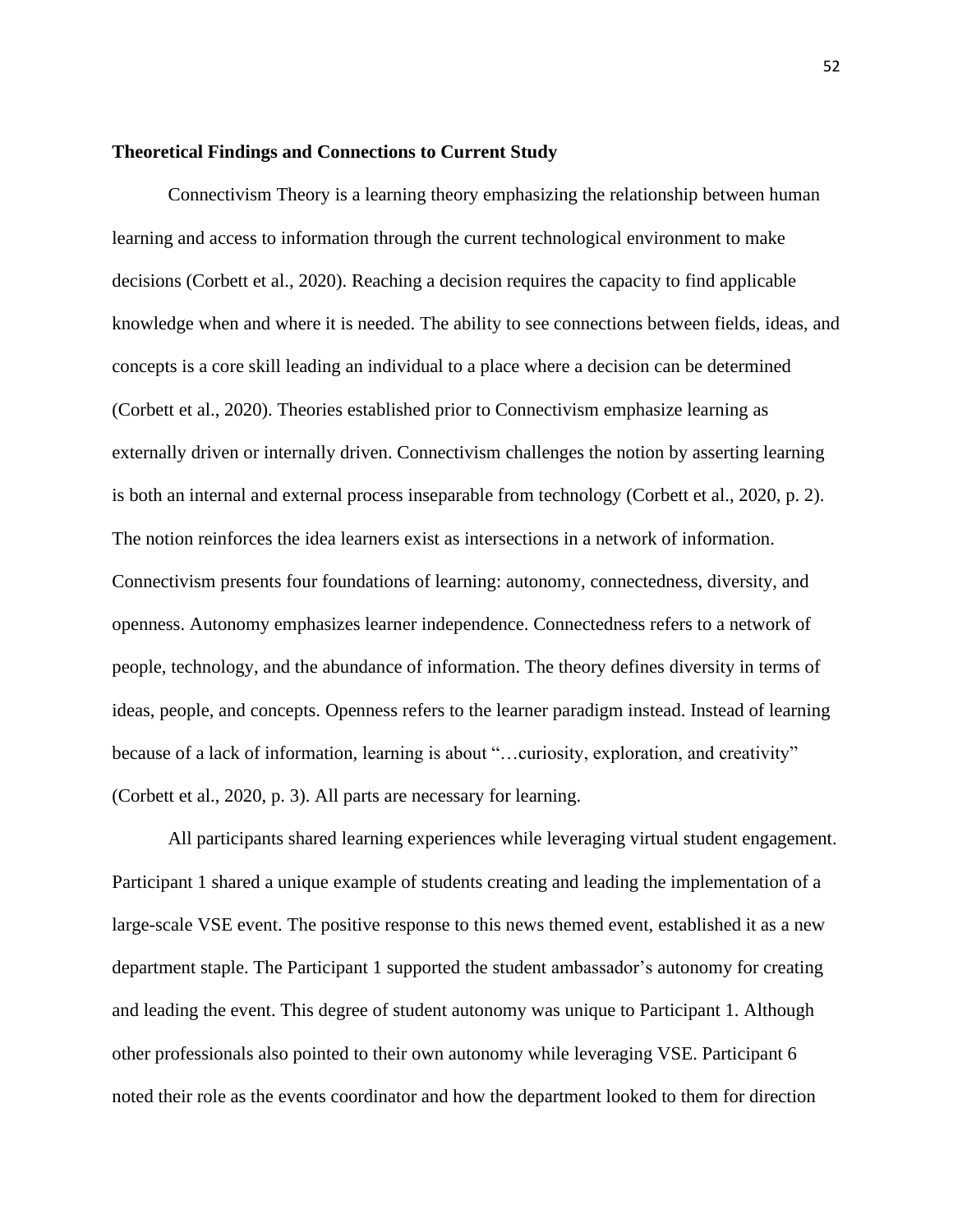regarding next steps. They were free to create and implement ideas with high levels of support from the team.

Connectedness was witnessed through the network of people, technology and information used to inform VSE related decisions (Corbett et al., 2020). All participants shared examples where they leveraged a network of information to increase their own capacity to leverage VSE. Examples include, connecting with other admissions professionals, attending VSE workshops, and attending other university VSE events. Participant 6 noted an example of how they drew inspiration from a different field, watching their self-employed family member use Facebook Live to present a series of information. They applied this idea into their own field to create a series of admissions related live sessions, involving fellow admissions professionals and student ambassadors. They made this observation and had the internal creativity to apply it to their own profession. Prospective students engaged and continued engaging after the videos were posted for an on-demand experience.

In the context of the Connectivism theory, diversity refers to an array of ideas, people, and concepts (Corbett et al., 2020). Regarding VSE, it is recommended admissions offer a diversity of channels and features with integration capabilities (Hanover, 2020; Gavin etal., 2020). Channels are platforms for hosting VSE experiences (Gavin et al., 2020) and features refer to the type of interactions experienced. The six feature categories are individualized, group, live, on-demand, formal, and informal (Gavin et al., 2020; Hanover, 2020; Niehaus, 2020). All participants shared a variety of experiences conducting VSE using diverse channels and features. Examples of channels noted by participants were Zoom video conferencing, social media (Facebook), and the Covideo application for sharing short videos. Participants also mentioned using multiple features like live tours, individualized one-on-one meetings, and on-demand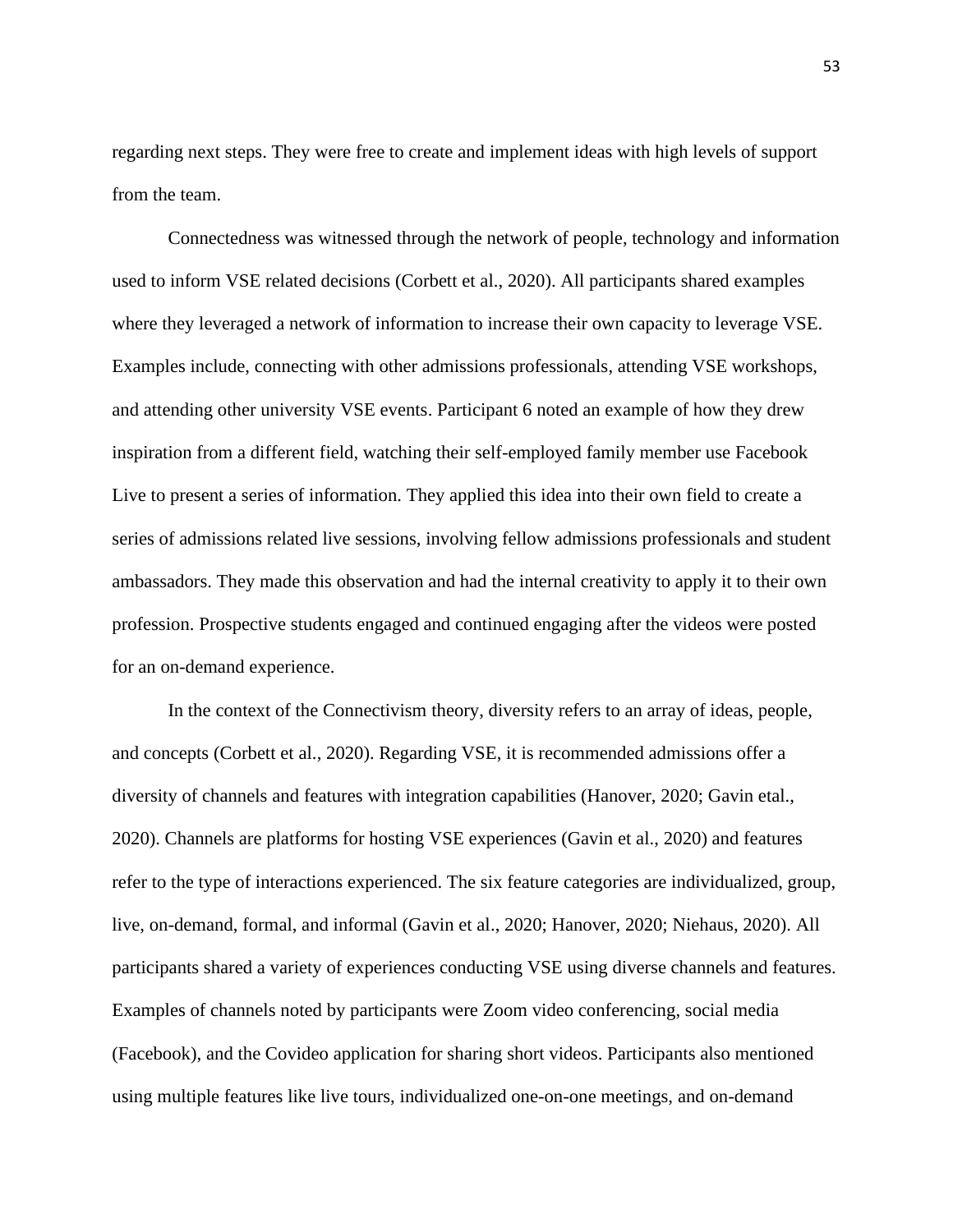videos. Participant 6 noted how they achieved the concept of integration by creating a central hub of VSE event information like a blog post. This became the intersection of channels and features for prospective students to learn how to navigate the VSE event.

Openness refers to the learner paradigm. Instead of learning because of a lack of information, learning is about "…curiosity, exploration, and creativity" (Corbett et al., 2020, p. 3). All participants acknowledged, no matter the level of resistance to VSE, shared plans to continue some level of VSE into the future. Participant 4 experienced a great deal of resistance to VSE from prospective students. Despite the resistance, they planned to offer one-on-one virtual meetings and a virtual winter event. All participants planned to continue VSE after COVID-19 restrictions are fully lifted. Each participant possessed a level of openness to VSE, especially compared to before COVID-19 restrictions were implemented. All participants acknowledged having minimal VSE, prior to COVID-19 restrictions.

# <span id="page-54-0"></span>**Research Question 1 Discussion**

Based on similarity of responses and participant's meaning, themes were identified and grouped together for research question one. Two themes emerged for RQ1, What virtual student engagement are universities leveraging to assist prospective undergraduate students through the admissions process?

#### <span id="page-54-1"></span>*Theme 1: Diversify virtual student engagement experiences*

Offering a diversity of channels and features with integration capabilities is recommended for VSE experiences (Hanover, 2020; Gavin etal., 2020). The concept of diversity can also be found in the context of the Connectivism theory. The theory defines diversity as an array ideas, people, and concepts (Corbett et al., 2020). Prior to COVID-19 restrictions all participants noted a lack of diverse VSE options for prospective students. After COVID-19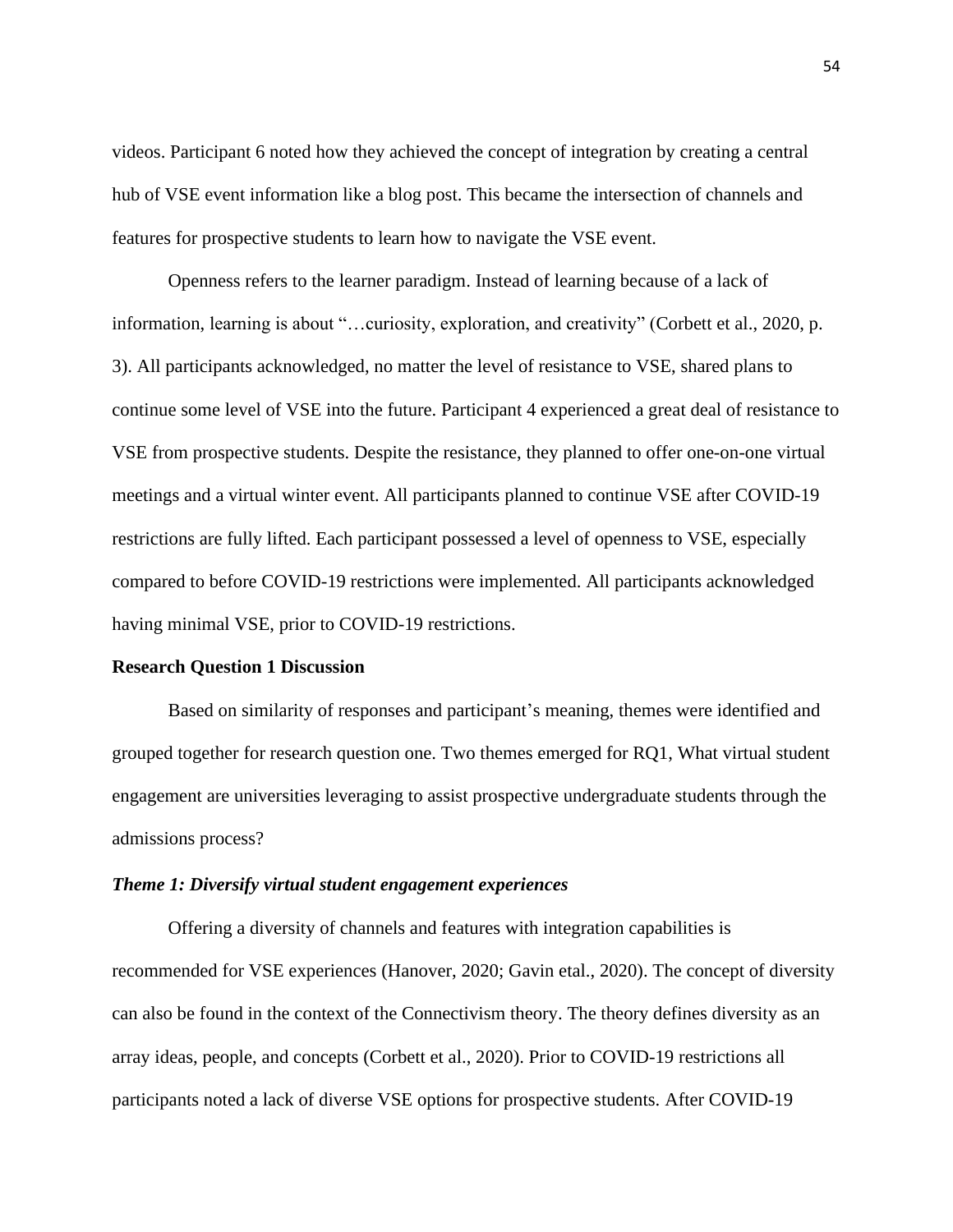restrictions, several participants identified an increased variety of VSE. The variety came in form

of VSE feature offerings and technology used creatively.

Select discussions relevant to this question:

| Participant 6: | When the campus quarantines were in place in September for two<br>weeks and November for two weeks, we moved all of our daily<br>visits to Zoom and did them online.<br>then through November through the end of the year, we did<br>virtual Saturday visits on Zoom. And then now going forward, we<br>still do our 2pm, or Tuesday 7pm virtual visit. |  |  |
|----------------|---------------------------------------------------------------------------------------------------------------------------------------------------------------------------------------------------------------------------------------------------------------------------------------------------------------------------------------------------------|--|--|
|                |                                                                                                                                                                                                                                                                                                                                                         |  |  |
|                | And then once the school year starts again, we'll add virtual visits<br>to Saturday's. So every other Saturday, there's a Saturday visit. But<br>once a month, it's in-person or online. So it's like in-person, a bi-<br>week online, bi-week in person, bi-week online, bi-week is what<br>we'll do.                                                  |  |  |
|                | And then for [event name] we have five occurrences, the February<br>one will be online but the other four will be in person.                                                                                                                                                                                                                            |  |  |
|                | So, trying to like mix, a couple different options for students.                                                                                                                                                                                                                                                                                        |  |  |
| Participant 1: | We allowed our student ambassadors to run, kind of like a news<br>show. So we hosted a student panel and then we also had like<br>correspondence in the field that were our tour guides, showing off<br>different spots of campus, so we could control who was on our<br>zoom panel and who our guests saw.                                             |  |  |
|                | On the webinars, they would only see the person who was talking,<br>so it looked like a news show where it would go back and forth<br>between the anchor and the correspondence in the field, or the<br>panel of students that we have answering live questions. That's the<br>webinar format that we'll be continuing.                                 |  |  |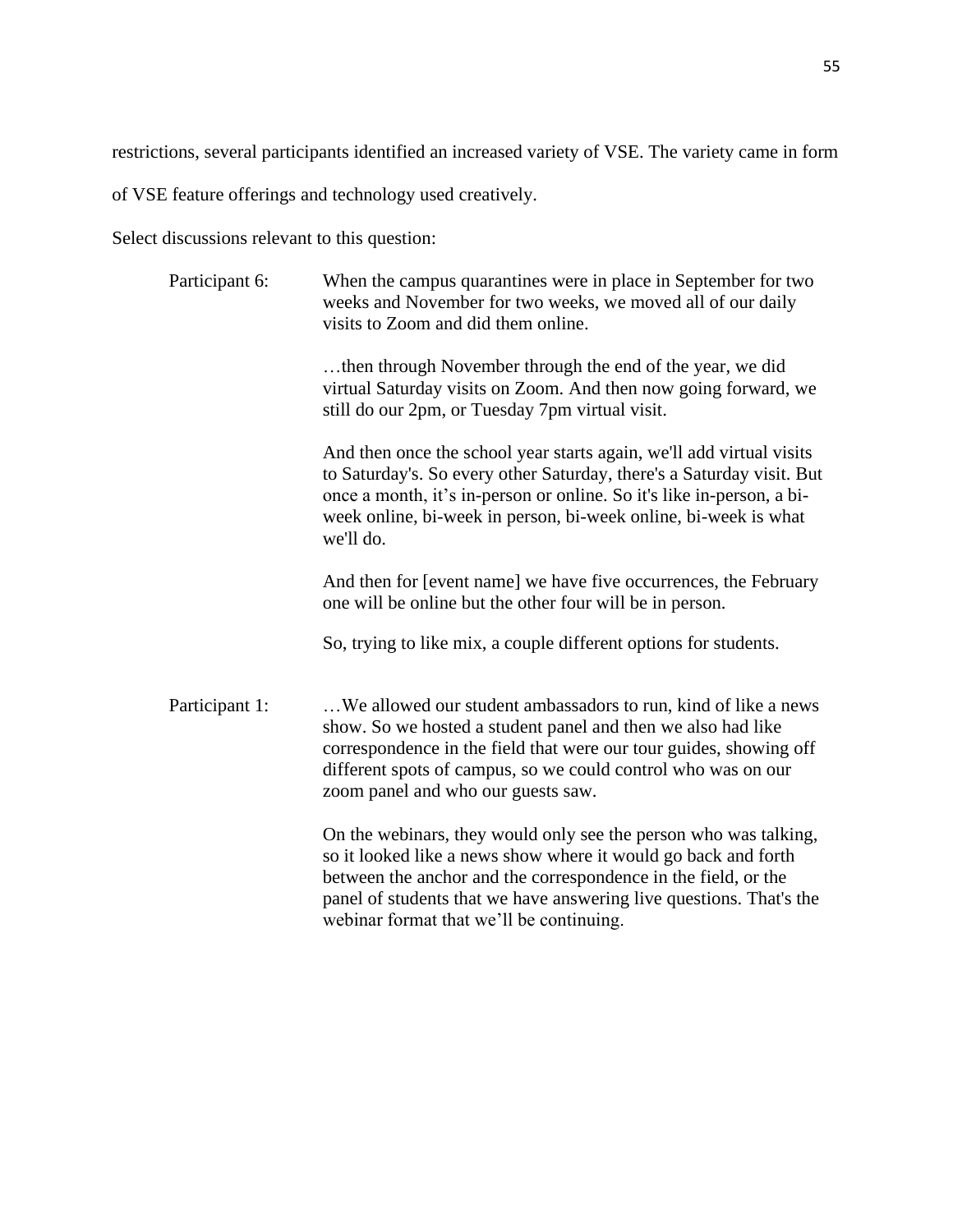### <span id="page-56-0"></span>*Theme 2: Verify overall goals and virtual student engagement align*

The global pandemic forced admissions professionals to pivot to virtual in a short amount of time without the ability to create a comprehensive plan. Acting on the knowledge available played a key role for creating VSE experience for prospective students (Krishnamoorthy, 2021). An emphasis on the human element and flexibility are VSE qualities evident amidst an abundance of change (Hanover, 2020). These qualities maintain a level of empathy toward prospective students and admissions professionals as both groups learned how to navigate VSE.

Participant 1 acknowledged the realities and limitations of VSE. Admissions professionals can use a variety of quality VSE tools to engage with prospective students and can still experience VSE limitations. It's important to maintain a human element to stay in tune with the audience needs. Based on the prospective student needs, admissions professionals then need to evaluate the best way to meet the needs with the available VSE tools.

Select discussions relevant to this question:

Participant 1: Individual appointments with high schools wasn't super productive, partly because those high school counselors were just drowning trying to keep students, successful and on track to graduate… There are a lot of the smaller schools where a counselor does all the things. They're not just the college counselor. So they just didn't have time to set-up these virtual appointments with colleges. So once we figured that out, we really had to pivot our strategy for communicating with students. Because we realized we couldn't rely on those high school visits like we would have if we were on the road.

# <span id="page-56-1"></span>**Research Question 2 Discussion**

Based on similarity of responses and participants means, themes were identified and grouped together for research questions two. Three themes emerged for RQ2: What virtual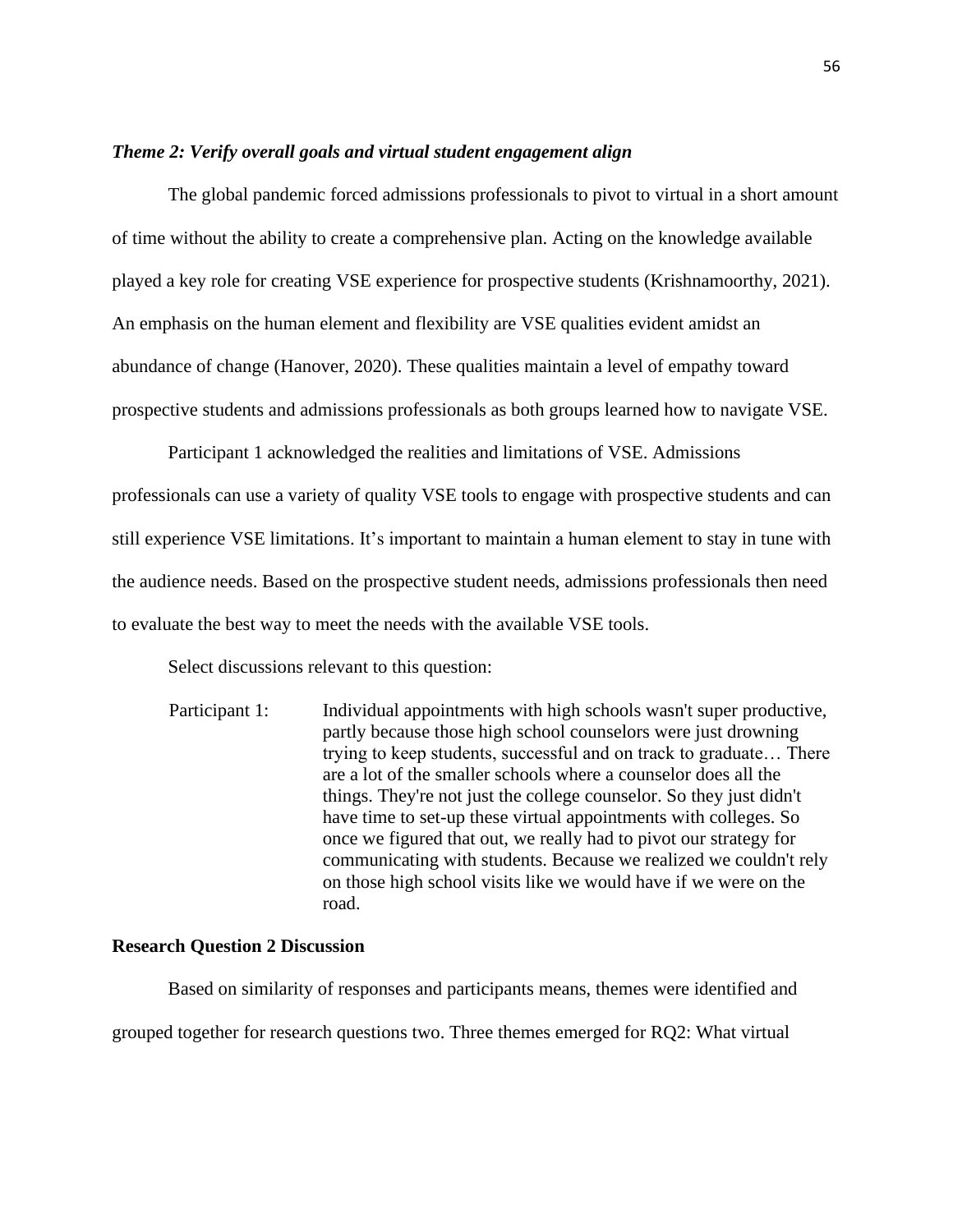student engagement best practices are used to assist prospective undergraduate students through the admissions process?

# <span id="page-57-0"></span>*Theme 1: Make virtual student engagement as user friendly as possible*

Understanding the needs of the prospective students can make it clear what barriers to remove. Virtual student engagement events offer active ways to prioritize and address student needs, by crossing barriers typical of visiting campus like transportation, funds, and time (Hanover, 2020; Gavin et al., 2020). Hanover (2020) urges universities to listen to student feedback and work with representatives to determine what channels will facilitate the best VSE interaction.

Select discussions relevant to this question:

| Participant 3  | Thinking again about that engagement piece, how do we not just<br>talk at our audience but connect with andmake sure that the<br>person on the other side is engaging either through chat or through<br>small group or poles or video so that we're just we're mixing it up<br>some.                                                                                                    |
|----------------|-----------------------------------------------------------------------------------------------------------------------------------------------------------------------------------------------------------------------------------------------------------------------------------------------------------------------------------------------------------------------------------------|
| Participant 6: | I mean, anytime we got information that students were confused or<br>didn't understand the event or, you know, didn't know what to<br>expect we send out more communication, whether it was just an<br>individual level or we sent it to the masses. If we got a couple of<br>things like, I don't understand where to find the scheduled for<br>tomorrow we would just resend it again |
|                | We did surveys post event, and then we would use that feedback<br>for the next occurrence. But we were also getting like phone calls at<br>the front desk or emails, being like I don't understand what I signed<br>up for. And then we would work to straighten that out.                                                                                                              |

# <span id="page-57-1"></span>*Theme 2: Collaborate in multiple ways*

The concept of collaboration is seen in the theoretical framework of the Connectivism

Theory. One of the foundations of this learning theory is connectedness; a network of people,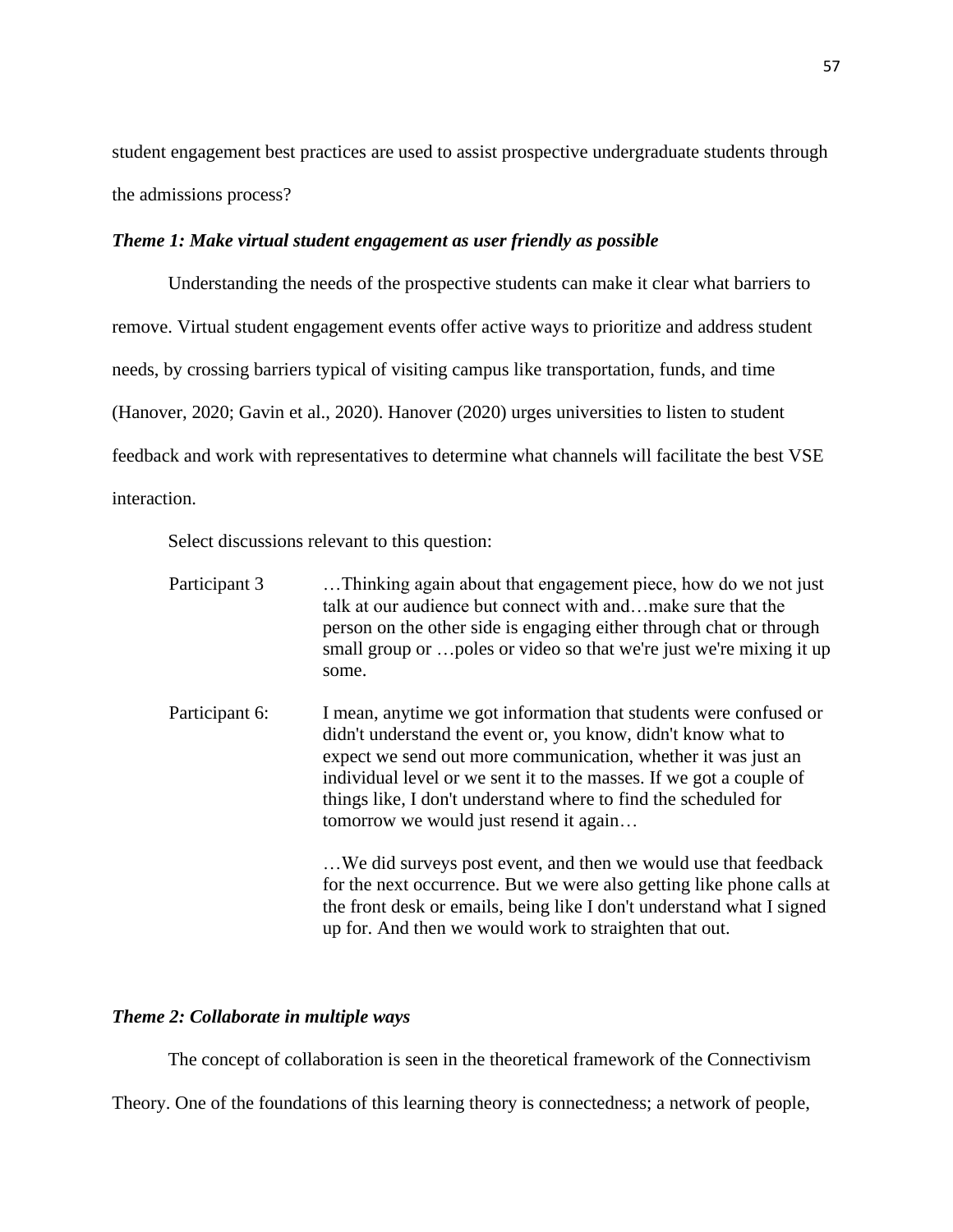technology and information used to inform VSE related decisions (Corbett et al., 2020). All participants shared examples where they leveraged a network to increase capacity to leverage VSE. Hanover (2020) offers the idea of connecting with the "right partners" when offering VSE. The participants offered examples where they collaborated with a network to successfully offer VSE.

Select discussions relevant to this question:

| Participant 1: | [Referring to a news themed VSE event]we made sure everybody<br>on campus knew what we were doing. We had help from the<br>different buildings that we were going to be in the from<br>maintenance crews to open things up that were closed because of<br>[COVID-19] and make it look like it was alive  turn lights on and<br>open the gates of the dining centers that were closed because of<br>[COVID-19]. |  |
|----------------|----------------------------------------------------------------------------------------------------------------------------------------------------------------------------------------------------------------------------------------------------------------------------------------------------------------------------------------------------------------------------------------------------------------|--|
|                | Then we got people on-board from across campus. So we had really<br>high level support on this. Our Provost was on-board. Our president<br>of the university was on board, our Office of Communications and<br>Marketing was on board. They helped us create materials to<br>promote [the event].                                                                                                              |  |
| Participant 2: | I will say our IT did a really great job of deploying laptops. They<br>did a really great job of getting instructions for forwarding calls to<br>work cell phones, and to implementing Jabber for some spaces. So I<br>think it was pretty critical. I never want to leave them out of the<br>conversation. Because absolutely they've been great. Just in terms<br>of supporting us as we transferred out.    |  |
|                | And then I would say, R and L (Ruffalo Noel Levitz) offers some<br>pretty good webinars that talks at length about how to leverage a<br>virtual space on how to amp up your presence and perfect your<br>presence there.                                                                                                                                                                                       |  |

# <span id="page-58-0"></span>*Theme 3: Openness to learning*

Openness refers to the learner paradigm. Instead of learning because of a lack of

information, learning is about "…curiosity, exploration, and creativity" (Corbett et al., 2020, p.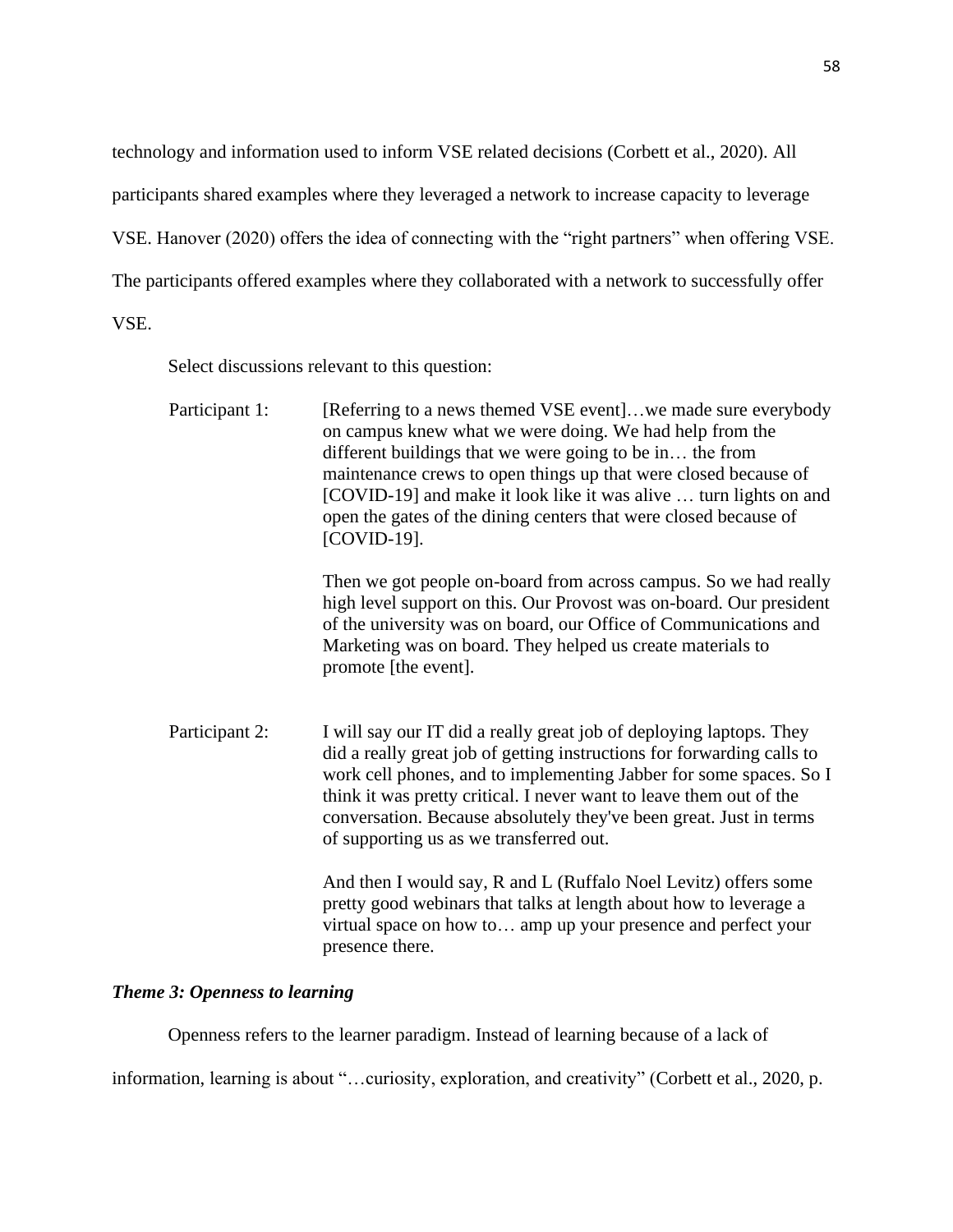3). Prior to COVID-19 all participants acknowledged having minimal VSE options. Participants were able to identify the challenges and success of exploring VSE for the first time. Each participant shared examples of learning while using VSE. Compared to where they started, each participant noted being in a different place of knowledge since COVID-19 restrictions were implemented. At the time of the interview, all participants planned to continue VSE after COVID-19 restrictions are fully lifted.

Select discussions relevant to this question:

Participant 6: So I mean there was a lot of trial and error because like the first large-scale event we did on Zoom was [event name], it was like three hours long and…it just didn't work, like it worked, but it didn't work.

Participant 1: …We allowed our student ambassadors to run, kind of like a news show. So we hosted a student panel and then we also had like correspondence in the field that were our tour guides were showing off different spots of campus, so we could control who was on our zoom panel and who our guests saw.

> On the webinars, they would only see the person who was talking, so it looked like a news show where it would go back and forth between the anchor and the correspondence in the field, or the panel of students that we have answering live questions. That's the webinar format that we'll be continuing.

Participant 3: So I think in general. It's been fun to kind of see ways to get access to things that I haven't had access to…in the past. I do think…there's still Zoom fatigue. So, as cool as it is…I wouldn't mind a face-to-face thing.

> But, …I wouldn't be able to access 90% of what I was just talking about so I still want to be able to do some of that in the future, and…it's a balance right, so that I do some face-to-face stuff and then I get to still…have a cooking class or hear from a…renowned author or do a book study with people across the country.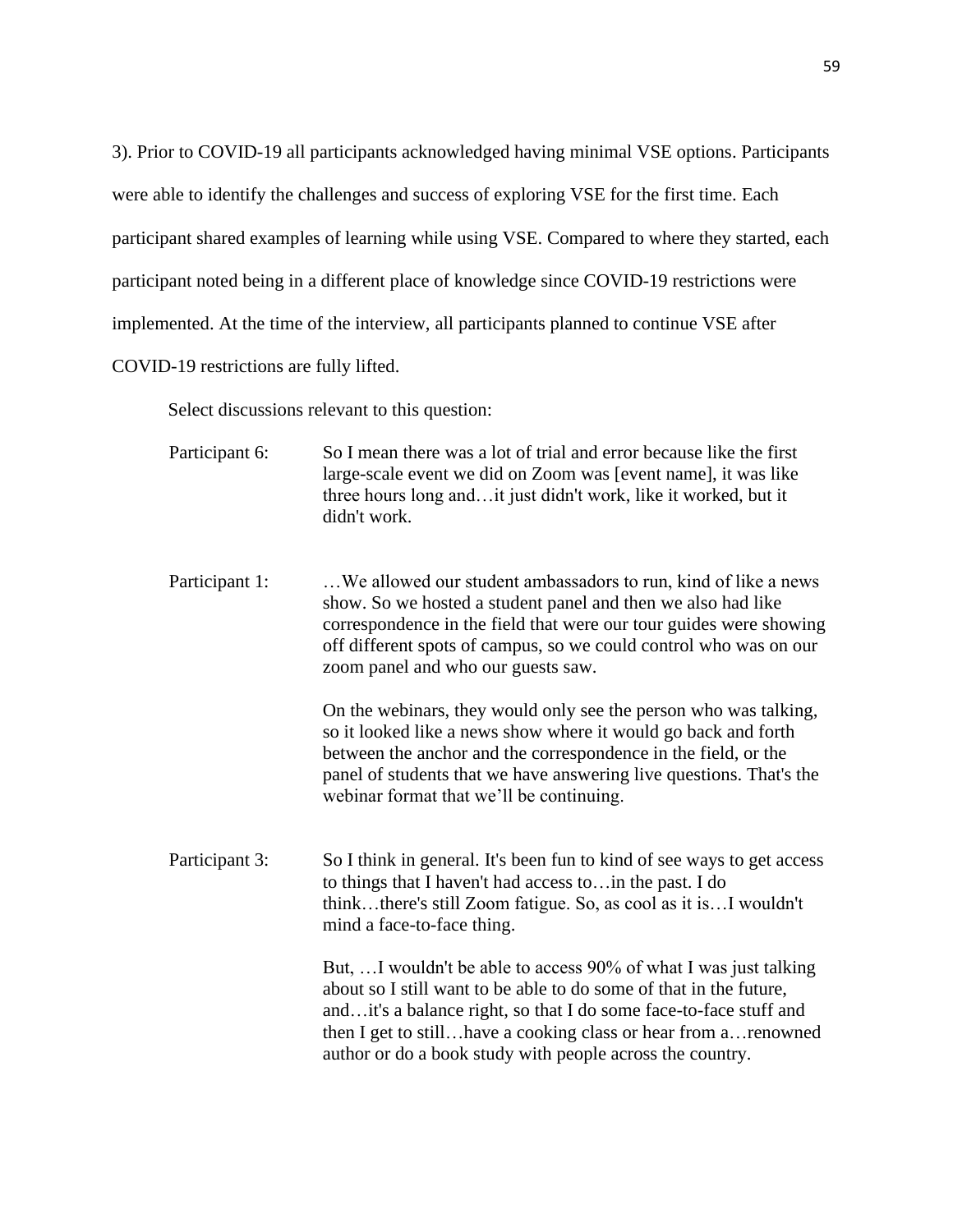#### <span id="page-60-0"></span>**Conclusions and Leadership Implications**

In this section each conclusion was followed by a corresponding leadership implication.

#### <span id="page-60-1"></span>*Conclusion 1 and Implication*

*Conclusion 1:* Focus on generating authentic human connecting using VSE

*Implication:* Leaders are responsible for supporting admissions professionals in offering a variety of VSE options. Students who decided to attend a university completed the admission process and needed to access key information to complete it. Students have a variety of needs and benefit from a variety of user-friendly VSE options for obtaining admissions related information. The admissions process was the start of a large investment of time and financial resources for all students who attended a university. Offering VSE options proven to decrease barriers for prospective students is ethical and supports admissions engagement goals. Examples of how leaders have supported VSE were by investing budgetary resources into purchases tools, using their network to tap into valuable information to inform VSE decisions, and by taking the time to learn from the admissions professionals who have worked intimately with VSE.

#### <span id="page-60-2"></span>*Conclusion 2 and Implication*

*Conclusion 2:* There is a new standard of engagement and ways to access admissions.

*Implication:* When COVID-19 restrictions were first implemented, it created an environment filled with unknowns and a tremendous amount of change. As time passed prospective students and admissions professionals advanced in their ability to navigate VSE; there were times VSE was the only option for interaction with admissions professionals. These skills created a new standard of general VSE knowledge. Individuals witnessed VSE in the admissions process and other aspects of normal life. Examples included virtual doctors visits, virtually visiting with friends and family*,* and even enjoying personal interests in the form of a virtual cooking class.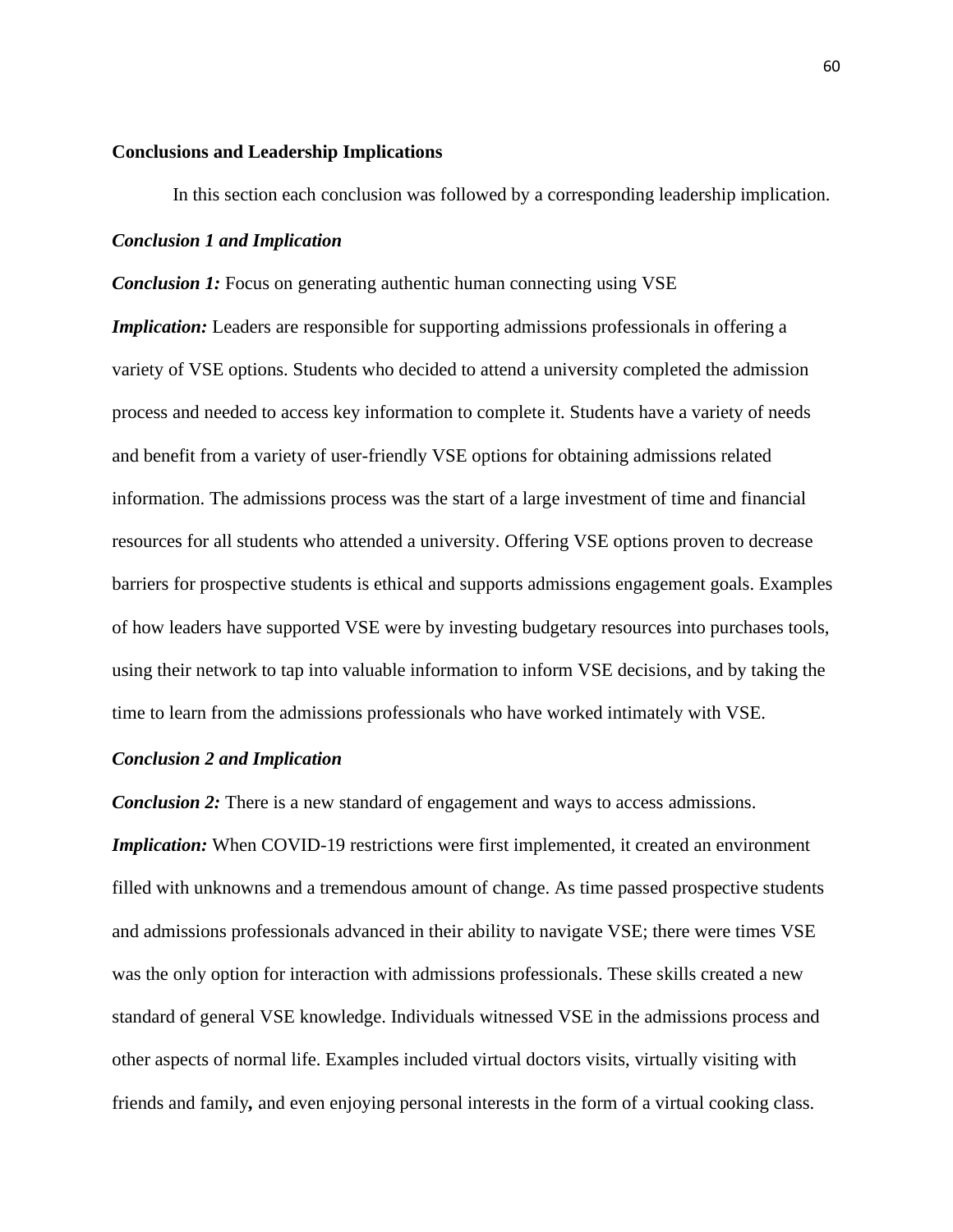These experiences have changed what is considered normal. Admissions professionals were accessed using VSE and developed as a realistic expectation to continue the option. The choice to sustain VSE is an opportunity for leaders to continue meeting prospective student expectations.

### <span id="page-61-0"></span>*Conclusion 3 and Implication*

*Conclusion 3:* Fostering environments of VSE innovation leads to success

*Implication:* Leaders exemplified great capacity to support environments where experimentation was accepted. Failure was part of the process for figuring out how to implement VSE for prospective students. Participants shared numerous examples of where VSE did not work as planned and multiple attempts were needed to find success. Failed efforts were not failures. Leaders emerged on all levels regardless of their title. Examples of reversed roles like presidents as supporters and event coordinators as VSE innovation leaders, offer light on an environment where it was accepted for leaders to not always have the answers. This environment created innovation on a new level for improving the admissions process for prospective students. The focus on the human element of learning maintains empathy and flexibility while trying new things. Leaders are challenged to maintain an environment where learning is rewarded to continue VSE innovation.

#### <span id="page-61-1"></span>**Recommendations for Future Research**

Future research is encouraged to organize the overwhelming means of conducting VSE. There are examples of asynchronous and synchronous experiences. There are many features within each virtual channel with their own unique qualities. One suggestion is to do an in depth look at VSE options to determine the best places to leverage them in the admissions process.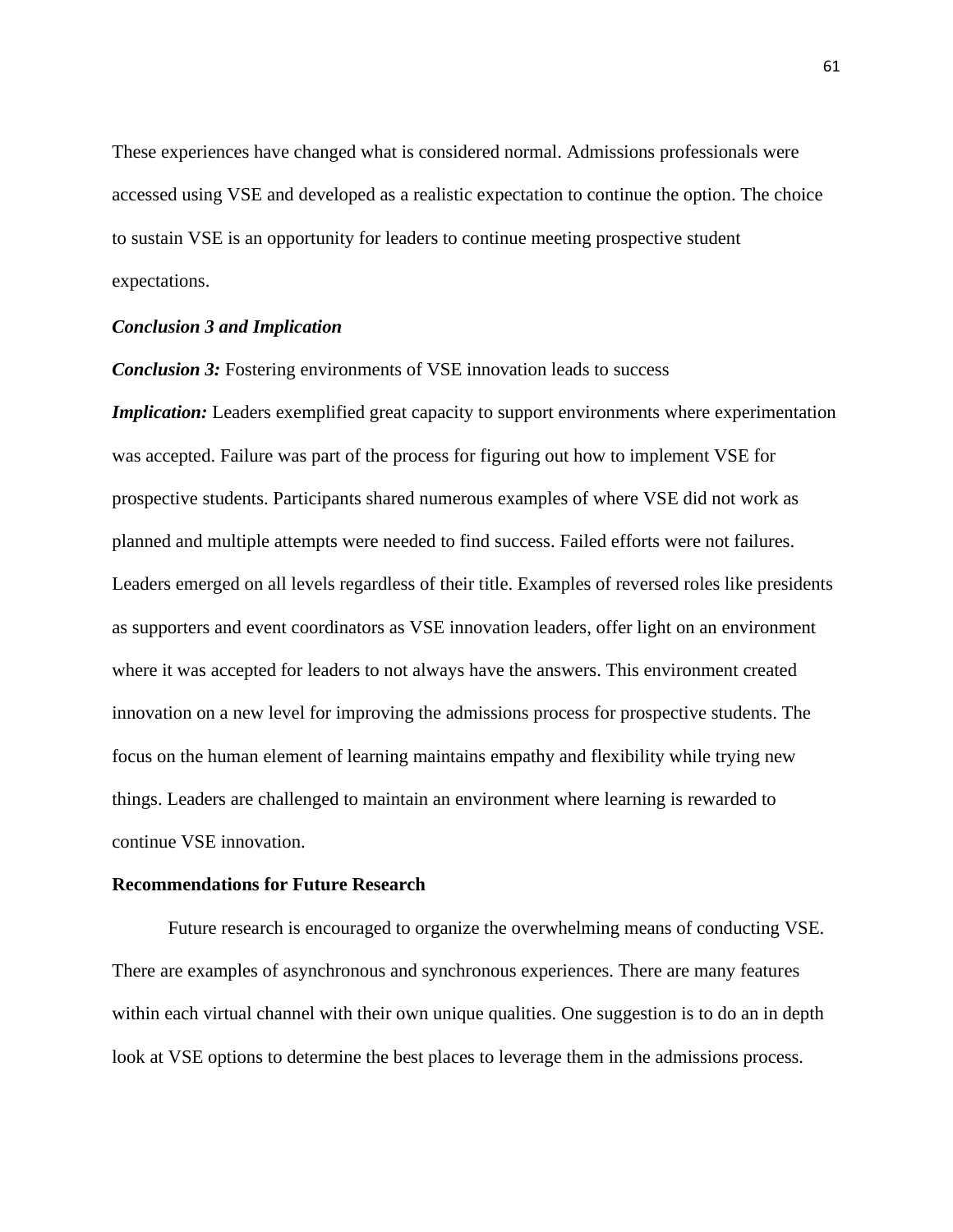This information would offer admissions professionals a strategic way to implement VSE, with less trial and error.

Another area for further research is to do a qualitative study on VSE to identify which options facilitate the highest levels of engagement and in what combinations of experiences. Learning more about the degree of engagement and the long-term impacts of VSE offer admissions professionals data for supporting further exploration of these tools.

An area of concern regarding VSE are university access barriers for students of color. Jung (2001) studied if internet connectedness increased people's upward mobility. The findings draw connections from internet connection to increased income and educational attainment. Completing the admissions process at universities is one of the first phases in obtaining a degree. Learning more about the barriers can inform ethical policies for implementing VSE.

Lastly, research on how to better facilitate a wider network of resources, people, and information among admissions professional. Participants who found greater levels of success at a quicker rate, also utilized a diversity of resources. Understanding how to expand admissions professional's network has the potential to greatly improve the prospective student's access to higher education.

# <span id="page-62-0"></span>**Summary**

The study identified five key findings regarding what VSE universities are leveraging and what VSE best practices are used to assist prospective students through the admissions process. The theoretical framework based on the Connectivism Theory, literature review and participant interviews guided the research for determining three overarching conclusions regarding VSE. Participants shared insightful observations in the spirit of continued learning for all admissions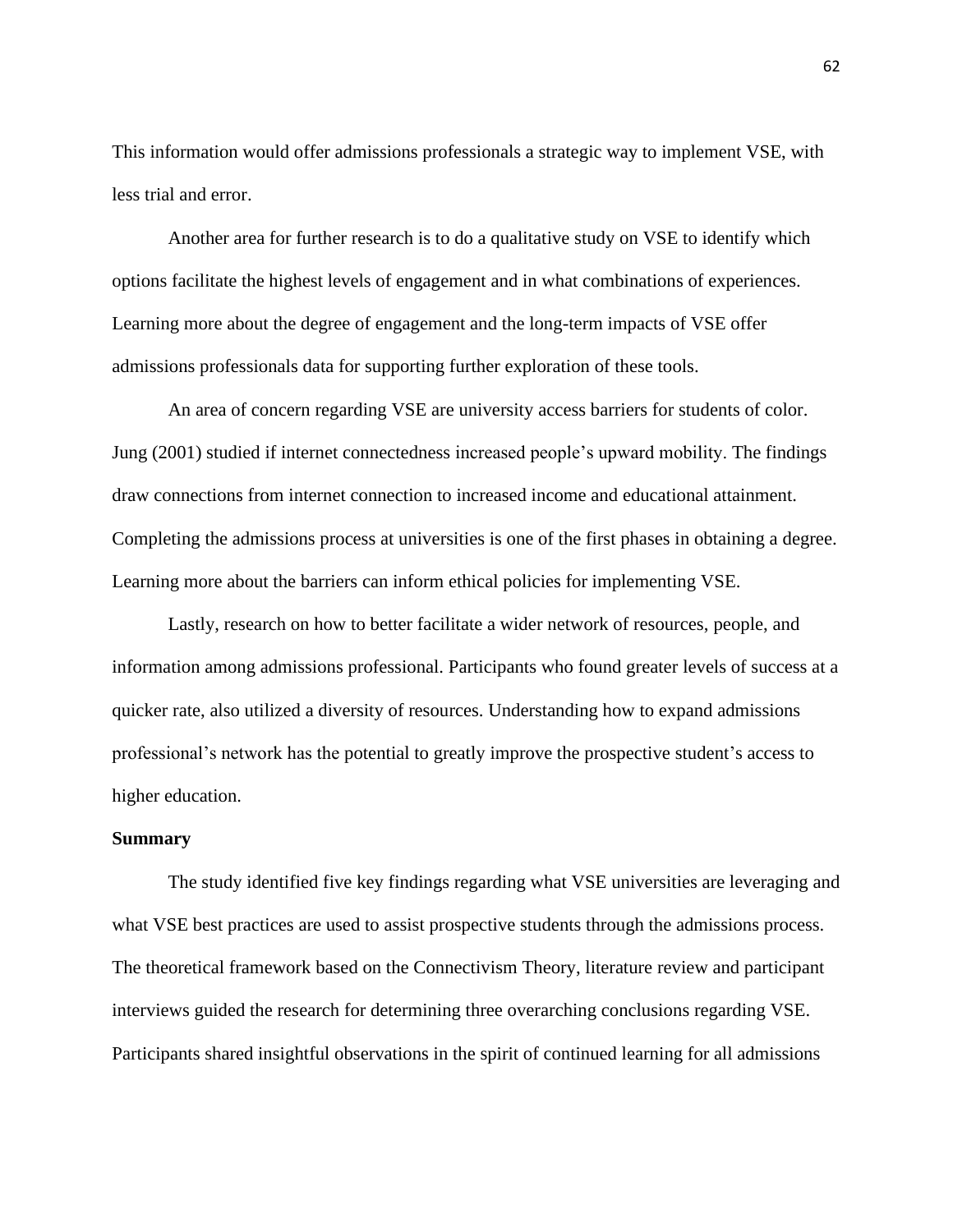professionals. As more information is learned regarding VSE, prospective student experiences in the admissions process will continue to improve.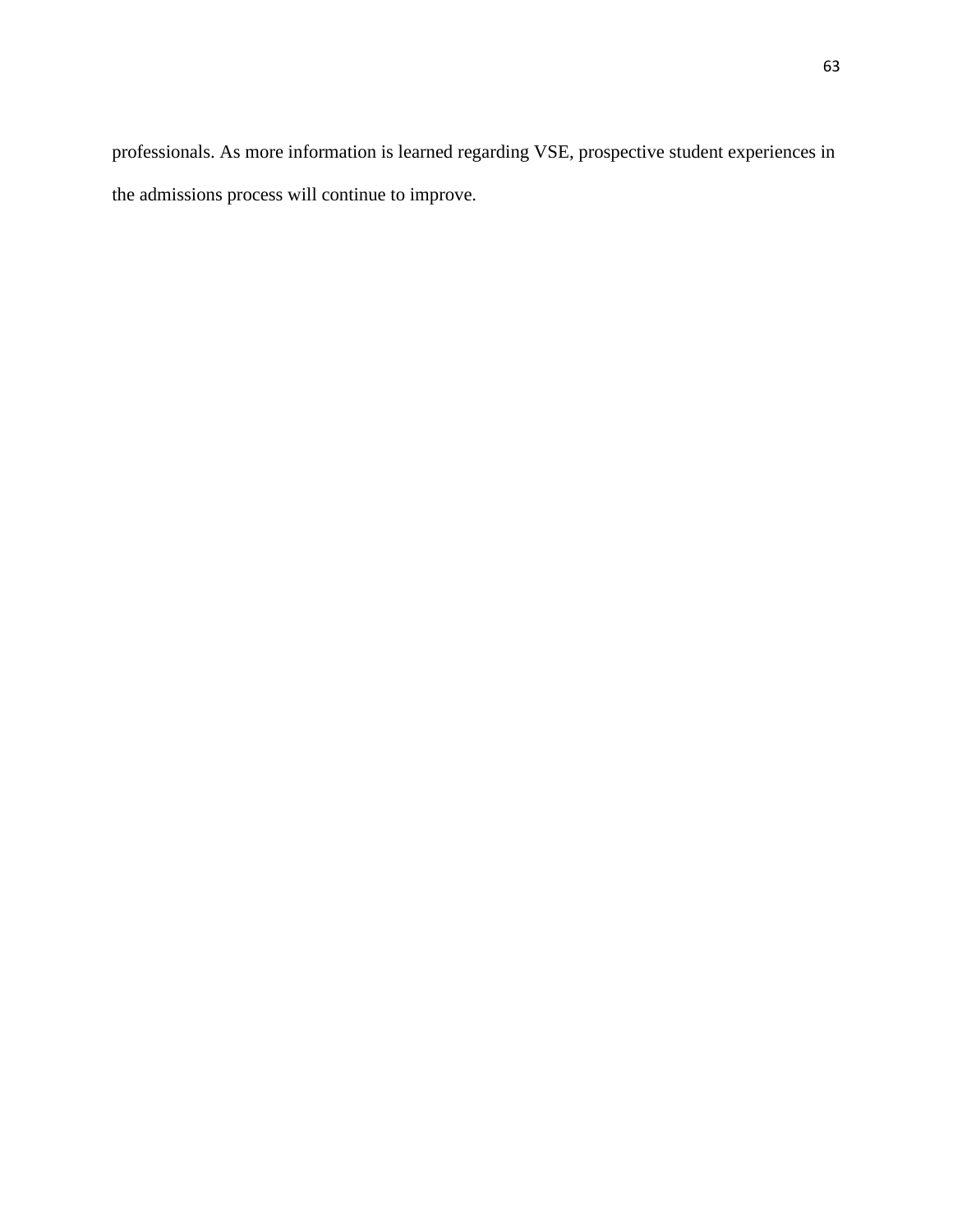#### **References**

<span id="page-64-0"></span>Atkins, L. C., Giunti, M., & Smith, A. (2020). Policy point-counterpoint: can colleges and universities maintain high quality connections with students through virtual platforms? *International Social Science Review*, 96(3), 1–13.

Brinkmann, S. (2013). *Qualitative interviewing*. Oxford University Press.

- Coronavirus Disease 2019 (COVID-19)*.* (2020, September)*. Center for Disease Control and Prevention* (CDC). [https://www.cdc.gov/coronavirus/2019-](https://www.cdc.gov/coronavirus/2019-%20ncov/cdcresponse/about-COVID-19.html) ncov/cdcresponse/about-[COVID-19.html](https://www.cdc.gov/coronavirus/2019-%20ncov/cdcresponse/about-COVID-19.html)
- Corbett, F., & Spinello, E. (2020). Connectivism and leadership: Harnessing a learning theory for the digital age to redefine leadership in the twenty-first century. *Heliyon*, 6(1), e03250. https://doi.org/10.1016/j.heliyon.2020.e03250
- Creswell, J. W., Hanson, W. E., Clark Plano, V. L., & Morales, A. (2007). Qualitative research designs: Selection and implementation. *The Counseling Psychologist*, 35(2), 236–264. <https://doi.org/10.1177/0011000006287390>

Downes, S. (2012). Connectivism and connective knowledge: Essays on meaning and learning networks. *Creative Commons License*.

[https://www.oerknowledgecloud.org/archive/Connective\\_Knowledge-19May2012.pdf](https://www.oerknowledgecloud.org/archive/Connective_Knowledge-19May2012.pdf)

- Dunaway, M. K. (2011). Connectivism: learning theory and pedagogical practice for networked information landscapes. *Emerald Group Publishing, 30*(4), 675-685. <https://doi.org/10.1108/00907321111186686>
- Garcia, E., Elbeltagi, I., Brown, M., Dungay, K. (2015) The implications of connectivism learning blog model and the changing role of teaching and learning. *British Journal of Educational Technology, 46*(4), 877-894.<https://doi.org/10.1111/bjet.12184>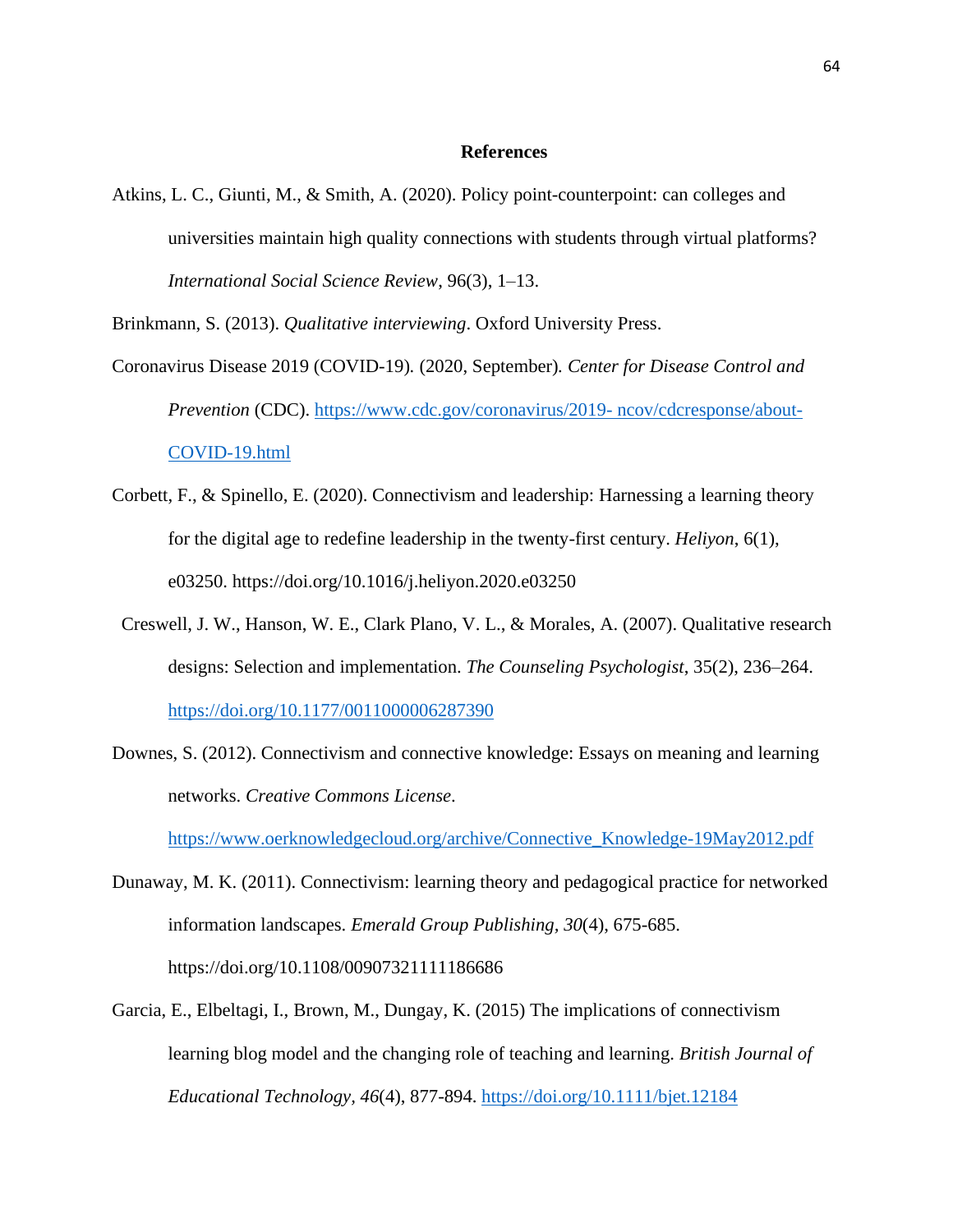Gavin, J., Nguyen, A., Plasek, E., Stathopoulos, S., Bühlmann, P., Tonks, I., & Roberts, C. (2020). Rethinking graduate recruitment weekends in the digital Age. *Journal of Chemical Education*, *97*(9), 2544–2555.<https://doi.org/10.1021/acs.jchemed.0c00758>

Hanover Research. (NA). Best practices: Virtual admissions. *Hanover Research.* <https://cdn2.hubspot.net/hubfs/3409306/Best-Practices-in-Virtual-Admissions.pdf>

- Hanover Research. (2020, April). Best practices: Virtual student engagement. *Hanover Research*. [https://cdn2.hubspot.net/hubfs/3409306/Best-Practices-in-Virtual-Student-](https://cdn2.hubspot.net/hubfs/3409306/Best-Practices-in-Virtual-Student-Engagement.pdf)[Engagement.pdf](https://cdn2.hubspot.net/hubfs/3409306/Best-Practices-in-Virtual-Student-Engagement.pdf)
- Hodges, C., Moore, S., Lockee, B., Trust, T., & Bond, A. (2020). The difference between emergency remote learning and online learning. *Educause.* <https://medicine.hofstra.edu/pdf/faculty/facdev/facdev-artical.pdf>
- Hsieh, H. -F., & Shannon, S. E. (2005). Three approaches to qualitative content analysis. *Qualitative Health Research*, *15*(9), 1277–1288.

<https://doi.org/10.1177/1049732305276687>

Jung, J.-Y., QIU, J. L., & KIM, Y. C. (2001). Internet connectedness and inequality: Beyond the "divide." *Communication Research*, 28(4), 507–535.

<https://doi.org/10.1177/009365001028004006>

- Participant-centric structured virtual group discussions for postgraduate students in the wake of the COVID-19 pandemic. *Advances in Physiology Education, 45*(1), 37-43. <http://dx.doi.org.wsuproxy.mnpals.net/10.1152/advan.00136.2020>
- Kentnor, H. E. (2015). Distance education and the evolution of online learning in the United States. *Curriculum & Teaching Dialogue*, *17*(1/2), 21–(Sp)34.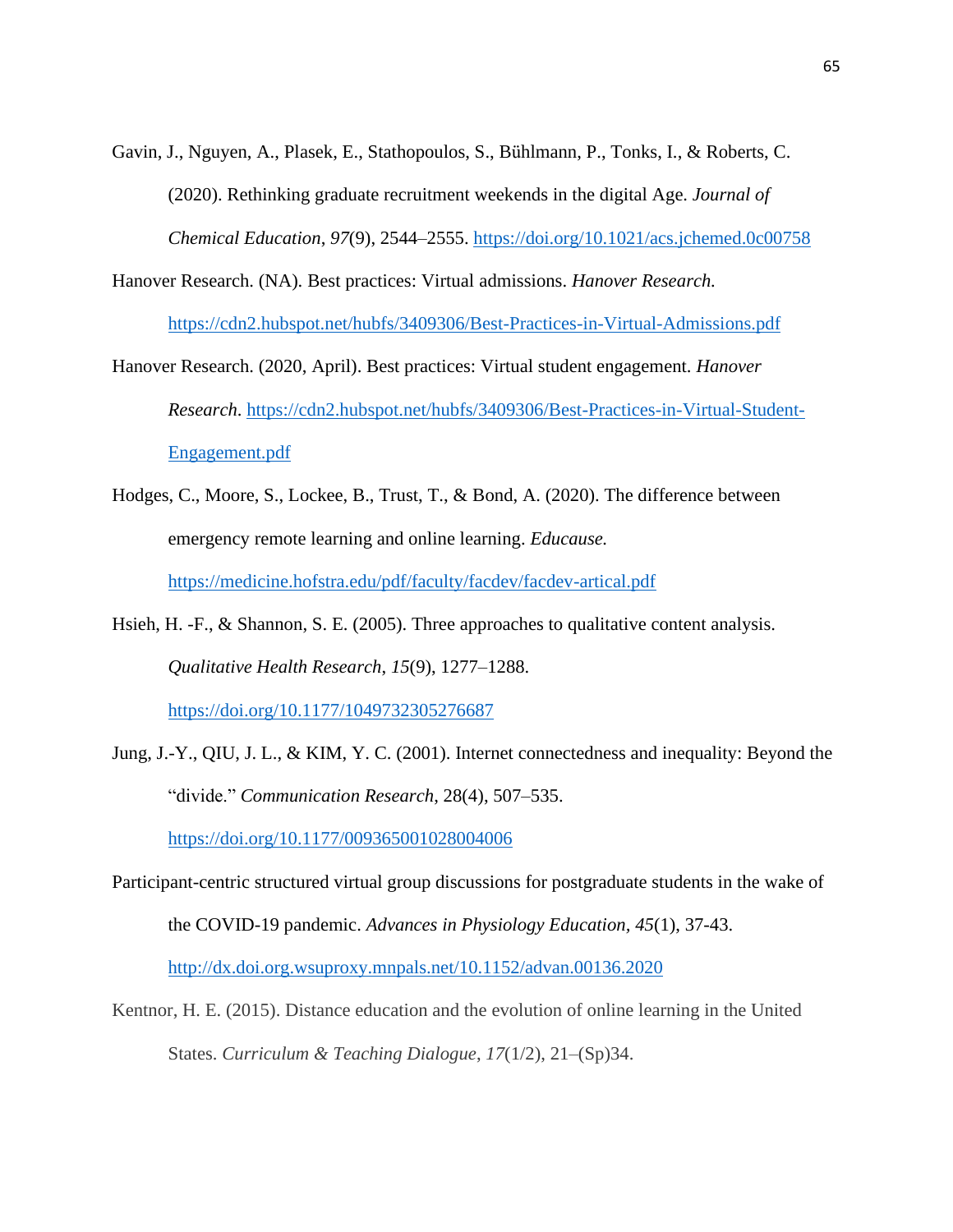- Krishnamoorthy, R., & Keating, K. (2021). Education crisis, workforce preparedness, and COVID‐19: Reflections and recommendations. *The American Journal of Economics and Sociology*, 80(1), 253–274. https://doi.org/10.1111/ajes.12376
- Merriam-Webster. (2021, June). Engagement. *Merriam-Webster*. https://www.merriamwebster.com/dictionary/engagement
- Merriam-Webster. (2021, June). Virtual. *Merriam-Webster*. https://www.merriamwebster.com/dictionary/virtual
- Mitchell, M., Leaschman, M., Masterson, K. (2017, August). A lost decade in higher education funding: State cutes have driven up tuition and reduced quality. *Center on Budget and Policy Priorities*. https://www.cbpp.org/research/state-budget-and-tax/a-lost-decade-inhigher-education-funding
- Niehaus, E. (2020). Virtual recruitment resource guide. *Leadership Education Capstones. 38*. https://openriver.winona.edu/leadershipeducationcaptstones/38
- Ruane, J. M. (2005). Essentials of research methods: A guide to social science research. *Blackwell Publishing.*
- Serna, G. R. (2014). Enrollment management in higher education. In D. J. Brewer, & L. O. Picus (Eds.), Encyclopedia of Education Economics and Finance. *Sage Publications*. http://wsuproxy.mnpals.net/login?url=https://search.credoreference.com/content/entry/sa geedecfnan/enrollment\_management\_in\_higher\_education/0?institutionId=1858

Sedmak, T. (2020, November). Fall 2020 undergraduate enrollment down 4.4%; Graduate enrollment up 2.9%. *National student clearinghouse.* https://www.studentclearinghouse.org/blog/fall-2020-undergraduate-enrollment-down-4- 4-graduate-enrollment-up-2-9/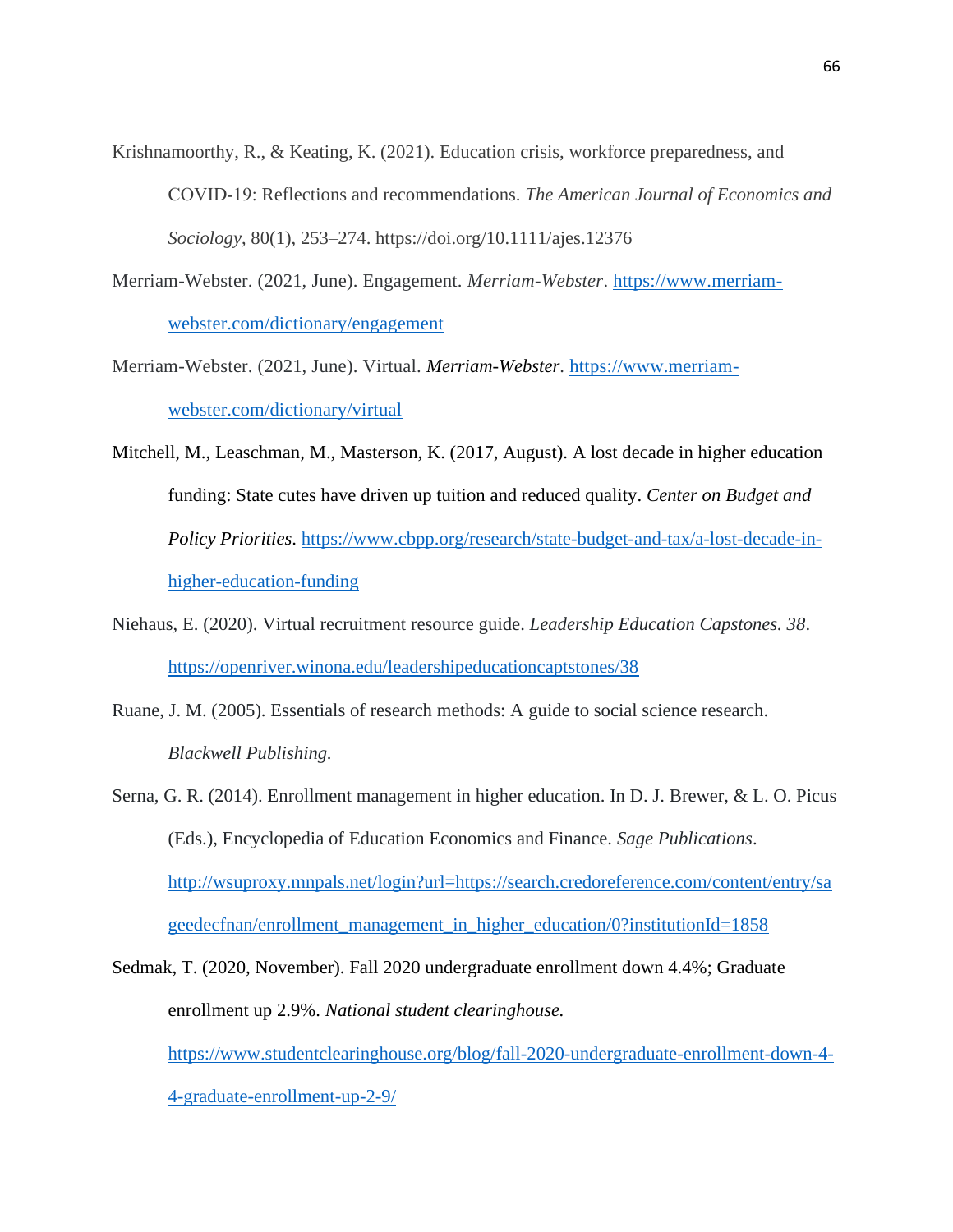- Swanson, E., Kopotic, K., Zamarro, G., Mills, J. N., Greene, J. P., & W. Ritter, G. (2021). An evaluation of the educational impact of college campus visits: A randomized experiment. *AERA*. https://doi.org/10.1177/2332858421989707
- Wilson, A. (2015). A guide to phenomenological research. *Nursing Standard (2014+), 29*(34), 38. http://dx.doi.org.wsuproxy.mnpals.net/10.7748/ns.29.34.38.e8821